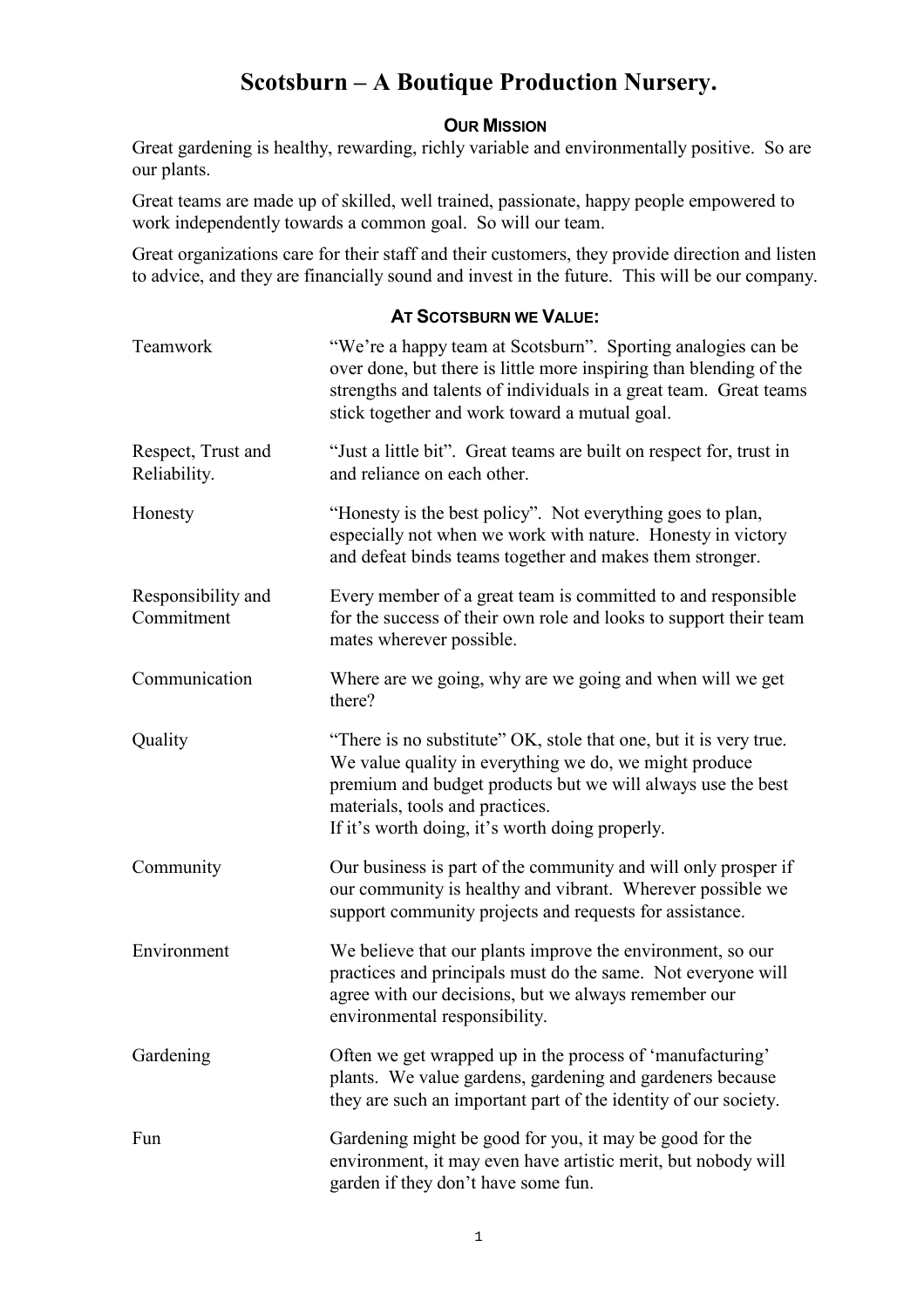# **Scotsburn – A Boutique Production Nursery.**

We've been training in business planning and now we have a Mission and Values. Of course this is what we have been trying to achieve all along without having written anything down. I have used the boutique winery analogy previously and I am constantly nagging our team with sport metaphors, so for something different I have recently been comparing Scotsburn to a Jazz Band.

A Jazz band? Yep. There is that constant effort to find something special and new within the context of a simple format. Each Spring season we try to create the next hit album without drifting too far into the unlistenably (yes I did invent that word) experimental. At Scotsburn we grow annuals and some perennials from seed. That's it really, but we reckon that we do it with that little extra touch of style that can only be achieved in a small business. We are specialists in the field and we will look at every opportunity to add quality and value to all the plants we grow.

The great improvisational Jazz players practice for years to master their craft. Similarly we have reached the stage that we are confident that our plants will be the best available because we enjoy the craft of growing and we have the experience, discipline and skills to ensure that we consistently produce the highest quality.

The presentation of our seedlings and colour pots is intended to be fresh and bright. We aim to attract consumer attention on your benches and to turn stock over quickly. Of course as growers our focus is on producing plants that will 'hold' in the retail environment and thrive once taken home. Our contact details are printed on our labels because we are confident of the quality of our plants.

Bedding plants are perishable products! Waste, shrinkage, dumpage, call it what you will, is the critical factor for both seedling growers and resellers alike. Experience tells us that minimising waste is only possible through careful planning and close communication between grower and seller. This is our specialist area and we have an enormous store of information that we would love to share with our retailers. Given the opportunity we have had remarkable success in both increasing selected retailer's turn over and reducing their wastage, simply by creating a close grower-retailer relationship.

Our catalogue is written primarily with our resellers in mind, although we hope it is equally useful to the various growers, councils and landscapers for whom we raise flower and vegetable seedlings. Our aim is to provide you with the highest quality product and service possible, and we hope that this catalogue enhances our service with concise, practical information.

Thanks for having a look. All the best for the season,

Peru.

Peter Douglas Nursery Manager July 2007

# *Funky Flowers for Groovy Gardeners*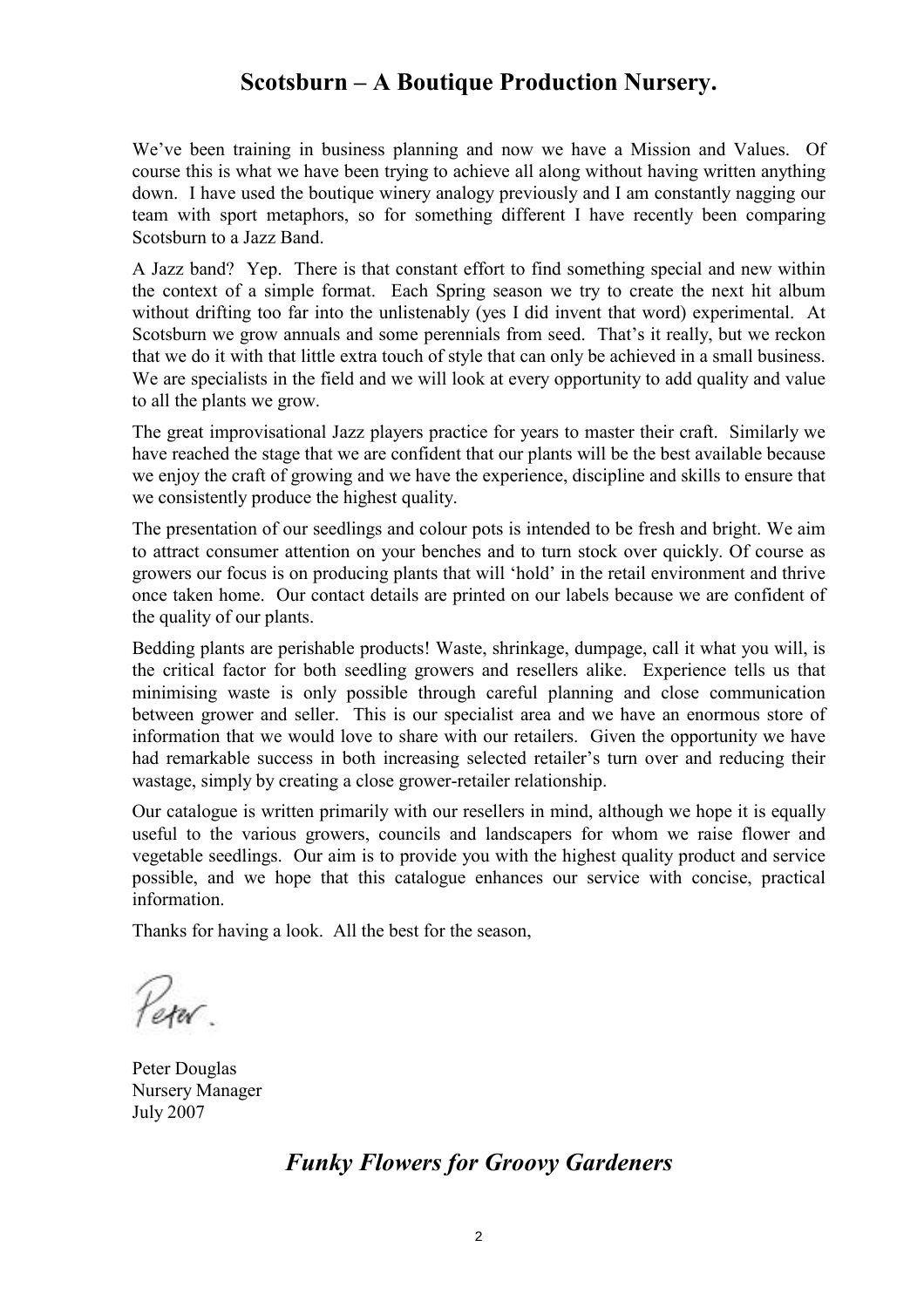Our core principals of customer service.

| Adaptability          | We see flexibility as a key point of difference.                                                                    |
|-----------------------|---------------------------------------------------------------------------------------------------------------------|
|                       | Sowing our own seed is critical to our ability to tailor bedding                                                    |
|                       | plant products to suit specific retailer requirements.                                                              |
|                       | Our size and our physical and management set up allow for                                                           |
|                       | development of short run products to enhance the individuality of                                                   |
|                       | retailers.                                                                                                          |
| <b>Branding</b>       | We understand that very few horticultural brands are readily                                                        |
|                       | recognized by consumers. We have developed a range of product                                                       |
|                       | brands that are aimed at clearly identifying themselves on the<br>retail shelf.                                     |
|                       |                                                                                                                     |
|                       | Our labeling and Point of Sale promotional material is                                                              |
|                       | professional and distinctive offering the retailer a bedding display<br>with a genuinely independent look and feel. |
| Consistency of        | Seasons never run exactly to plan and in these days of tight                                                        |
| supply                | margins bedding plan growers allow very little surplus                                                              |
|                       | production. Of course this can lead to a lack of available stock in                                                 |
|                       | times of higher than expected demand. Understanding that this is                                                    |
|                       | inevitable we have contingencies in our planning to minimize the                                                    |
|                       | impact. Most importantly we communicate constantly with our                                                         |
|                       | customers and work closely with key customers to ensure they are                                                    |
|                       | given first choice of available stock.                                                                              |
| Price                 | Our pricing policy is to offer good value on all our product                                                        |
|                       | ranges. Our prices will not be the cheapest, but we will rarely be                                                  |
|                       | the most expensive.                                                                                                 |
|                       | Product quality We always use the best quality materials available and as a                                         |
|                       | NIASA accredited production nursery use industry best practice in                                                   |
|                       | all our processes. We offer a full replacement guarantee on all                                                     |
|                       | plants that we sell that do not perform to expectation in your                                                      |
|                       | display or the consumer's garden.                                                                                   |
| <b>Retail Display</b> | Where ever possible we integrate named varieties through our                                                        |
|                       | ranges to ensure that we keep constantly updating the retail                                                        |
|                       | display.                                                                                                            |
| Range                 | A critical driver of bedding plant sales is the balance of range and                                                |
|                       | availability. Our primary focus is on ensuring the best sellers are                                                 |
|                       | continuously available.                                                                                             |
| Service               | There are many elements involved in business to business service,                                                   |
|                       | so ensuring we fulfill your requirements when and how you need                                                      |
|                       | is our first priority.                                                                                              |
| Shrinkage             | Bedding plants are perishable products. We aim to develop strong                                                    |
|                       | relationships with our key retailers that encourage active and                                                      |
|                       | progressive retailing while protecting both parties from excessive                                                  |
|                       | Dumpage.                                                                                                            |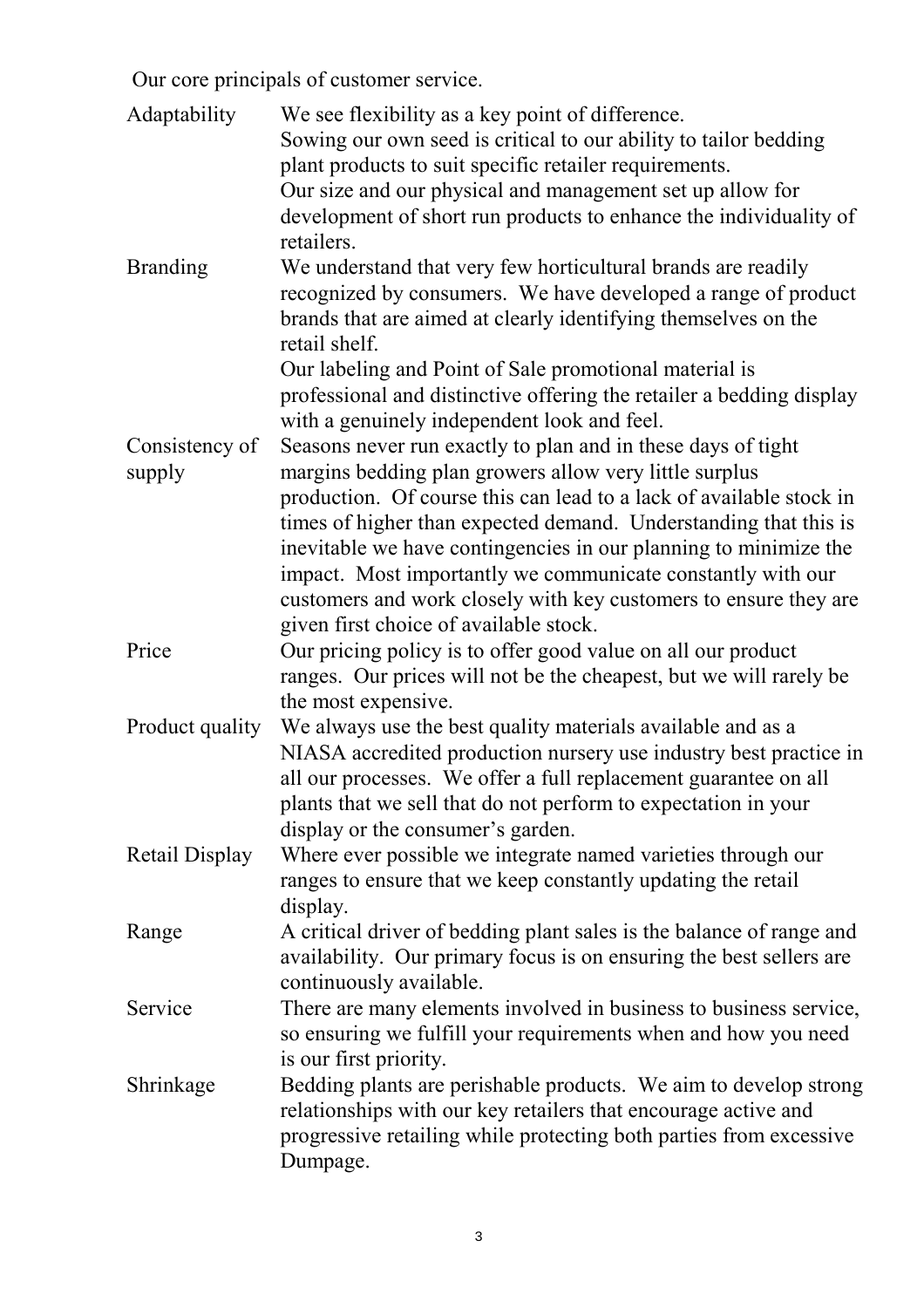**Doeg Investments Pty Ltd**  As Trustee for the **Wood Family Trust** Trading as

# **SCOTSBURN NURSERIES**

# **300 PERRY ROAD KEYSBOROUGH VIC 3173**

**A B N 48 693 178 039** 

**Telephone 03 9798 7066 Facsimile 03 9798 3121** 



**Email sales@scotsburn.biz**

**Web www.scotsburn.biz**

### **KEY TO SYMBOLS:**

| GS | <b>Great Scot Hybrid</b>    | Premium flower seedlings.   |
|----|-----------------------------|-----------------------------|
|    | <b>MFG</b> My Flower Garden | Metric flower seedlings.    |
| FF | <b>Funky Flower Pack</b>    | Advanced Premium seedlings. |

- **CI** Detailed cultural information leaflet available.
- **BPA** Bedding Plants Australia promotional varieties.

Note 1: The five-digit number beneath the variety name is our Stock Code.

Note 2 "Planting to Flower": relates to green seedlings only. It **does not include** Funky Flowers, Funky Fresh Vegetables, Funky Fresh Herbs or Funky Flower Pots.

### **LAMINATED POSTERS**

A4 Posters and point of sale material is available for all our Special Blends together with Bedding Plants Australia promotional material. Please call the office or speak to our sales representative if you require copies.

### **CULTURAL INFORMATION**

Leaflets are available for Cyclamen, Godetia, Linaria, Nierembergia, Pansy, Primula, Snapdragon, Basil, Brassica vegetables, Capsicum, Onions, Tomatoes and others. Please call us if you require copies.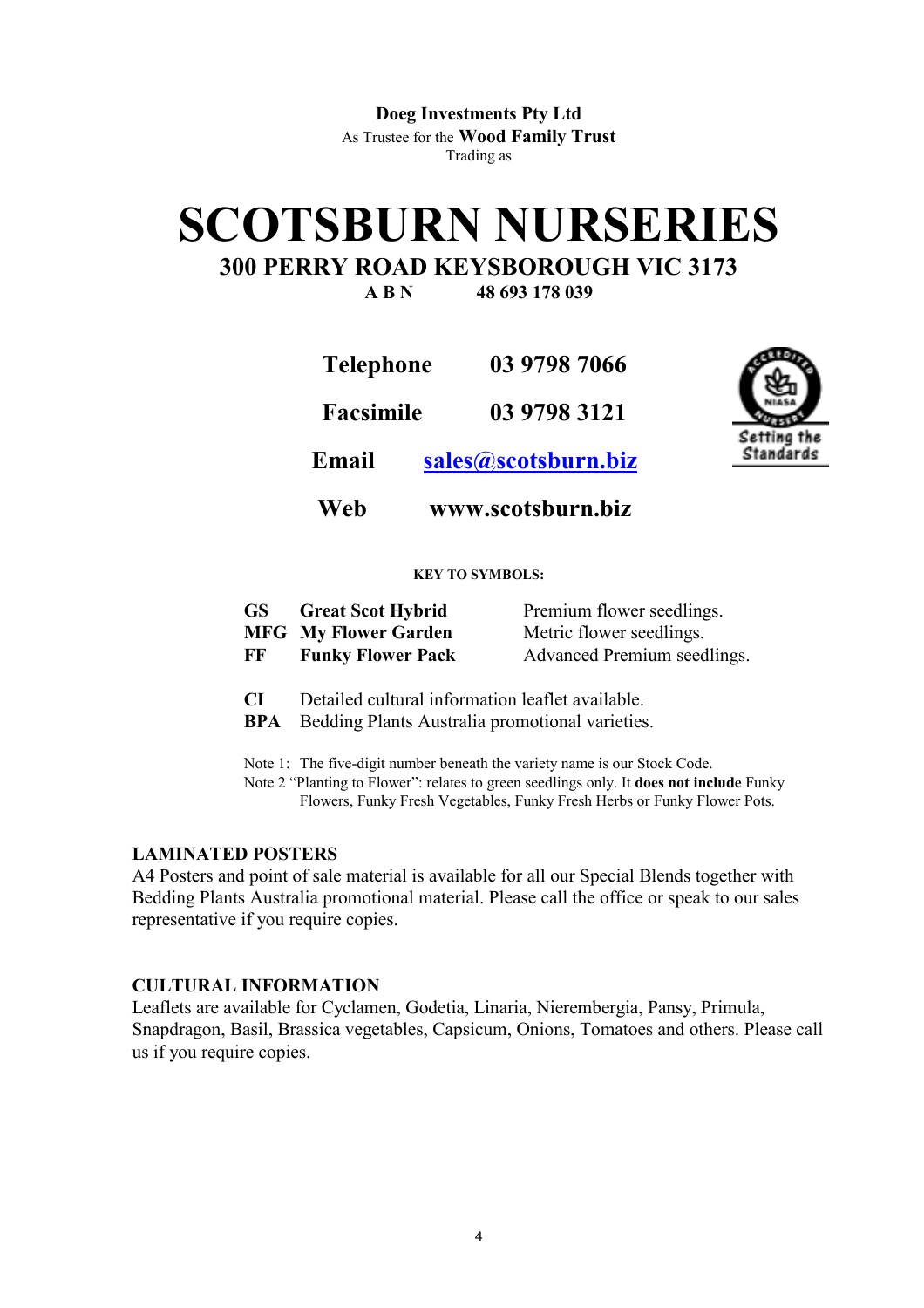### **INDEX TO CATALOGUE**

| Introduction. "Scotsburn – A Boutique Production Nursery". |  |
|------------------------------------------------------------|--|
| Key to Symbols.                                            |  |
| Index to Catalogue.                                        |  |
| Our Man of Flowers.                                        |  |
| Premium Seasonal Specials.                                 |  |
| Orders and Deliveries.                                     |  |
| Trading Terms.                                             |  |
| Disclaimer                                                 |  |

### **Scotsburn Flower and Vegetable Varieties.**

| rage                                                            |  |
|-----------------------------------------------------------------|--|
| $Ageratum \ldots \ldots \ldots \ldots \ldots \ldots \ldots 9$   |  |
| Alyssum9                                                        |  |
| Aquilegia10                                                     |  |
|                                                                 |  |
| Begonia10                                                       |  |
| Calendula11                                                     |  |
| $\texttt{Campanula} \dots \dots \dots \dots \dots \dots 11$     |  |
|                                                                 |  |
| Chrysanthemum12                                                 |  |
| $Cineraria \ldots \ldots \ldots \ldots \ldots 12$               |  |
| $\texttt{Cosmos}\ldots\ldots\ldots\ldots\ldots\ldots\ldots\,14$ |  |
| Dahlia14                                                        |  |
| $\texttt{Delphinium} \dots \dots \dots \dots \dots \dots 14$    |  |
| $Dianthus \ldots \ldots \ldots \ldots \ldots \ldots 15$         |  |
| Digitalis15                                                     |  |
| $krigeron \ldots \ldots \ldots \ldots \ldots 16$                |  |
| Foxglove $\ldots \ldots \ldots \ldots \ldots \ldots 16$         |  |
| Gazania16                                                       |  |
| $Geranium$ 17                                                   |  |
|                                                                 |  |
| $Heuchera$ 17                                                   |  |
| $Impatiens \ldots \ldots \ldots \ldots \ldots 18$               |  |

| Page  |                                                        | Page |
|-------|--------------------------------------------------------|------|
| . . 9 | <b>Kale</b> 20                                         |      |
| . . 9 | Lobelia  20                                            |      |
| .10   | Marigold - African  21                                 |      |
| .10   | Marigold - French $22$                                 |      |
| . 10  | $N$ asturtium  23                                      |      |
| . 11  | $N$ emesia  24                                         |      |
| . 11  |                                                        | 24   |
| . 12  | Petunia                                                | 28   |
| .12   | $\verb"Polyanthus"\dots\ldots\ldots\ldots\ldots\ldots$ | 31   |
| .12   | $Poppy \ldots \ldots \ldots \ldots \ldots \ldots$      | 32   |
| . 14  | Portulaca                                              | 33   |
| . 14  | $Primala$                                              | 33   |
| . 14  | Salvia                                                 | 36   |
| . 15  | Snapdragon                                             | 36   |
| . 15  |                                                        | 38   |
| . 16  | Pea<br>Sweet                                           | 38   |
| . 16  | Sweet William                                          | 38   |
| . 16  | Verbena                                                | 39   |
| . 17  | Vinca                                                  | 39   |
| . 17  | Viola                                                  | 40   |
| . 17  | <u>Zinnia </u>                                         | 41   |

| <b>Funky Flower Pack Varieties</b>               | Page $42 & 43$                                      |
|--------------------------------------------------|-----------------------------------------------------|
| <b>Funky Flower Pots &amp; Seasonal Specials</b> | Pages $44 & 45$                                     |
| <b>Funky Fresh Kitchen</b>                       | Please refer to our dedicated Funky Fresh Catalogue |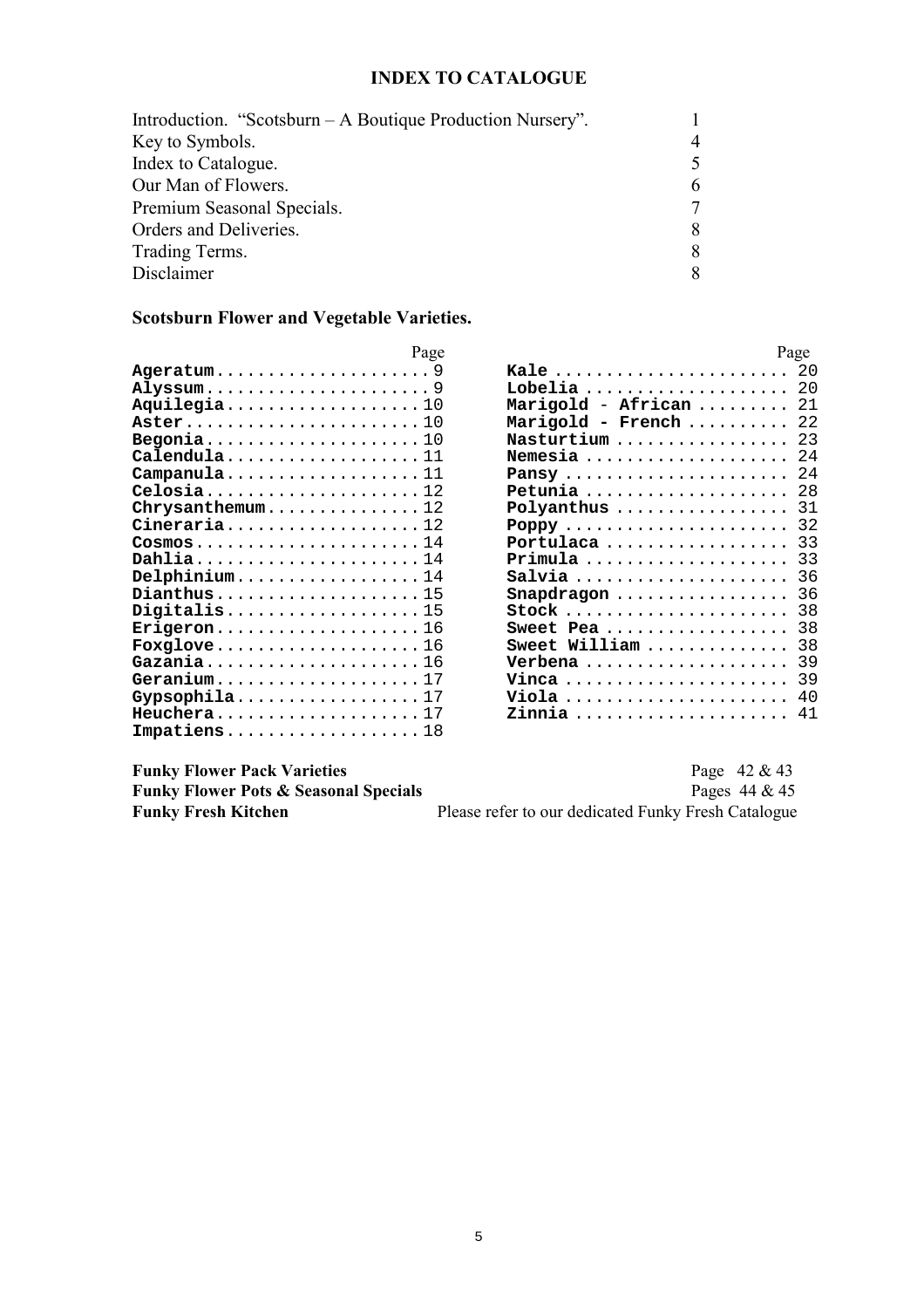# **OUR MAN OF FLOWERS**

David Oswald Wood,  $14^{th}$  July 1915 – 6<sup>th</sup> December 2005

Our founder and mentor David Wood passed away on the  $6<sup>th</sup>$  December 2005, aged 90. David was also a founding member of Bedding Plants Australia and an inaugural trader at NAIV's Trade day at Caribbean Gardens.

Throughout his working life David was employed within the floristry and horticultural industries. At 15 years he began work as a delivery boy for W T Vickerman Florist, Balaclava (in those days deliveries were by bicycle or tram). He could tell many a tall tale of deliveries around-and-about Melbourne, his favourite; delivering flowers to passenger ships at Princes Pier, Port Melbourne, where no doubt he dreamed of travel and exotic adventures. From there he moved on to become a driver/salesman for Fred Linton (operating as Fred Linton Nurseryman), though not entirely leaving his background of floristry behind. David frequently purchased flowers from the wholesale market and or picked foliage from his home garden and sold them to his retail customers (without Fred's knowledge).

In 1945 David, then 30 years old, purchased the business from Fred and renamed it Scotsburn Nurseries, after the Scotsburn estate in South Oakleigh where the nursery was sited. David successfully ran the nursery for many years and was extremely proud of his well known title "Uncle Dave" amongst the seedling growing fraternity. He was also justly proud of the next generation nurserymen who started their careers at Scotsburn and honed their skills before moving on to start their own businesses. His simple tenet was "hard work" at the sharp end of nursery production. His prowess as a salesman was quite legendary at the wholesale market; he acknowledged later in life that his real talent was perhaps as a salesman rather than a grower.

David retired in the early 1970s, leaving the nursery in the care of a manager, but continued his involvement and very keen interest in Scotsburn all his life. He was well satisfied when his children Robert and Janet involved themselves in the nursery in the mid 1980s, and was more than delighted when Peter, the eldest of his three grandsons opted for a career in horticulture and now manages Scotsburn.

David, like so many of his generation knew great hardship in his early life, but through sheer grit and determination he succeeded in his chosen path. As a family we are very proud of his endeavor and achievements and are grateful for his legacy. David is survived by his 2 children, 6 grandchildren and 11 great grandchildren.

Vale David.

Janet Douglas July2006.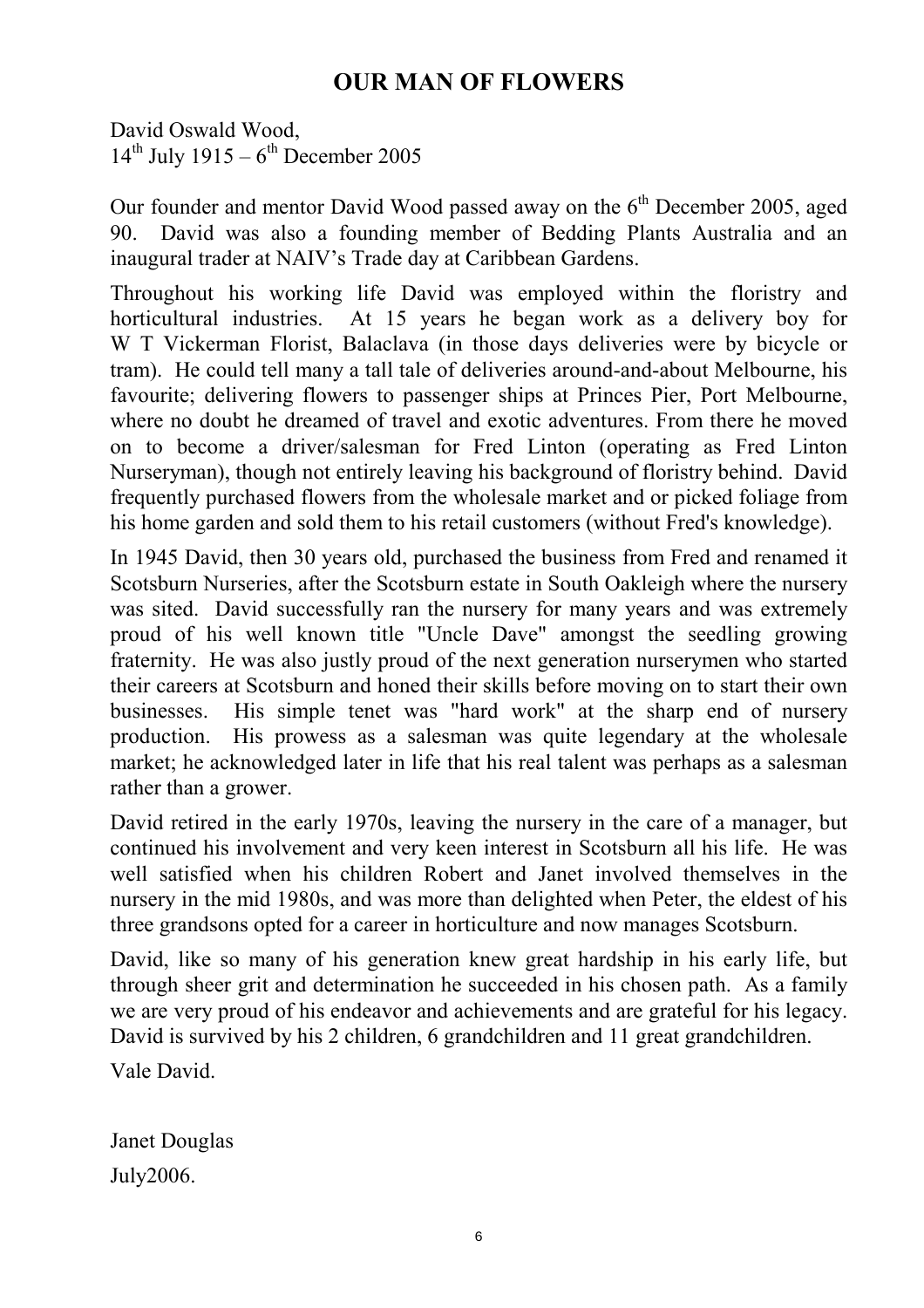# **PREMIUM SEASONAL SPECIALS**

Seasonally, we produce a selected range of premium colour pots: Cyclamen, Gerbera and Primula obconica.

### **1.1.1 CYCLAMEN 'Latinia'**

The 'Latinia' Cyclamen is the very latest in breeding from the Morel Seed Company, France. Previously we have grown true 'mini cyclamen'. The 'Latinia' series is different however, as the flowers are large to mid size while the plant is still compact enough to be presented in 125mm pots. The multiple, centrally bunched flowers balance each pot beautifully. The main reason we chose 'Latinia' Cyclamen however was the fabulous colour range including: pure white, white with eye, scarlet-red, salmon with eye, deep salmon, brilliant rose, flamed salmon and bright purple. 'Latinia' Cyclamen will flower abundantly over a long period, remembering that like all flowering plants, optimum flowering comes with plenty of light. So display indoors for short periods only then return to a sunny, sheltered spot. Cyclamen will flower in successive seasons but it is essential to re-pot in late Spring with "fresh" potting mix. 12 x 125mm pots per carton.

### **1.1.2 CYCLAMEN 'Miracle'**

A miniature variety of Cyclamen with interesting patterned leaves and many dainty flowers that are held well above the leaves. Miracle Cyclamen are disease resistant and can be kept successfully for several flowering seasons. A bonus is their delicate perfume. 'Miracles' require similar growing conditions to those of 'Latinia'. 20 x 100mm pots per carton.

Miracle and Latinia Cyclamen also make excellent outdoor bedding plants.

### **1.1.3 GERBERA Scotsburn Selection**

Demand for Gerberas begins weeks in advance of their readiness. In other words Gerbera is the most popular seasonal crop we grow, their bright happy colours appeal to most customers. We have selected from a range of seed grown Gerberas, looking for compact habit (to 25cm), multiple flowers and a range of flower types including singles, doubles and dark eyed varieties. Colours range from white through cream, yellow, gold, orange, salmon, rust, scarlet and deep pink. Having selected our own colour mix we have emphasised the really bright reds, oranges and gold.

Gerberas are presented in 125mm pots. 12 per carton.

### **1.1.4 PRIMULA obconica 'Twilly** *Touch Me***'**

With large, bright flowers in a great colour range over a long season and natural pest resistance, Primula obconica was one of the best potted-colour items available. There was however one problem, the natural pest repellent 'primin' was also an excellent people repellent, causing allergic skin reactions in growers, retailers and consumers. The 'Touch Me' series hybrid P. obconica has been bred primin free. 'Touch Me' is therefore a real break through in plant breeding, as the plant, while primin free, has retained good resistance to insect pests, great flower colours and growth habit.

The 'Touch Me' series obconica make an ideal pot specimen, as growth habit is compact with basal branching. Flower size and colour range is excellent; colours include blue, lavender, salmon, magenta, pink and white. 'Touch me' can also be grown outdoors in bright light and in a well sheltered position. Presented in 200mm pots. 5 per carton.

### *FUNKY FLOWERS FOR GROOVY GARDENERS*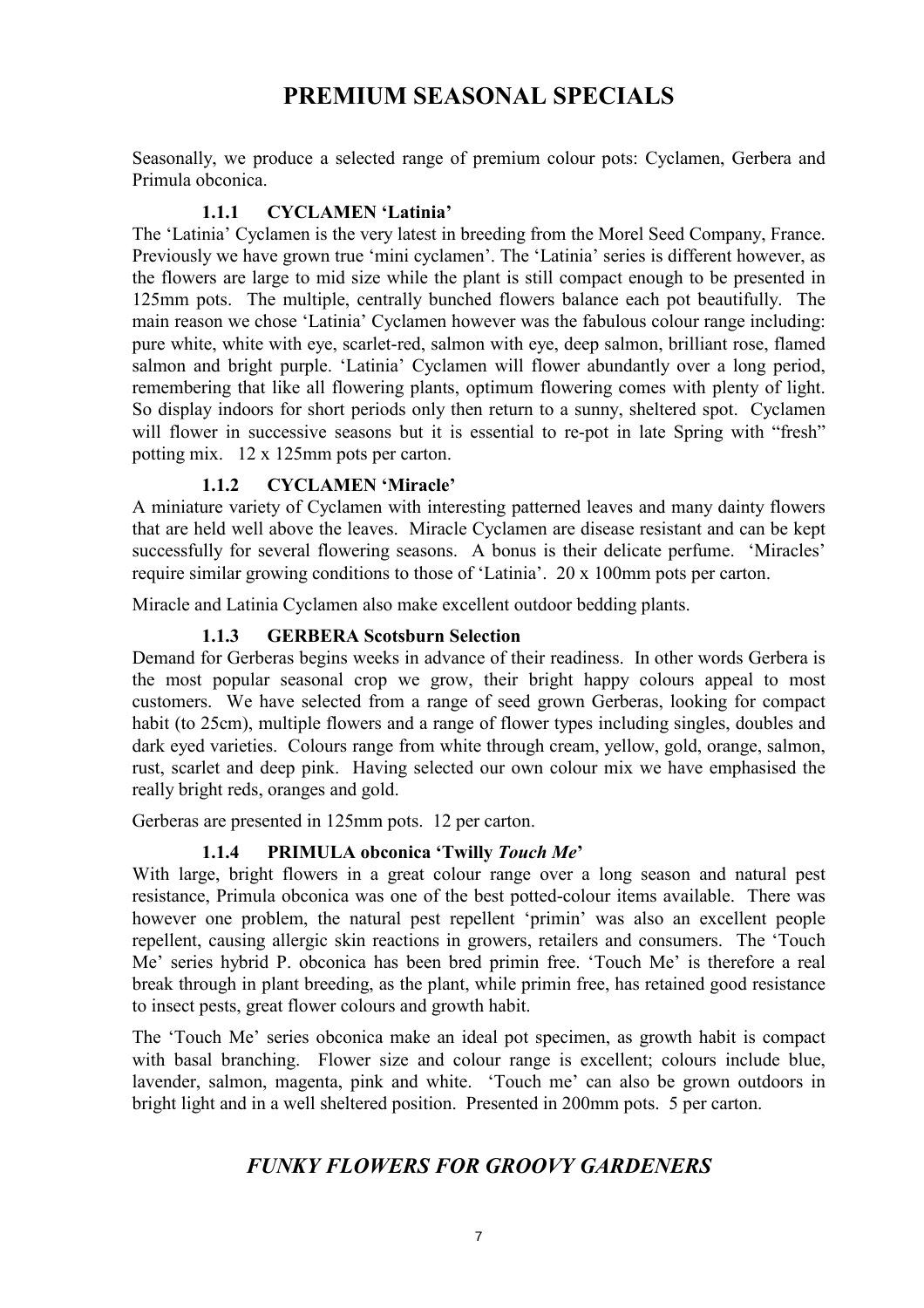### **ORDERS AND DELIVERIES**

Any queries regarding stock can be addressed to our sales people who have more than seven years experience in the field, and are happy to advise on selection and display of your stock. Production staff at the nursery is also qualified and experienced and have access to an extensive range of material on cultural queries regarding any of our products.

Seedling and bloomer availability sheets are prepared each Monday morning or more frequently as required. For general order delivery we ask you to fax or telephone your requirements through by **12.00 noon the day prior to delivery**. We believe it is imperative for the retailer to replenish stock frequently, and consequently, we offer two regular calls per week. If, however, you need stock between your regular calls please contact us and we will do our very best to deliver within 24 hours. Wherever possible forward ordering for large quantities is appreciated.

#### Should you have any further queries please do not hesitate to contact **Kaye, Peter or Jan by 'phone on 03 9798 7066, fax us on 03 9798 3121 or E-mail us at: sales@scotsburn.biz**

### **TRADING TERMS**

- Minimum Order \$200.00
- Settlement discount: 3% off the nett amount of invoices paid by the end the month following delivery.
- Delivery is free throughout the Melbourne Metropolitan and Geelong areas. Deliveries via Heath's or Van Berkels Plant Transport for country customers is free of charge but we must insist on \$300.00 minimum orders, otherwise a \$35.00 Delivery fee will be charged.
- Errors and Claims: please notify us within seven days of any invoicing errors or claims for replacement of stock so they can be dealt with immediately to our mutual satisfaction.

### **DISCLAIMER**

All our plants and seedlings are offered and sold subject to the following conditions of sale. The label photograph and description under which our plants and seedlings are sold signifies, no more than we believe they have been selected from reliable stocks and in no case does the description signify that the resultant crop will grow true to our description. We give no warranty expressed or implied, as to the description, growth, quality, purity or productiveness of the seedlings or other goods and will not be responsible for the resultant crop. We endeavour to maintain supplies of all the seedling varieties listed in this catalogue throughout the season; however, we feel we must warn customers that there are times when this is just not possible.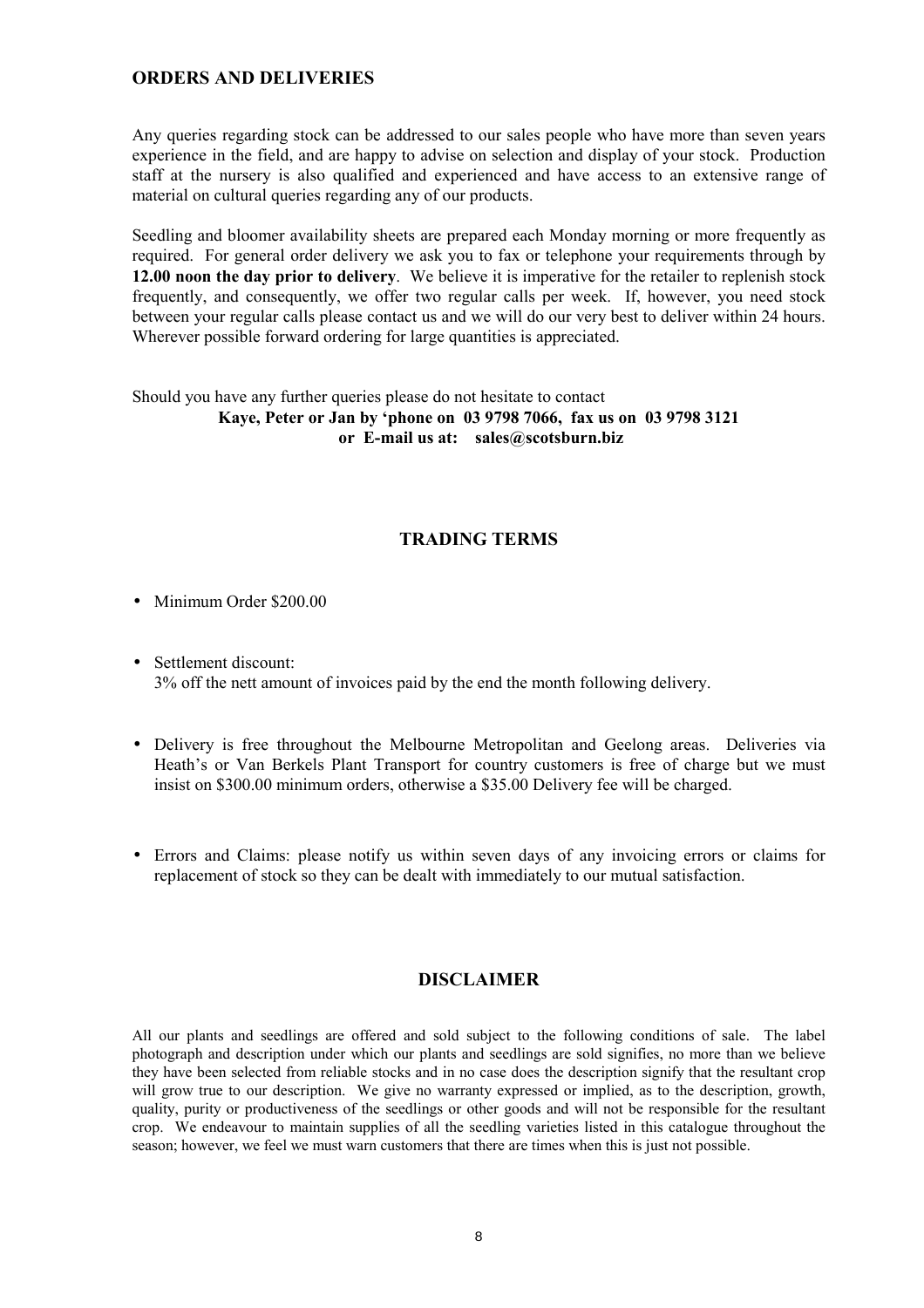### **AGERATUM**

*Ageratum houstonianum* (ASTERACEAE)

Groups of tiny powder-puff type flowers, which form a compact head. Leaves are heartshaped, mid-green. Frost tender. Makes an excellent border plant, or container specimen.

| <b>Blue Mink</b><br>40000                                                        | Powder blue flowers in large clusters, up to 8cm across. | <b>MFG</b> |
|----------------------------------------------------------------------------------|----------------------------------------------------------|------------|
| Jazz mix<br>10005                                                                | Shades of blue, pink and white.                          | <b>GS</b>  |
| <b>Height</b><br><b>Spacing</b><br><b>Planting to Flower</b><br><b>Available</b> | 15cm<br>$20 - 25$ cm<br>6 weeks<br>Aug - Jan.            |            |

#### **ALYSSUM**

*Lobularia maritima*  (CRUCIFERAE)

Pincushions of honey scented flowers, commonly referred to as "Sweet Alice". Good for rockeries and borders, performs best in Spring and late Summer, rather than the heat of mid Summer.

| Alice White<br>10120             | Masses of Snow White flowers on very compact plants.                                                | <b>MFG</b> |
|----------------------------------|-----------------------------------------------------------------------------------------------------|------------|
| Easter Bonnet<br>85004           | Great uniformity and compact habit. Colours include deep pink,<br>rose, lavender, violet and white. | FF         |
| <b>Snow Crystals</b><br>85005    | Masses of Snow White flowers on very compact plants.                                                | FF         |
| <b>Blueberry Coulis</b><br>10117 | Rich purple/violet flowers.                                                                         | <b>MFG</b> |
| Cameo<br>10110                   | A favourite blend of five pastel colours.                                                           | <b>MFG</b> |

| <b>Height</b>             | 8 <sub>cm</sub> |
|---------------------------|-----------------|
| <b>Spacing</b>            | 15cm            |
| <b>Planting to Flower</b> | 5 weeks         |
| Available                 | All year.       |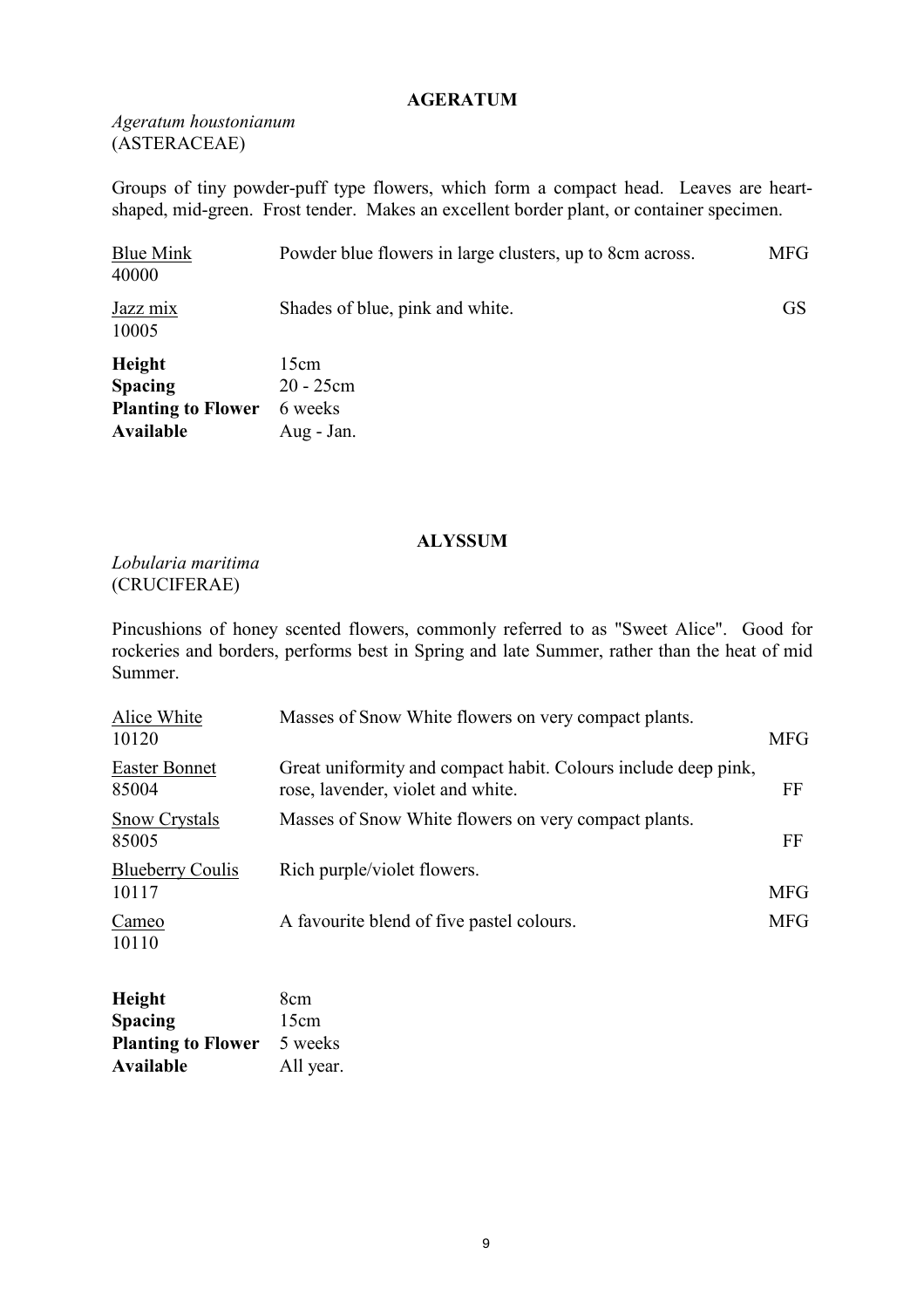### **AQUILEGIA**

*Aquilegia vulgaris*  (RANUNCULACEAE)

Old fashioned Columbines (Granny's Bonnets) are well loved by many gardeners. Noted for its unusual flower form, with two layers of petals forming the flower with long or short spurs at the flower base. A perennial that may be used as a border or for informal planting and containers. Preferring to be planted in the cooler months for early Spring flower display, they are cold and frost tolerant, but need shelter from direct sun.

McKana's Giants Very large flowers in clear colours with long attractive spurs. 30810 GS

| Height                    | $40 - 50$ cm |
|---------------------------|--------------|
| <b>Spacing</b>            | 30cm         |
| <b>Planting to Flower</b> | 12 weeks     |
| Available                 | Feb - Aug.   |

#### **ASTER**

*Callistephus chinensis* (ASTERACEAE)

Double or semi double daisy flowers. Dark green hairy, serrated leaves. Best to plant in different position each year to avoid disease. Excellent cut flower. Plant through the Spring for a bright Summer and Autumn flower display.

Perfection: Mixed colours; including red, pink, blue and white. Wilt resistant. 10223 MFG

**Height** 75cm **Spacing** 25 - 30cm **Planting to Flower** 10 weeks **Available** Sep. - Dec.

#### **BEGONIA**

*Begonia semperflorens* (BEGONIACEAE)

Although originally a tropical plant, bedding Begonias thrive in Melbourne gardens. They are free flowering, through all but the coldest months, and though preferring shade during the heat of the day, adapt to a wide range of planting conditions. Great for pots, baskets and borders.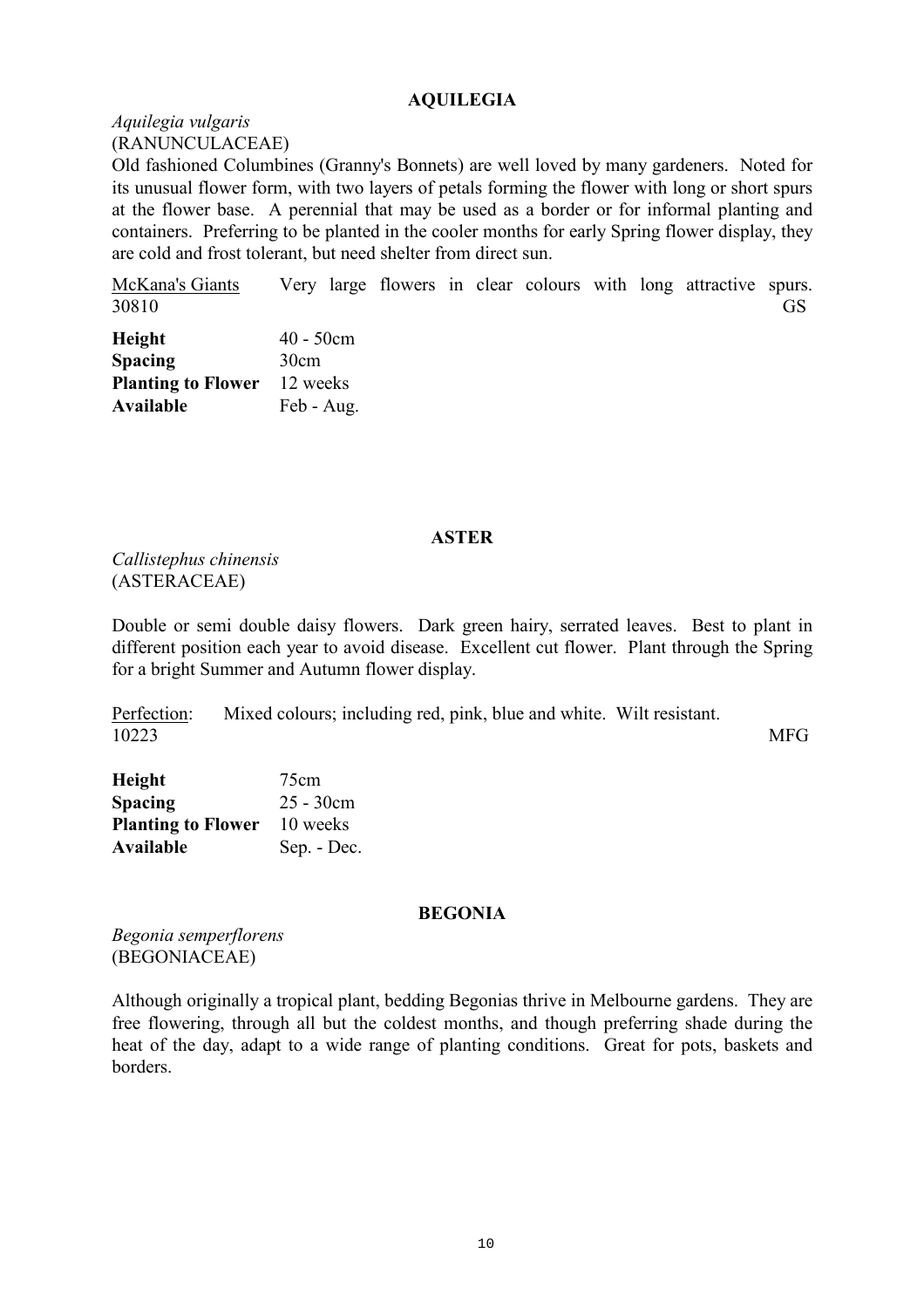### **BEGONIA Continued.**

| Organdy $mix$<br>40017 | Bronze and green leaves, mixed colours. | <b>MFG</b> |
|------------------------|-----------------------------------------|------------|
| Rio mix<br>10150       | Bronze leaves, mixed flower colours.    | <b>GS</b>  |
| Varsity mix<br>10130   | Green leaves with mixed colours.        | <b>GS</b>  |
| $\mathbf{H}$ .:        | $\Omega_{\text{max}}$                   |            |

| Height                    | 20cm      |
|---------------------------|-----------|
| <b>Spacing</b>            | 20cm      |
| <b>Planting to Flower</b> | 5 weeks   |
| Available                 | All year. |

#### **CAMPANULA**

*Campanula medium calycanthema*  (CAMPANULACEAE)

A cottage garden favourite. Tall stately flower spikes rise from a dense rosette of leaves. Flowers are often called 'cup and saucer' and are arranged along the spikes. Slow to flower, but well worth the wait.

| Canterbury Bells                              | Pastel colours, including blues, pinks,                                                       |    |
|-----------------------------------------------|-----------------------------------------------------------------------------------------------|----|
| 10144                                         | lavenders and white. Best grown in full sun but require some<br>protection from extreme heat. | GS |
| <b>Height</b>                                 | $50 - 60$ cm                                                                                  |    |
| <b>Spacing</b>                                | 30cm                                                                                          |    |
| <b>Planting to Flower</b><br><b>Available</b> | Approximately 5 months.<br>Feb. - Aug                                                         |    |

### **CALENDULA**

*Calendula officinalis*  (ASTERACEAE)

A hardy annual, winter to spring flowering with wide flowers similar to chrysanthemum in a range of orange and yellows, and lance shaped leaves.

| Pacific Beauty   | Double flowers in a blend of orange and yellows with some bicolours. |      |
|------------------|----------------------------------------------------------------------|------|
| 30140            | dwarf bushy habit                                                    | MFG. |
| <b>Height</b>    | $40-50$ cm                                                           |      |
| <b>Spacing</b>   | $30 - 40$ cm                                                         |      |
| <b>Available</b> | Feb-Aug                                                              |      |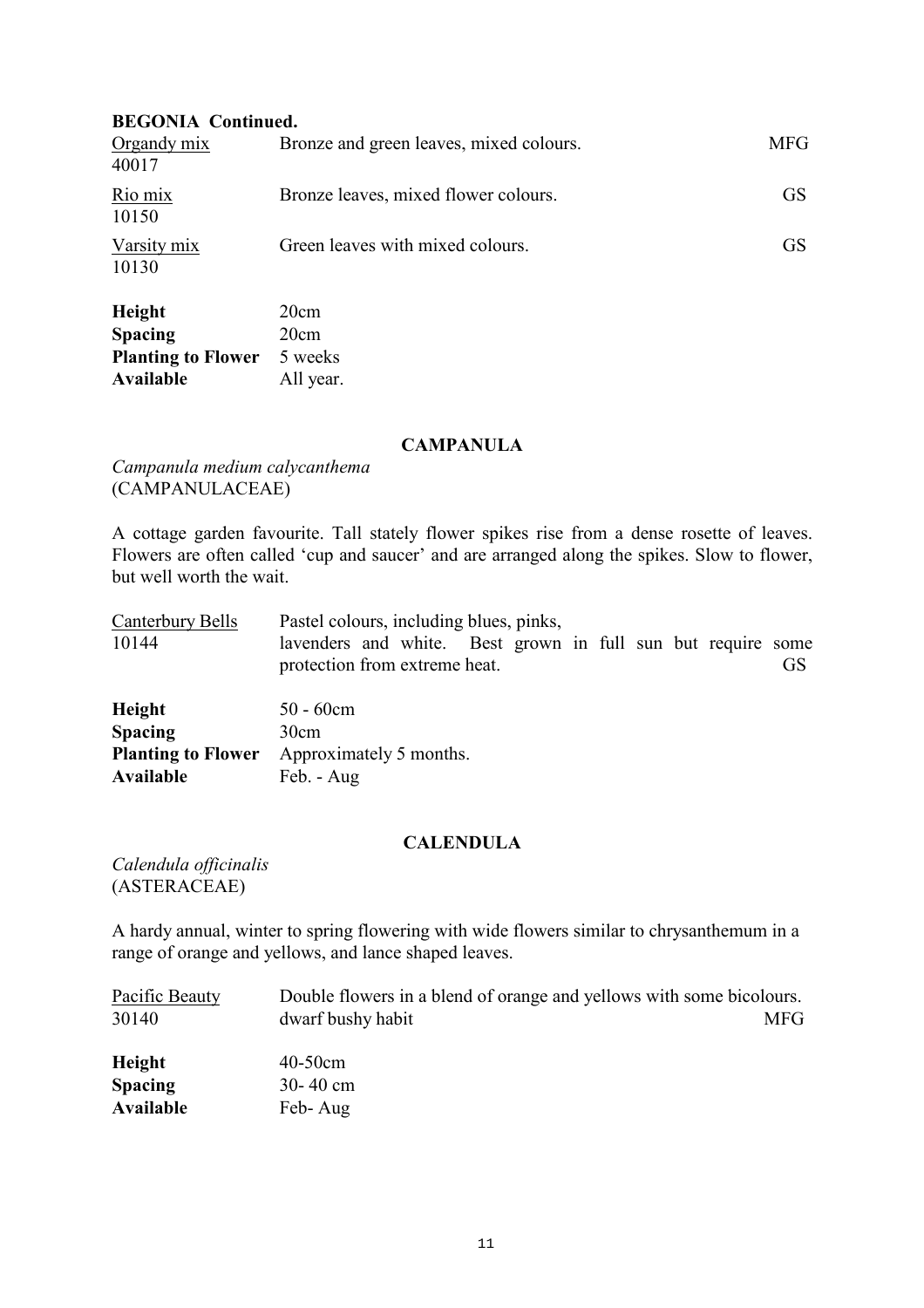#### **CELOSIA**

*Celosia plumosa*  (AMARANTHACEAE) Celosias are unusual plants which produce brightly coloured feathery plumes with contrasting lettuce green foliage. They require full sun, well-drained soil and shelter from the wind.

Kimono formula mix A dwarf variety, with good branching habit. 85021 Broad colour range; cream, orange, red, rose, salmon and yellow.

FF

| Height         | $15 - 20cm$ |
|----------------|-------------|
| <b>Spacing</b> | 20cm        |
| Available      | Nov. - Feb  |

#### **CHRYSANTHEMUM**

*Chrysanthemum spp.*  (ASTERACEAE)

A large genus of annual and perennial plants, ranging from ground covers to bushy shrubs. Mostly Summer/Autumn flowering.

|       | paludosum Commonly known as swamp daisy. A small white  |            |
|-------|---------------------------------------------------------|------------|
| 40060 | single flower with yellow eye. Prefers damp conditions. | <b>MFG</b> |

| <b>Height</b>             | 25cm      |
|---------------------------|-----------|
| <b>Spacing</b>            | 20cm      |
| <b>Planting to Flower</b> | 8 weeks   |
| <b>Available</b>          | All year. |

#### **CINERARIA**

*Senecio spp* 

(ASTERACAEAE)

Showy annuals ranging from 30 - 45cm tall with flowers that form a large umbel in shades of red, blue, white, mauve, purple and bi-colours. Excellent for display beds and containers. Plant in Autumn for Winter to early Spring flowering. Keep well watered as the large leaves transpire quickly. Requiring frost free conditions and semi-shade.

| Corsage (dwarf)<br>30170 | Good colour range, of both solid and bi-colours, with<br>medium sized flowers.                                     | <b>MFG</b>      |
|--------------------------|--------------------------------------------------------------------------------------------------------------------|-----------------|
| Fifth Avenue<br>30474    | Improved, dwarf variety. Rich colours; solid shades of<br>pink, rose, brick, blue and white, bi-colours in similar |                 |
|                          | tones with white eye.<br><b>BPA</b>                                                                                | GS <sup>3</sup> |

| Height                    | $35 - 40$ cm |
|---------------------------|--------------|
| <b>Spacing</b>            | $30 - 35$ cm |
| <b>Planting to Flower</b> | 12 weeks     |
| Available                 | Feb. - Jul.  |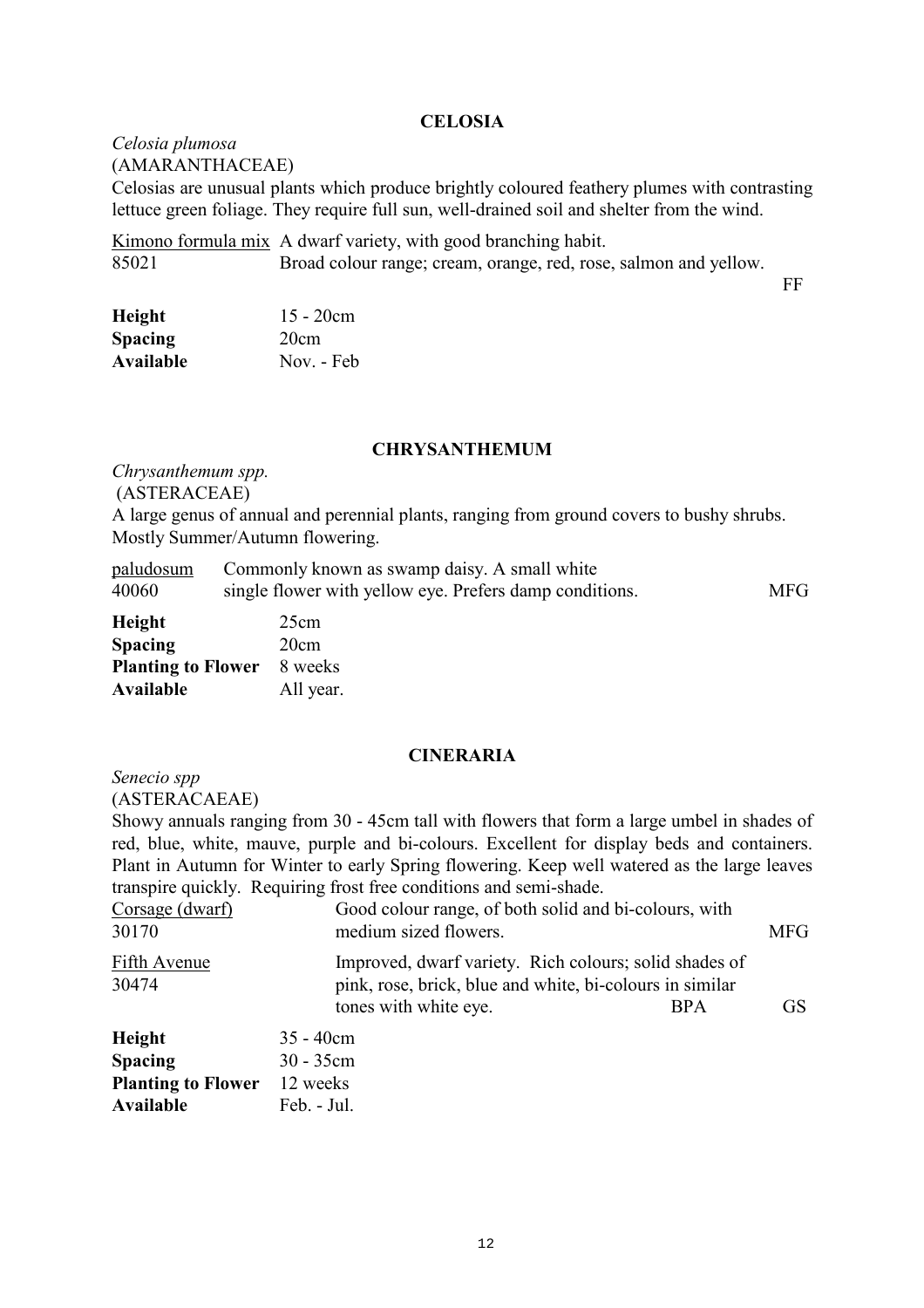### **CINERARIA Continued**

**Dwarf Miranda series**: Very dwarf, free flowering, multiflora plants. Particularly suited to container production and available in separate colours.

| Miranda Blue Shades<br>30476                                       | A range of blues.                                                                         | <b>GS</b> |
|--------------------------------------------------------------------|-------------------------------------------------------------------------------------------|-----------|
| Miranda Mix<br>30478                                               | Multiflora type compact and free flowering. Full<br>colour range of solid and bi-colours. | <b>GS</b> |
| Miranda Pink Shades<br>30477                                       | A range of pinks.                                                                         | <b>GS</b> |
| Miranda White<br>30479                                             | Improved, dwarf variety. Mid to late flowering.<br>Small number of plants have blue eye.  | <b>GS</b> |
| Height<br><b>Spacing</b><br><b>Planting to Flower</b><br>Available | $25 - 30cm$<br>$30 - 35$ cm<br>10 weeks<br>Feb. - Jul.                                    |           |

Silver Dust Used extensively as a foliage plant to highlight flowering varieties in 30475 mixed bowls and border displays. Like Alyssum, Silver Cineraria should be a part of every 'add-on' sale. Silver dust is a superb ultra dwarf strain which retains its compact habit throughout the summer. Leaves are deeply cut in a lacy pattern and are more intensely silvered than those of other strains. GS

| Height                    | $25 - 30$ cm                                                  |     |
|---------------------------|---------------------------------------------------------------|-----|
| <b>Spacing</b>            | $30 - 35$ cm                                                  |     |
| <b>Planting to Flower</b> | 12 weeks                                                      |     |
| Available                 | Feb. - Jun.                                                   |     |
|                           |                                                               |     |
| <b>Tapestry (Tall)</b>    | An old favourite tall variety with an excellent colour range. | MFG |
| 30470                     |                                                               |     |
| Height                    | 40-45cm                                                       |     |
| <b>Spacing</b>            | $25-30$ cm                                                    |     |
| <b>Planting to Flower</b> | 12 weeks                                                      |     |
| Available                 | Feb. - Jul.                                                   |     |
|                           |                                                               |     |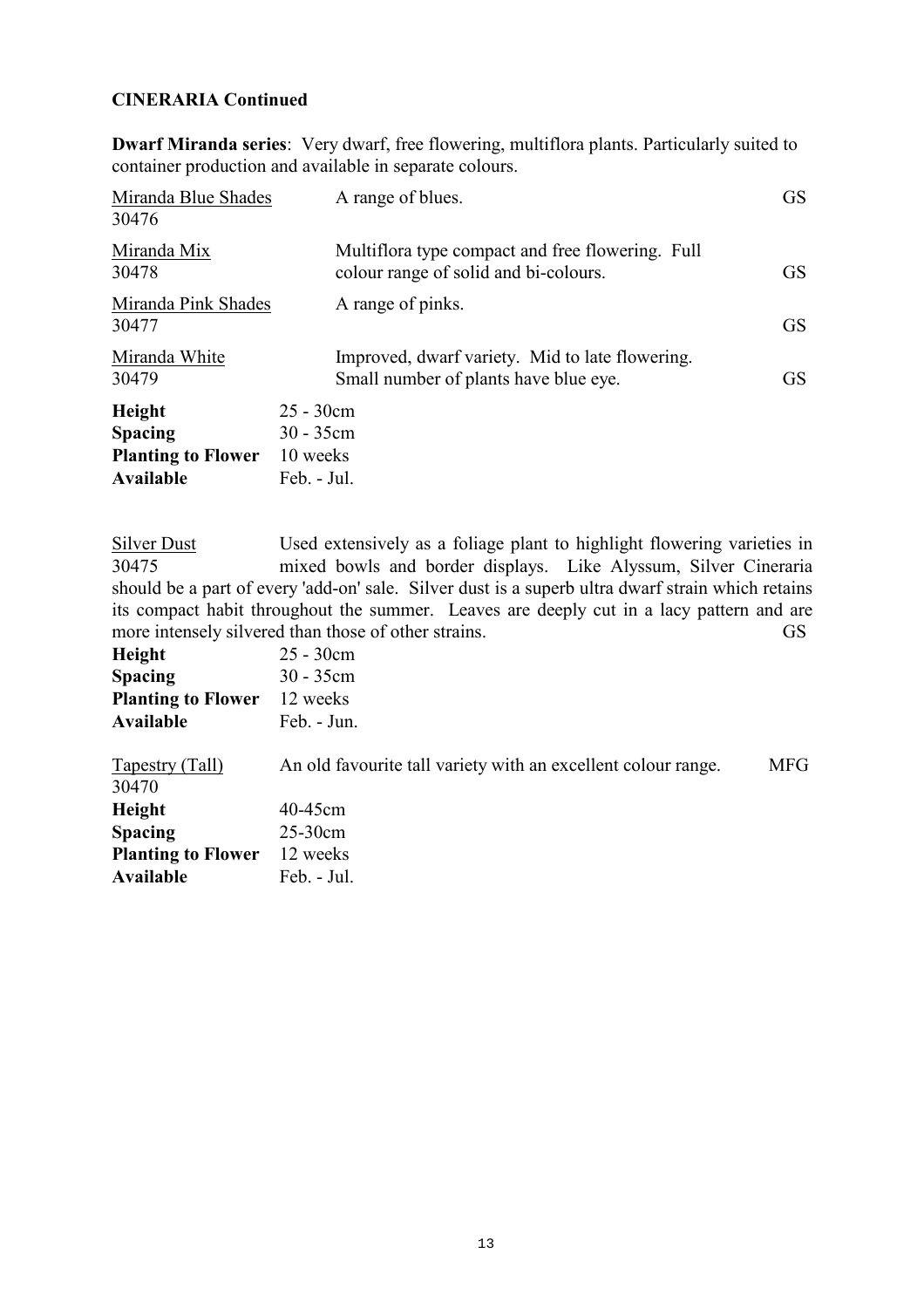#### **COSMOS**

*Cosmos bipinnatus* (ASTERACEAE)

Hardy annuals popular in cottage gardens. Mostly erect habit with fern-like leaves and very free flowering. Excellent for background planting. Good for cut flowers.

Berries n Cream (Dwarf) Delicious shades of pink and cream. NEW GS 10184

| Height                    | 45-60 cm            |            |
|---------------------------|---------------------|------------|
| <b>Spacing</b>            | 30cm                |            |
| <b>Planting to Flower</b> | 7 weeks             |            |
| Available                 | Oct- Jan            |            |
| Sensation mix (Tall)      | White, pink, mauve. | <b>MFG</b> |
| 10170                     |                     |            |
| Height                    | 100cm               |            |
| <b>Spacing</b>            | $30 - 40$ cm        |            |
| <b>Planting to Flower</b> | 7 weeks             |            |
| Available                 | Oct. - Jan.         |            |

GS

#### **DAHLIA**

*Dahlia X Hybrida*

(ASTERACEAE)

Double flowers, dwarf habit and a full colour blend. An excellent bedding plant or for containers. Flowers from November to May. Good cut flowers.

| Hi Dolly | Green leaf. Bright colours, medium sized flowers ranging from |            |
|----------|---------------------------------------------------------------|------------|
| 10190    | white to orange, red, crimson and pink.                       | <b>MFG</b> |

| Height                    | $50 \text{ cm}$ |
|---------------------------|-----------------|
| <b>Spacing</b>            | $25 - 30$ cm    |
| <b>Planting to Flower</b> | 10 weeks        |
| Available                 | Sep. - Feb.     |

#### **DELPHINIUM**

*Delphinium elatum*  (RANUNCULACEAE) An elegant addition to any garden, either planted in drifts or as a perennial border.

| <b>Magic Fountains</b> | Large semi double blooms on compact plants               |
|------------------------|----------------------------------------------------------|
| 30190                  | excellent for herbaceous borders or cottage gardens.     |
|                        | Colours include blues, lilac, pink, and white, some with |
|                        | central "bee" marking. Excellent cut flower.             |

**Height** 60 cm **Spacing** 30 - 40cm **Planting to Flower** Plant in Autumn for Spring flowering. **Available** Mar. - Oct.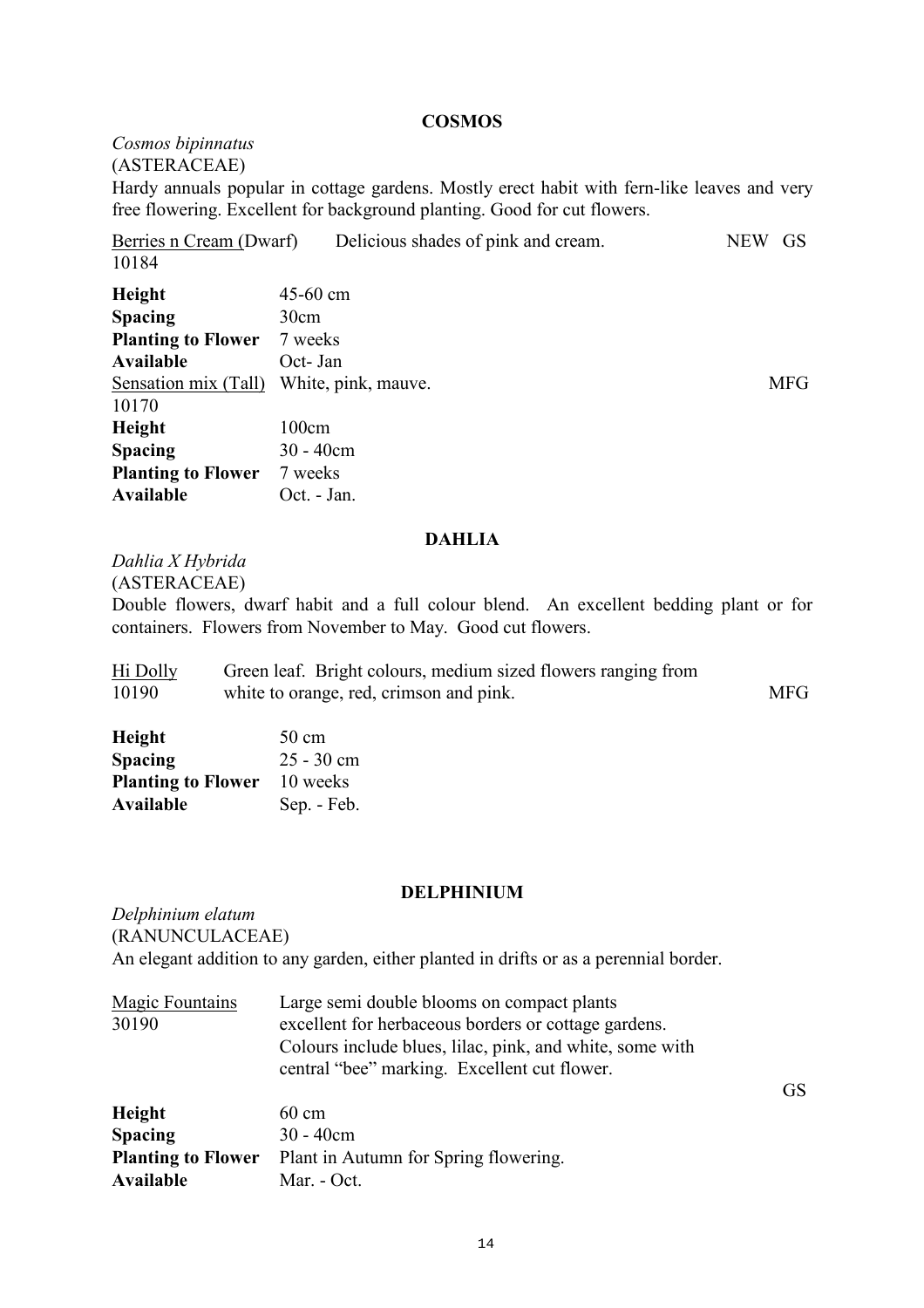### **DIANTHUS**

### *Dianthus chinensis*

(CARYOPHYLLACEAE)

This popular annual from China has a short tufted growth habit and bears masses of single or double and sweetly scented flowers.

| 30395                                                                     | Corona Cherry Magic A mix of solid cherry, lavender with cherry centres and<br>tie-dyed lavender and cherry flowers.                                                                                      |           |
|---------------------------------------------------------------------------|-----------------------------------------------------------------------------------------------------------------------------------------------------------------------------------------------------------|-----------|
|                                                                           | The largest Dianthus, flowers are 6-8 cm across.<br><b>NEW</b>                                                                                                                                            | <b>GS</b> |
| Corona Cherry Magic Refer above.<br>85019                                 |                                                                                                                                                                                                           | FF        |
| Height<br><b>Spacing</b><br><b>Planting to Flower</b><br><b>Available</b> | 30cm<br>20cm<br>6 weeks<br>All year.                                                                                                                                                                      |           |
| Diamond mix<br>85020                                                      | A dwarf bedding variety selected for its early flowering and good<br>branching habit. Good colour, including Picotee types.<br>FF                                                                         |           |
| Persian Carpet<br>30390                                                   | A dwarf bedding variety with a good range of vibrant colours.<br>Persian Carpet needs a sunny position and well fertilised soil.<br>Recommended for borders, massed planting and containers.<br><b>GS</b> |           |
| Height<br><b>Spacing</b><br><b>Planting to Flower</b><br><b>Available</b> | 15 - 20cm<br>20cm<br>6 weeks<br>All year.                                                                                                                                                                 |           |

### **DIGITALIS**

*Digitalis purpurea*  (SCROPHULARIACEAE)

Foxgloves are popular seedlings year round. Planted after March they will develop big strong rosettes of leaves and throw spikes as soon as September arrives. Planted anytime between September and March, Foxys will be flowering in about 12 weeks. Foxgloves, being very tall, add height and good background foliage and colour to any garden.

| <b>Foxy</b>                        | A mix of cream, pink and mauve. | <b>MFG</b> |
|------------------------------------|---------------------------------|------------|
| 10220                              |                                 |            |
| <b>Height</b>                      | $90 - 100$ cm                   |            |
| <b>Spacing</b>                     | $30 - 40$ cm                    |            |
| <b>Planting to Flower</b> 12 weeks |                                 |            |
|                                    |                                 |            |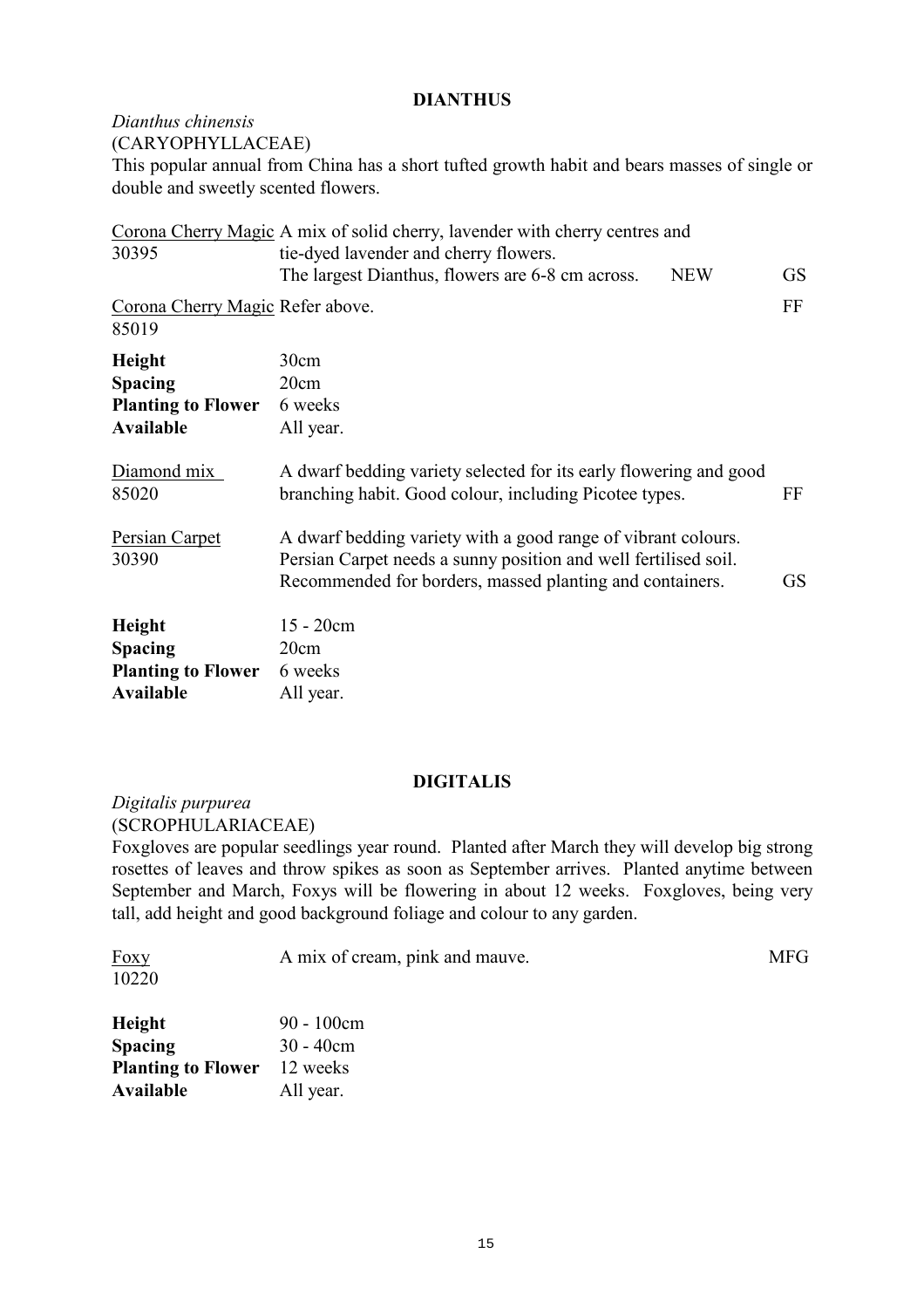### **ERIGERON**

### *Erigeron karvinskianus*  (ASTERACEAE)

The seaside daisy is a wonderful perennial lending itself to many garden situations. An ideal addition to a cottage garden where its gently trailing habit cascades rockeries, retaining walls, or pathways. A profuse flowerer most of the year; small, white flowers with a tinge of pink. An excellent hanging basket specimen.

| Karvinskianus<br>10226                                             | Soft, green, fern-like foliage; literally covered in masses of small,<br>white flowers. | <b>GS</b> |
|--------------------------------------------------------------------|-----------------------------------------------------------------------------------------|-----------|
| Height<br><b>Spacing</b><br><b>Planting to Flower</b><br>Available | $20 - 30$ cm<br>$25 - 30$ cm<br>6 weeks<br>All year.                                    |           |

### **FOXGLOVE**

Refer Digitalis earlier.

### **GAZANIA**

### *Gazania splendens*

(ASTERACEAE)

A hardy perennial that does well in dry, exposed or coastal areas and makes a perfect ground cover. Gazania's have bright attractive daisy flowers.

**Kiss Series** A new F1 hybrid series, with excellent, uniform plant habit and a wide tolerance range through drought, heat and salt environments. Large daisy like flowers are produced on short sturdy stems. Excellent ground cover or for massed display. Available only in Funky Flower Packs.

| Kiss Bronze Star<br>85022          | Dark bronze centre with gold tips.    | FF |
|------------------------------------|---------------------------------------|----|
| <b>Kiss Golden Yellow</b><br>85028 | Warm gold-yellow.                     | FF |
| <b>Kiss Mahogany</b><br>85023      | Deep tan to red with olive green eye. | FF |
| Kiss mix<br>85029                  | Vibrant mix of colours.               | FF |
| <b>Kiss Rose</b><br>85024          | Mid-rose petals with lighter tips.    | FF |
| Kiss White<br>85026                | Soft white.                           | FF |
| Height<br><b>Spacing</b>           | 20-25cm<br>25cm                       |    |
| <b>Available</b>                   | Nov.-Apr.                             |    |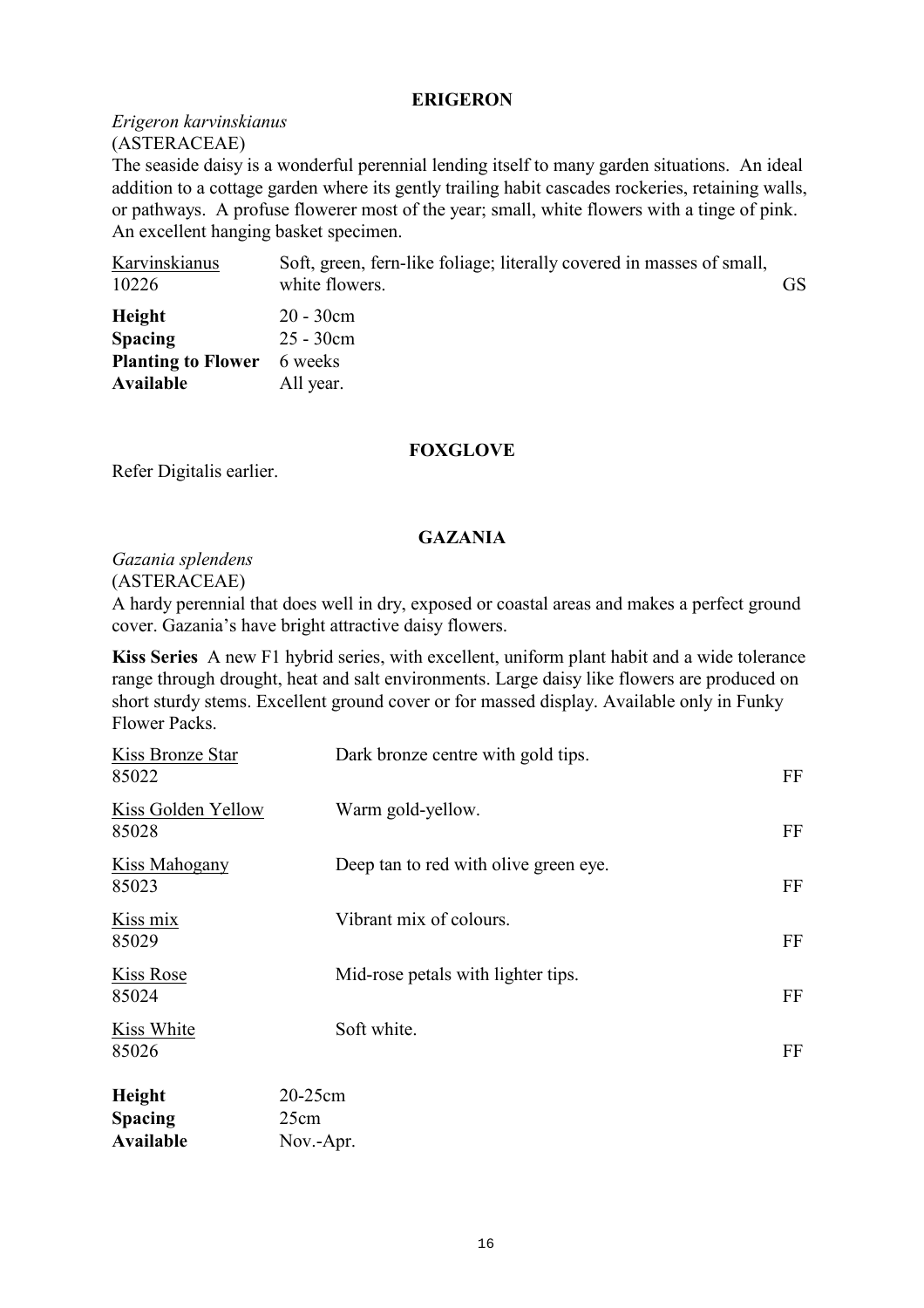### **GERANIUM**

### *Pelargonium x hortorum*  (GERANIACEAE)

There are over 300 species of annual, biennial and perennial geraniums. Most geraniums like growing in acidic, sandy and quick draining soil and will thrive with minimal attention, however they are irresistible to caterpillars.

| Geranium Sprite mixed | An early flowering, dwarf and compact F2 mix, including |            |
|-----------------------|---------------------------------------------------------|------------|
| 10265                 | shades of red, rose, pink, salmon, and white.           |            |
|                       | Leaves are both zoned and green leafed varieties.       | <b>MFG</b> |

| Height         | $25-30cm$ |
|----------------|-----------|
| <b>Spacing</b> | 25cm      |
| Available      | All year  |

### **GYPSOPHILA**

*Gypsophila muralis*  (CARYOPHYLLACEAE) A native of Corsica. It is adaptable to most soils in an open sunny position and is frost resistant but drought tender.

| Gypsy Rose<br>10270      | A very compact dwarf form, with tiny rose pink<br>flowers on fine feathery foliage. Ideal for garden<br>beds or containers. | <b>GS</b> |
|--------------------------|-----------------------------------------------------------------------------------------------------------------------------|-----------|
| Gypsy Rose<br>85031      | Refer above.                                                                                                                | FF        |
| Height<br><b>Spacing</b> | $20-25$ cm<br>25cm                                                                                                          |           |

#### **HEUCHERA**

*Heuchera sanguinea*  (SAXIFRAGACEAE)

**Available** Mar.-Nov.

Commonly known as "Coral Bells", an old fashioned perennial, suitable for borders or casual planting in cottage gardens. Coral pink bell-like flowers borne on slender spikes with foliage that is often interestingly patterned. Plant through Autumn for Spring/Summer flowering.

| <u>Firefly</u> |                   | Hardy perennial. A cottage garden plant with rich, deep coral, |  |
|----------------|-------------------|----------------------------------------------------------------|--|
| 30205          | fragrant flowers. |                                                                |  |

| Height                    | 40cm        |
|---------------------------|-------------|
| Spacing                   | 30cm        |
| <b>Planting to Flower</b> | 12 weeks    |
| Available                 | Apr. - Jul. |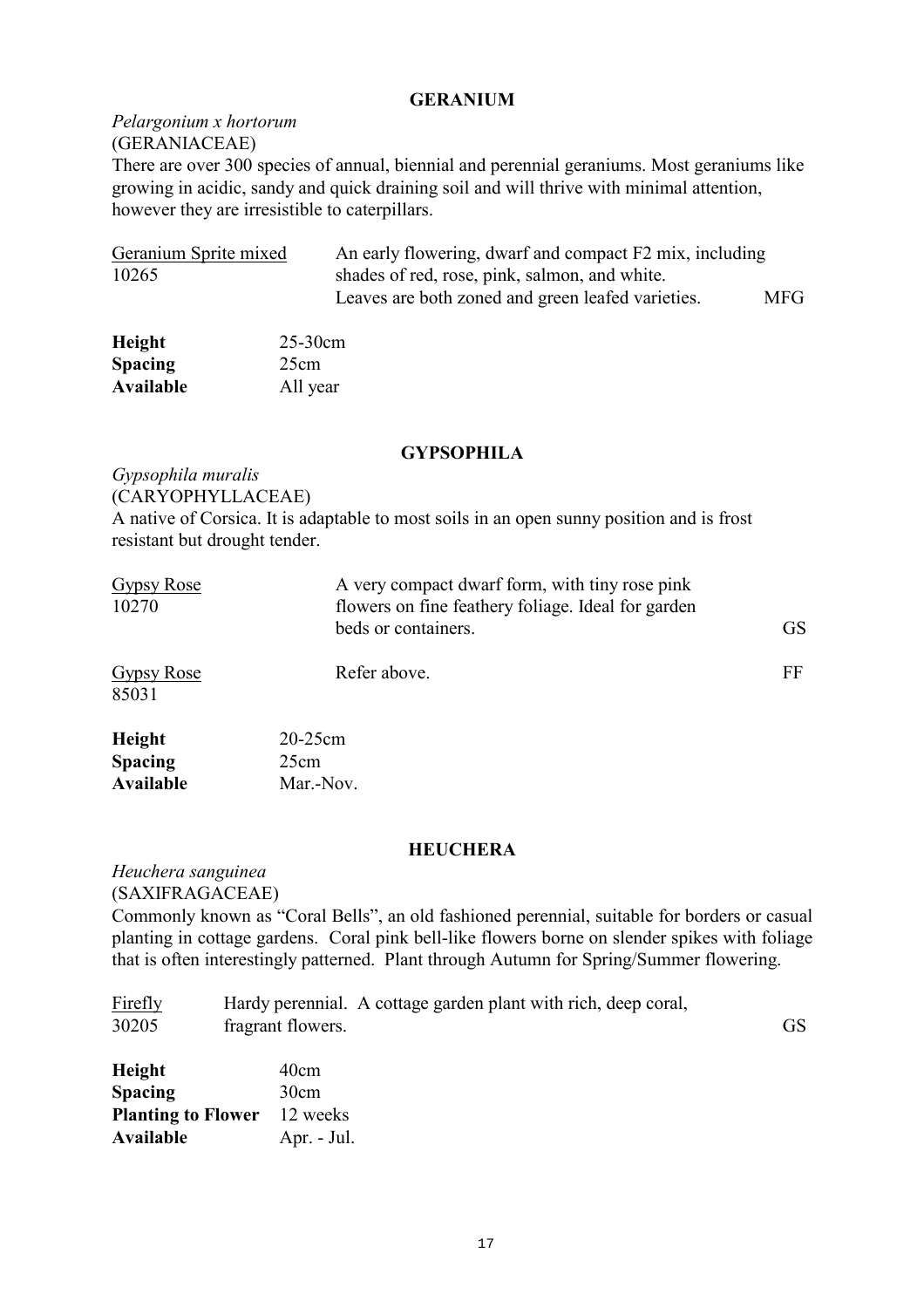### **IMPATIENS**

### *Impatiens wallerana* (BALSAMINACEAE)

According to the latest data from the United States Impatiens have now been the No 1 best selling species for the last 5 years. It is not hard to understand why; Impatiens have consistent great garden performance, they last at least 6 months in our climatic conditions and they have an incredible colour range that will shimmer in the shadiest spot.

### **Single Flowered Impatiens.**

| <b>Accent Tango</b><br>10282      | Hotshot salmon and lilac.                                                                                 |            | <b>GS</b> |
|-----------------------------------|-----------------------------------------------------------------------------------------------------------|------------|-----------|
| <b>Accent Tango</b><br>85051      | Refer above.                                                                                              |            | FF        |
| <b>Accent Watermelon</b><br>10286 | New improved rose pink.                                                                                   |            | <b>GS</b> |
| <b>Accent Watermelon</b><br>85050 | Refer above                                                                                               |            | FF        |
| <b>Bright Eyes</b><br>85040       | A full mix of bright, bold colours                                                                        |            | FF        |
| Expo Raspberry<br>10295           | Unique rich raspberry flowers.                                                                            |            | <b>GS</b> |
| Heaven's Above<br>10251           | A mix of raspberry, coral, violet and rose, all<br>with white star eye.                                   | <b>BPA</b> | <b>GS</b> |
| Impulse mix<br>10250              | Full range of colours.                                                                                    |            | <b>GS</b> |
| <b>Impulse Lilac</b><br>10310     | Deep lilac.                                                                                               |            | <b>GS</b> |
| <b>Ruby</b><br>85055              | Deep cranberry flowers.                                                                                   |            | FF        |
| <b>Impulse White</b><br>10290     | Pure white.                                                                                               |            | <b>GS</b> |
| <b>Impulse White</b><br>85055     | Refer above.                                                                                              |            | FF        |
| <b>Misty</b><br>10285             | A Scotsburn Special Blend, of Mosaic rose and lilac<br>together with pure white.                          |            | <b>GS</b> |
| <b>Peach Butterfly</b><br>10336   | A Scotsburn Special Selection from the Tempo series,<br>of soft peach with deeper coloured butterfly eye. |            | <b>GS</b> |

### **IMPATIENS Cont'd next page**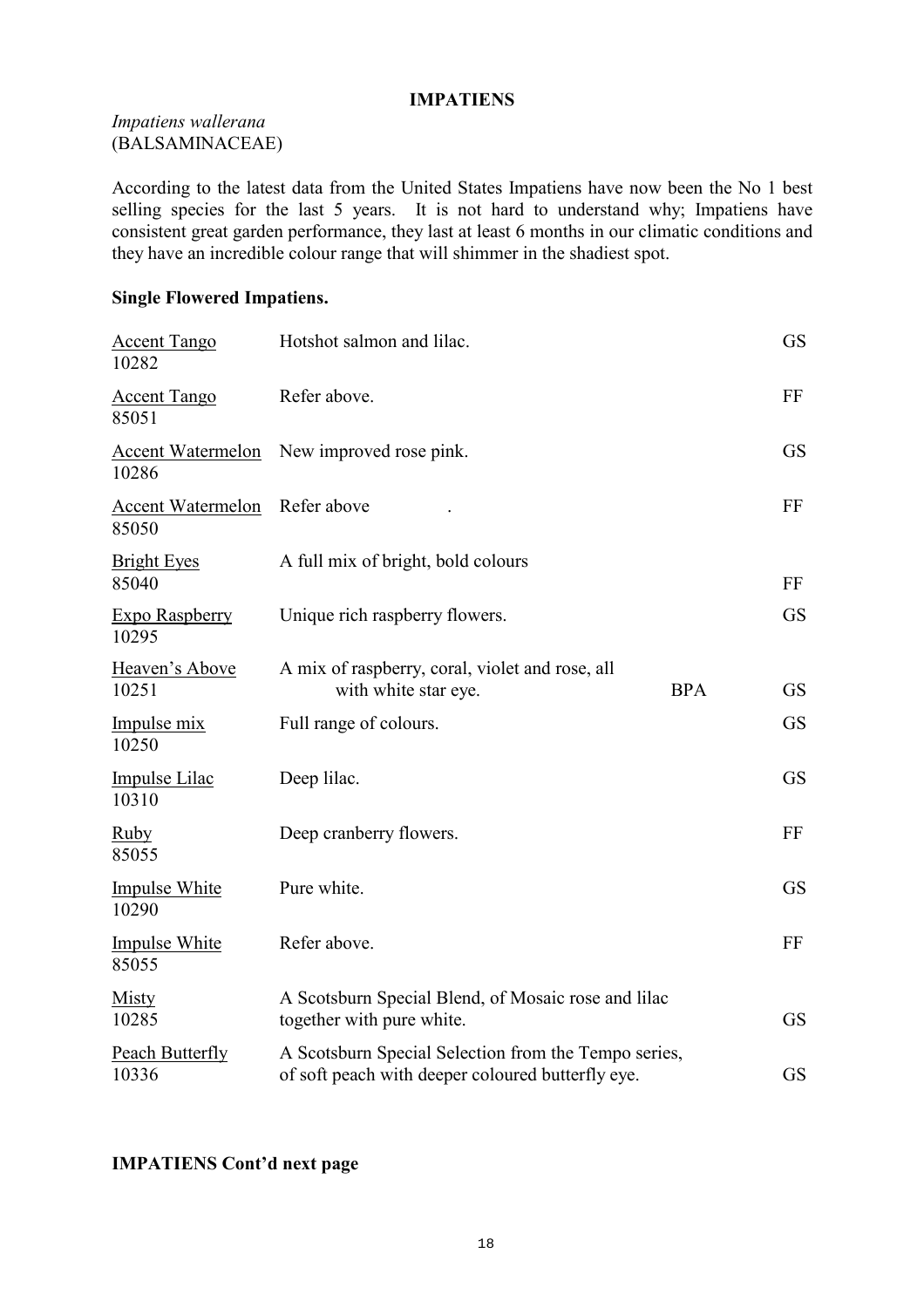### **IMPATIENS Cont'd**

| <b>Sugarplum</b><br>10283                                                 | A Scotsburn Special Blend, combining rich<br>plum with apple-blossom pink.                          | <b>GS</b>  |
|---------------------------------------------------------------------------|-----------------------------------------------------------------------------------------------------|------------|
| Sugarplum<br>85054                                                        | Refer above.                                                                                        | FF         |
| <b>Summer Berries</b><br>10278                                            | A Scotsburn Special Blend of summer berry flavours<br>Cherry, Raspberry and Cranberry. NEW for 2007 | <b>GS</b>  |
| <b>Tiny Tots</b><br>10275                                                 | A full range of colours.                                                                            | <b>MFG</b> |
| <b>Tiny Pastels</b><br>10279                                              | A blend of pastel colours.                                                                          | <b>MFG</b> |
| <b>Tiny Pink</b><br>10274                                                 | Deep rose pink.                                                                                     | <b>MFG</b> |
| <b>Tiny White</b><br>10276                                                | Pure white.                                                                                         | <b>MFG</b> |
| Height<br><b>Spacing</b><br><b>Planting to Flower</b><br><b>Available</b> | 25cm<br>25 - 35cm<br>6 weeks<br>Sep. - Mar.                                                         |            |

### **Double Flowered Impatiens**

Double Impatiens are enormously popular with gardeners but quality double flowered plants have only been available from cuttings. Recent breeding has seen the introduction of varieties with vastly improved growth habit and a higher proportion of double flowers. Up to 90% of flowers have a degree of doubleness, however it is important to remember that only 25-30% of blooms are fully double. It is also important to let your customers know that 'doubleness' improves as the plant matures.

| Carousel mix<br>10345   | Carousel has a dwarf, well-branched growth habit. Flowers<br>range, in colour from white through salmon to orange and red. | <b>GS</b> |
|-------------------------|----------------------------------------------------------------------------------------------------------------------------|-----------|
| Carousel white<br>10347 | Pure white.                                                                                                                | <b>GS</b> |
| <b>Height</b>           | $25-30cm$                                                                                                                  |           |

| <b>Spacing</b>                    | 25 - 35cm   |
|-----------------------------------|-------------|
| <b>Planting to Flower</b> 6 weeks |             |
| Available                         | Sep. - Mar. |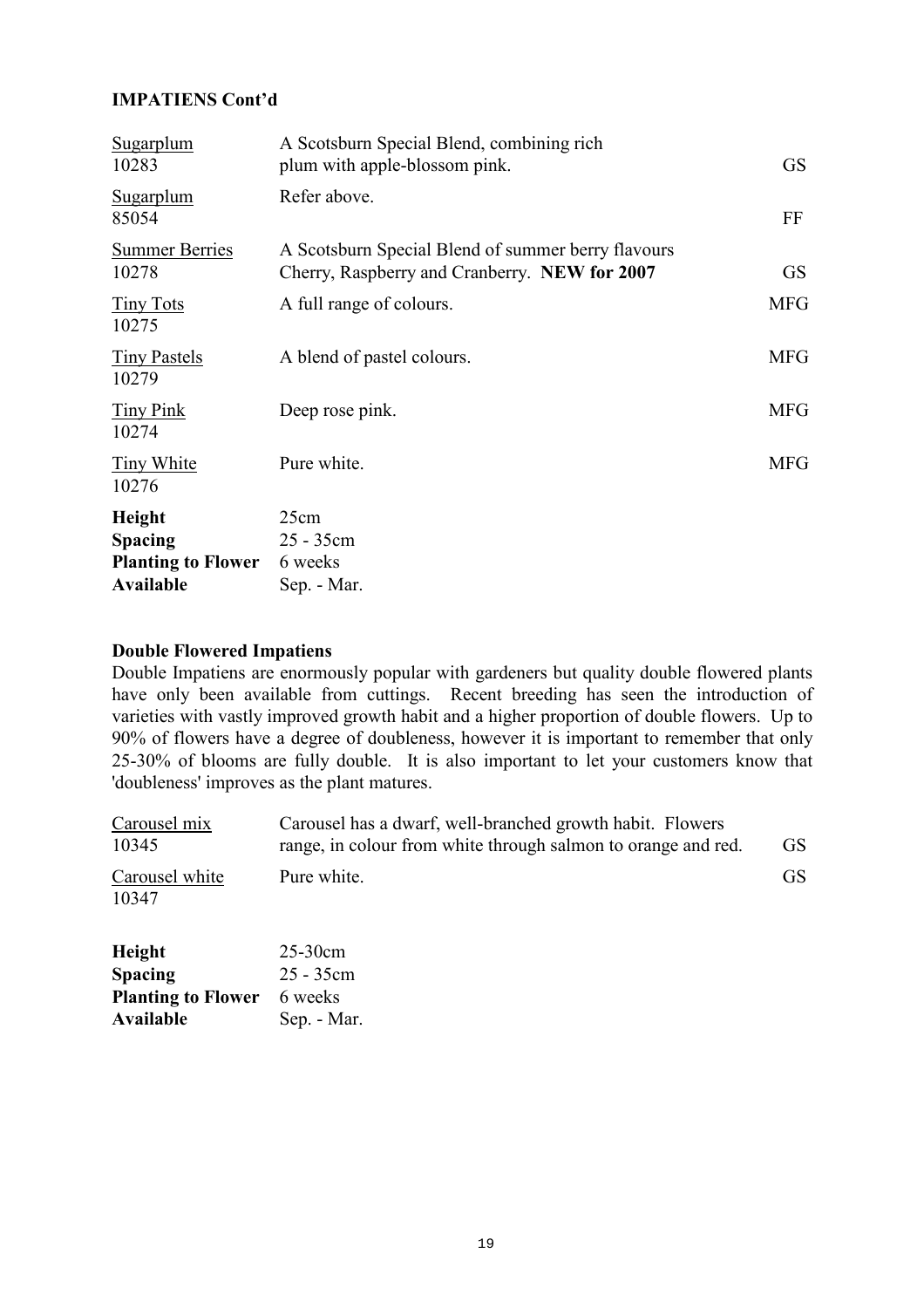### **KALE**

*Brassica oleracea acephala* (BRASSICACEAE)

Ornamental cabbage or flowering Kale is an annual that provides both texture and colour in the winter garden.

| Kale Ornamental           | Compact dwarf plants that form uniformly round heads                                                                                                                        |            |
|---------------------------|-----------------------------------------------------------------------------------------------------------------------------------------------------------------------------|------------|
| 10348                     | with slightly crinkled leaves. Best performance in the<br>cold winter months when the leaf colours of purple, red,<br>pink, cream and grey-green are at their most intense. | <b>MFG</b> |
| Height                    | 30cm                                                                                                                                                                        |            |
| <b>Spacing</b>            | 30-35cm                                                                                                                                                                     |            |
| <b>Planting to Flower</b> | 6-8 weeks                                                                                                                                                                   |            |
| Available                 | Jan. - Jun                                                                                                                                                                  |            |

### **LOBELIA**

*Lobelia erinus* (LOBELIACEAE)

Lobelias are available in two distinct types; ball and trailing. Plant through Spring for Summer and Autumn flowering and in Autumn for Spring flowers. Recommended for borders, containers and hanging baskets.

### **New Hybrid Varieties**

What characteristics do plant breeders look for when developing Lobelia varieties? The ability to hold a compact shape (for ball varieties) and early flowering. Riviera Lobelia deliver both of these attributes, being comfortably two weeks quicker to flower than other varieties and holding their shape exceptionally well. Such early flowering makes them great in garden beds, and small containers. In larger containers and baskets, where the effect of spilling foliage and cascading flowers is required, try the Regatta Lobelias. They also have been bred for early flowering, which is particularly important for quick retail sales. We are now offering a wider range of trailing Lobelia as container gardening continues to gain popularity.

| <b>Trailing Types</b><br>Regatta mix<br>10359 | A blend of lilac, dark blue, sky blue, rose and white. | GS. |
|-----------------------------------------------|--------------------------------------------------------|-----|
| Regatta Navy Blue<br>10357                    | Dark blue with bronze foliage.                         | GS. |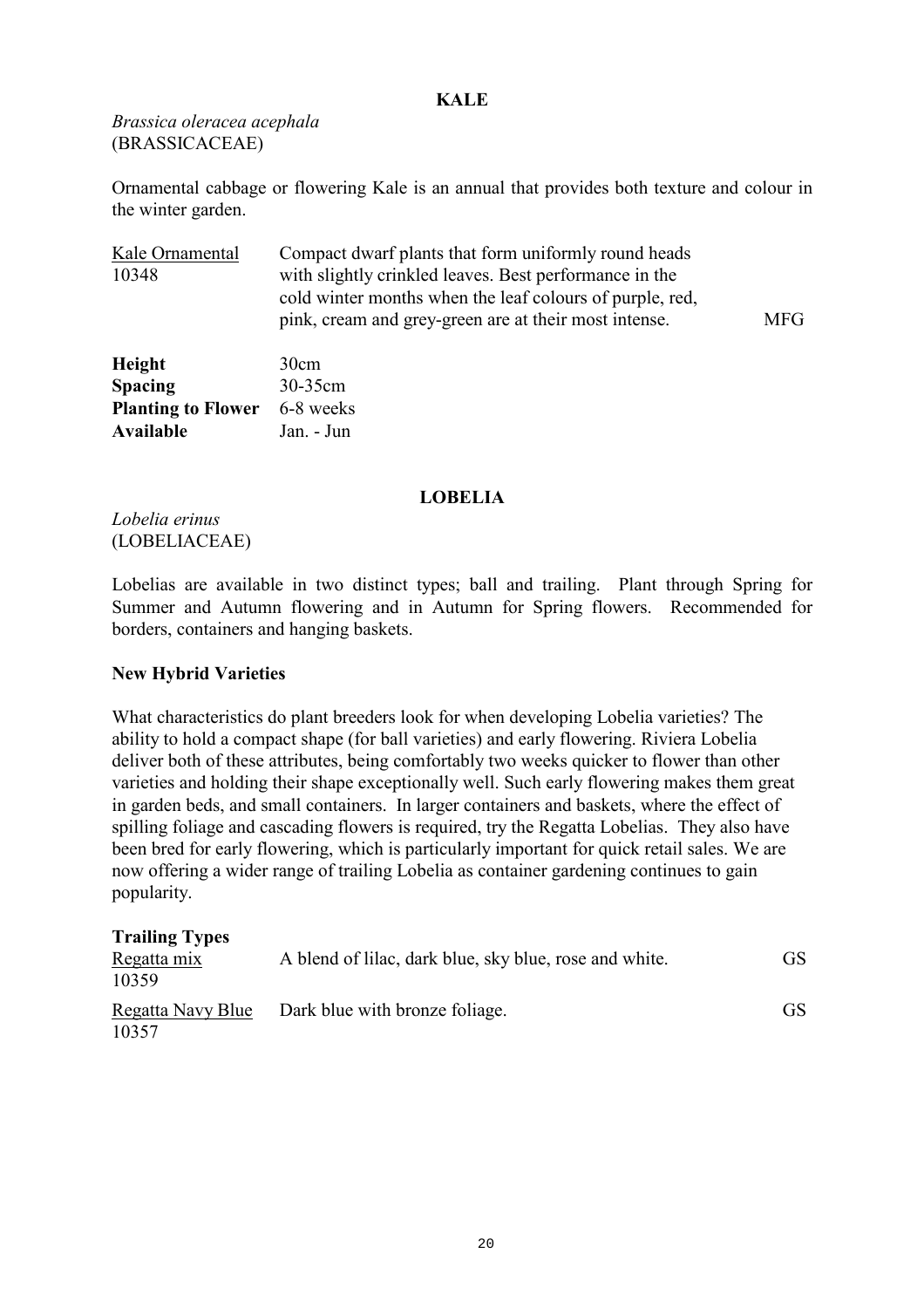### **LOBELIA Continued**

| <b>Ball Types</b><br>Cambridge Blue<br>10400                              | Mid blue flowers on green foliage.     |            | <b>MFG</b> |
|---------------------------------------------------------------------------|----------------------------------------|------------|------------|
| <b>Crystal Palace</b><br>10370                                            | Dark blue flowers on bronze foliage.   |            | <b>MFG</b> |
| <b>Lightning Blue</b><br>10415                                            | Striking blue flowers with white eyes. | <b>BPA</b> | <b>GS</b>  |
| Paper Moon<br>10380                                                       | White flowers on green foliage.        |            | <b>MFG</b> |
| String of Pearls<br>10410                                                 | A mix of flower and leaf colours.      |            | <b>MFG</b> |
| <b>Riviera Midnight Blue</b><br>85065                                     | Dark blue flowers on bronze foliage.   |            | FF         |
| Riviera mix<br>85066                                                      | A mix of full colour range.            |            | FF         |
| Riviera Rose<br>10353                                                     | Rose with a white eye.                 |            | <b>GS</b>  |
| Height<br><b>Spacing</b><br><b>Planting to Flower</b><br><b>Available</b> | 15cm<br>20cm<br>6 weeks<br>All year.   |            |            |

### **MARIGOLD** - **AFRICAN**

*Tagetes erecta* (ASTERACEAE)

Marigolds love the Melbourne Summer and make a wonderful display of massed colour with their big double, ball flowers. They enjoy a sunny position, but are frost tender and provide tasty snacks for snails. Marigolds will flower over a long period; from late October through to April/May.

### **Dwarf African Hybrid**

| <u>Antigua mix</u> | A vigorous dwarf variety with large ball type flowers,      |
|--------------------|-------------------------------------------------------------|
| 10487              | suitable for cooler climates. Ideal for containers, baskets |
|                    | and bedding plants.                                         |

GS

| Height                    | $25 - 30cm$ |
|---------------------------|-------------|
| Spacing                   | $20cm$ .    |
| <b>Planting to Flower</b> | 8 weeks     |
| Available                 | Aug - Feb.  |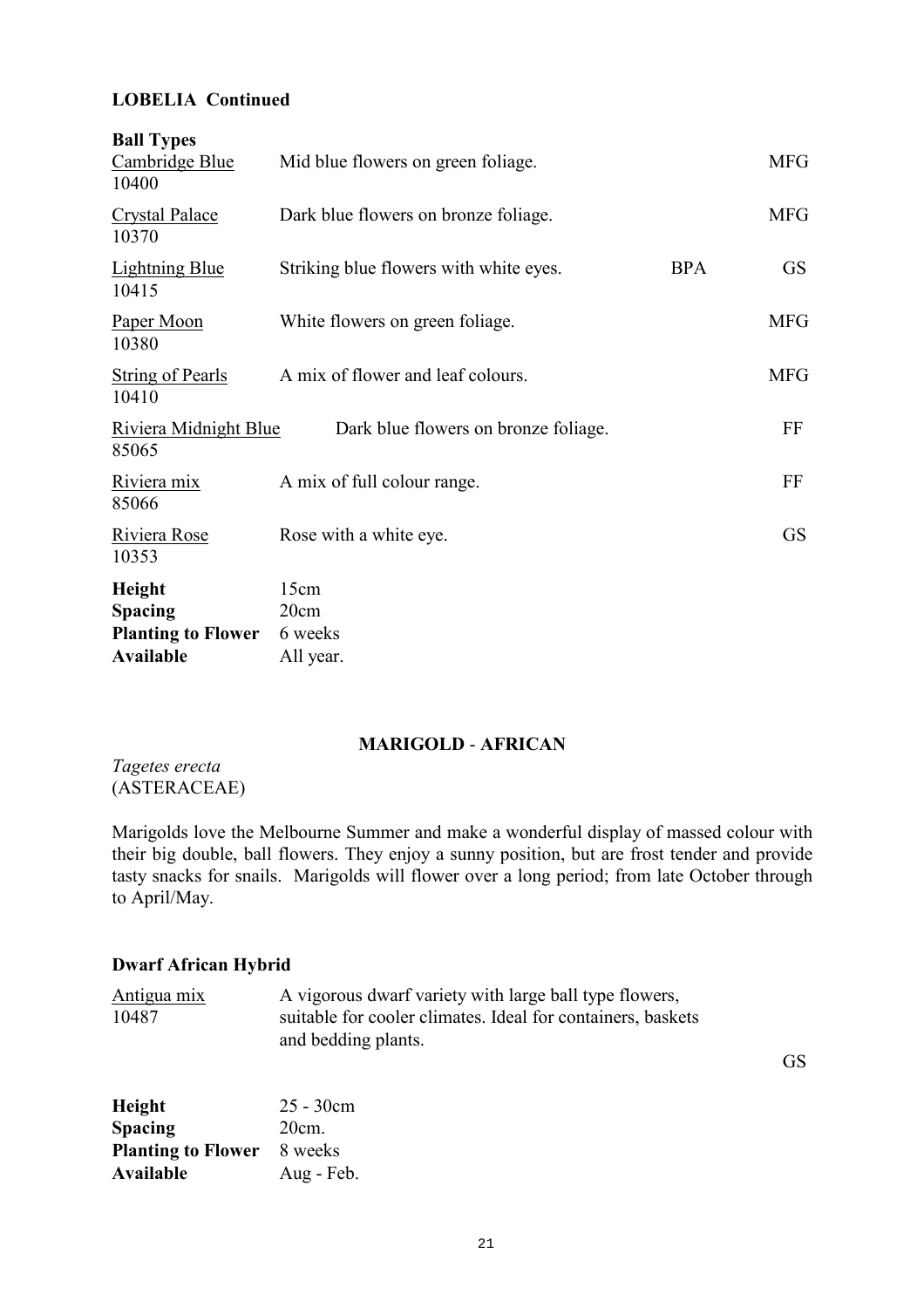### **MARIGOLD** – **AFRICAN Continued**

### **Medium-Tall hybrids.**

Excellent bedding plants, with heavily petalled double flowers, which shed water, improving longevity. Ideal for mass planting and containers.

| Inca Orange<br>10485   | A large flowered variety, early flowering, vigorous yet compact plants.                                |            | GS. |
|------------------------|--------------------------------------------------------------------------------------------------------|------------|-----|
| Jezebel<br>10480       | A uniform hybrid mix of yellow, gold and orange with<br>extra large flowers. Also known as Gay Ladies. | <b>BPA</b> | GS. |
| African Queen<br>10486 | Bright Yellow flowers.                                                                                 | <b>BPA</b> | GS. |

| <b>Height</b>             | 40cm        |
|---------------------------|-------------|
| <b>Spacing</b>            | 30cm        |
| <b>Planting to Flower</b> | 8 weeks     |
| Available                 | Aug. - Feb. |

### **MARIGOLD - FRENCH**

*Tagetes patula* (ASTERACEAE)

A range of dwarf Marigolds that grow well in the hot sun. French Marigolds are classified according to their flower characteristics, most are double, some with crested centres. They flower quickly, with a broad range of patterns and strong colours. French Marigolds give one of the best massed colour effects of all the flowering annuals. Marigolds are very frost tender and snails find them very tasty.

#### **The Boy series**

| Dwarf Boy'o'Boy<br>10430  | Masses of large, double, 'crested' flowers in yellows,<br>oranges and reds. Compact plant habit. Particularly |            |
|---------------------------|---------------------------------------------------------------------------------------------------------------|------------|
|                           | robust in hot, dry and sunny conditions.                                                                      | <b>MFG</b> |
| Dwarf Orange Boy<br>10450 | Deep orange flowers.                                                                                          | <b>MFG</b> |
| Dwarf Yellow Boy<br>10440 | Bright lemon-yellow flowers.                                                                                  | <b>MFG</b> |

| <b>Height</b>             | 20-25cm     |
|---------------------------|-------------|
| <b>Spacing</b>            | 25cm        |
| <b>Planting to Flower</b> | 7 weeks     |
| Available                 | Aug. - Feb. |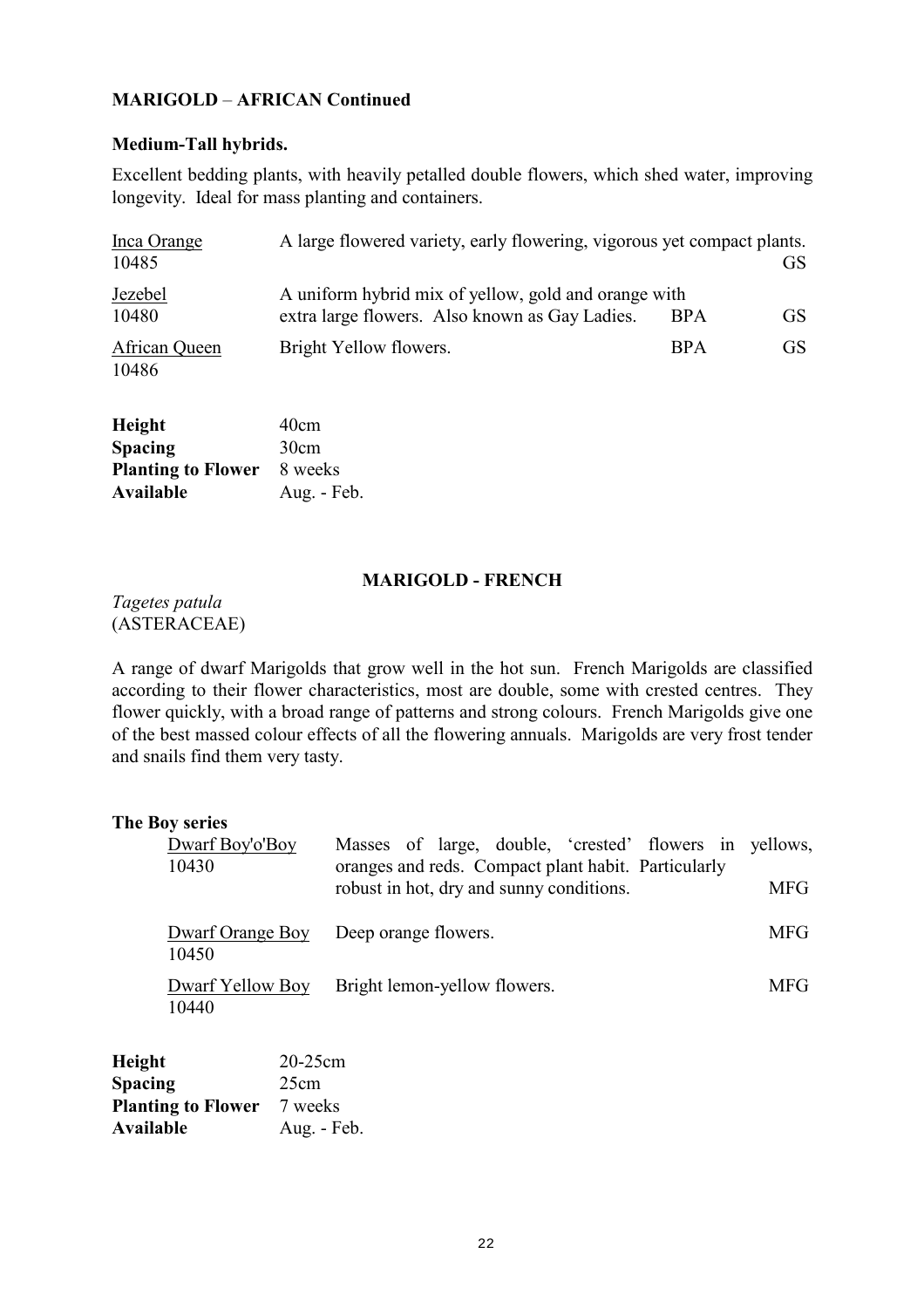### **MARIGOLD – FRENCH Continued**

| <b>Durango Series</b>                        |                                                                                                                                                                              |                         |
|----------------------------------------------|------------------------------------------------------------------------------------------------------------------------------------------------------------------------------|-------------------------|
| Bee<br>85070                                 | Uniformly shaped extra large flowers (Safari type) 5cm across.<br>Bushy compact plants. Mahogany flowers edged with yellow.<br>medium-size flowers per plant.                | FF                      |
| <u>Orange</u><br>85073                       | A good strong orange.                                                                                                                                                        | FF                      |
| Yellow<br>85072                              | Deep yellow.                                                                                                                                                                 | FF                      |
| Simba<br>10481                               | A mix of yellow, red, tangerine and bolero (red and yellow mottled<br>petals). Plants are compact and have good branching habit, with many<br>medium-size flowers per plant. | <b>BPA</b><br><b>GS</b> |
| Simba<br>85071                               | Refer above                                                                                                                                                                  | <b>BPA</b><br>FF        |
| Height<br><b>Spacing</b><br><b>Available</b> | 20-25cm<br>25cm<br>Aug. - Feb.                                                                                                                                               |                         |

### **NASTURTIUM**

*Tropaeolum majus*  (TROPAEOLACEAE)

Frost tender annuals that do best in full sun, but can take semi-shade. Nasturtiums meander wonderfully, filling in spaces. They are particularly good on sunny banks and in containers. Nasturtium leaves and flowers are edible. In salads the leaves add a peppery flavour, while the yellow, red and orange flowers provide variety in colour and texture.

| Jewel mix<br>10490                                       | Dwarf variety, compact type. Colours include gold, scarlet,<br>orange sulphur yellow and red. | <b>MFG</b> |
|----------------------------------------------------------|-----------------------------------------------------------------------------------------------|------------|
| Height                                                   | $25 - 30$ cm                                                                                  |            |
| <b>Spacing</b><br><b>Planting to Flower</b><br>Available | $20 - 30$ cm<br>7 weeks<br>All year.                                                          |            |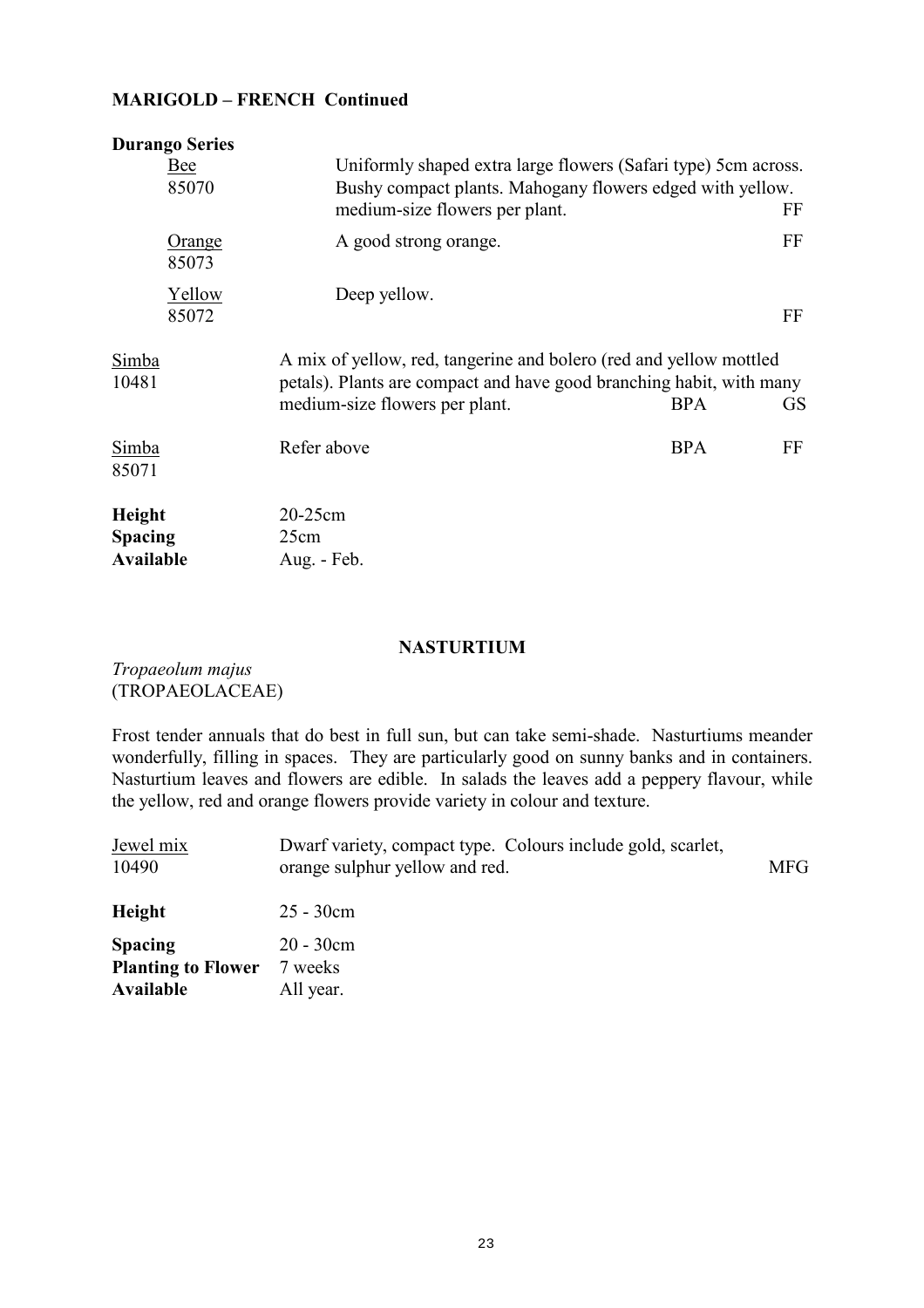#### **NEMESIA**

# *Nemesia strumosa*

(SCROPHULARIACEAE)

Nemesia is most commonly seen in Victorian gardens in the dwarf form. Nemesia make an excellent early Spring display in rockeries, containers or as a border and are at their best mass planted. They prefer a sunny well-drained position.

| Cabaret<br>30496                       | Autumn 1999 release from BPA.<br>Show stopping colours of yellow, golden sunset,<br>red, pink, orange and creamy white. | <b>BPA</b> | <b>GS</b> |
|----------------------------------------|-------------------------------------------------------------------------------------------------------------------------|------------|-----------|
| Height                                 | $20 - 30$ cm                                                                                                            |            |           |
| <b>Spacing</b>                         | $25 - 30$ cm                                                                                                            |            |           |
| <b>Planting to Flower</b> 8 - 10 weeks |                                                                                                                         |            |           |
| Available                              | Feb. - Jul.                                                                                                             |            |           |

### **PANSY**

### *Viola X wittrockiana* (VIOLACEAE)

Pansies must be one of the most popular annuals for gardens used in Melbourne. Our climate allows the bright colours and pretty faces of Pansies to be seen all year (given protection from the hot sun in January and February). Pansies are best known as Autumn/Winter seedlings but most garden centres find there is a demand for them all year. Pansies come in such a wide range of colours and shades we have listed: mixes, single colours and Scotsburn Special Blends separately.

### **Mixed Colours**

| Can Can<br>10500              | Crisp, clean colours with dark blotches.                                                                                                                  |            | <b>MFG</b> |
|-------------------------------|-----------------------------------------------------------------------------------------------------------------------------------------------------------|------------|------------|
| <u>Jewel mix</u><br>10515     | Small to medium clear-faced flowers in a full range of colours<br>including: blue, white, yellow; apricot, red, primrose,<br>Beaconsfield blue and black. |            | <b>GS</b>  |
| <u>Joker</u><br>10505         | An attractive mix of unusual colour combinations.                                                                                                         |            | <b>MFG</b> |
| Mikado<br>10518               | A blend of pastel pinks, lavenders and lemons.                                                                                                            | <b>BPA</b> | <b>GS</b>  |
| Moonface<br>30483             | A large flowered mix of ten colours mostly with distinctive faces.                                                                                        | <b>BPA</b> | <b>GS</b>  |
| Moonface<br>85160             | Refer above.                                                                                                                                              | <b>BPA</b> | FF         |
| <b>Moonlight Bay</b><br>10510 | Vibrant blue with ivory white to primrose centres.                                                                                                        | <b>BPA</b> | <b>GS</b>  |
| Moonlight Bay<br>85159        | Refer above.                                                                                                                                              | <b>BPA</b> | FF         |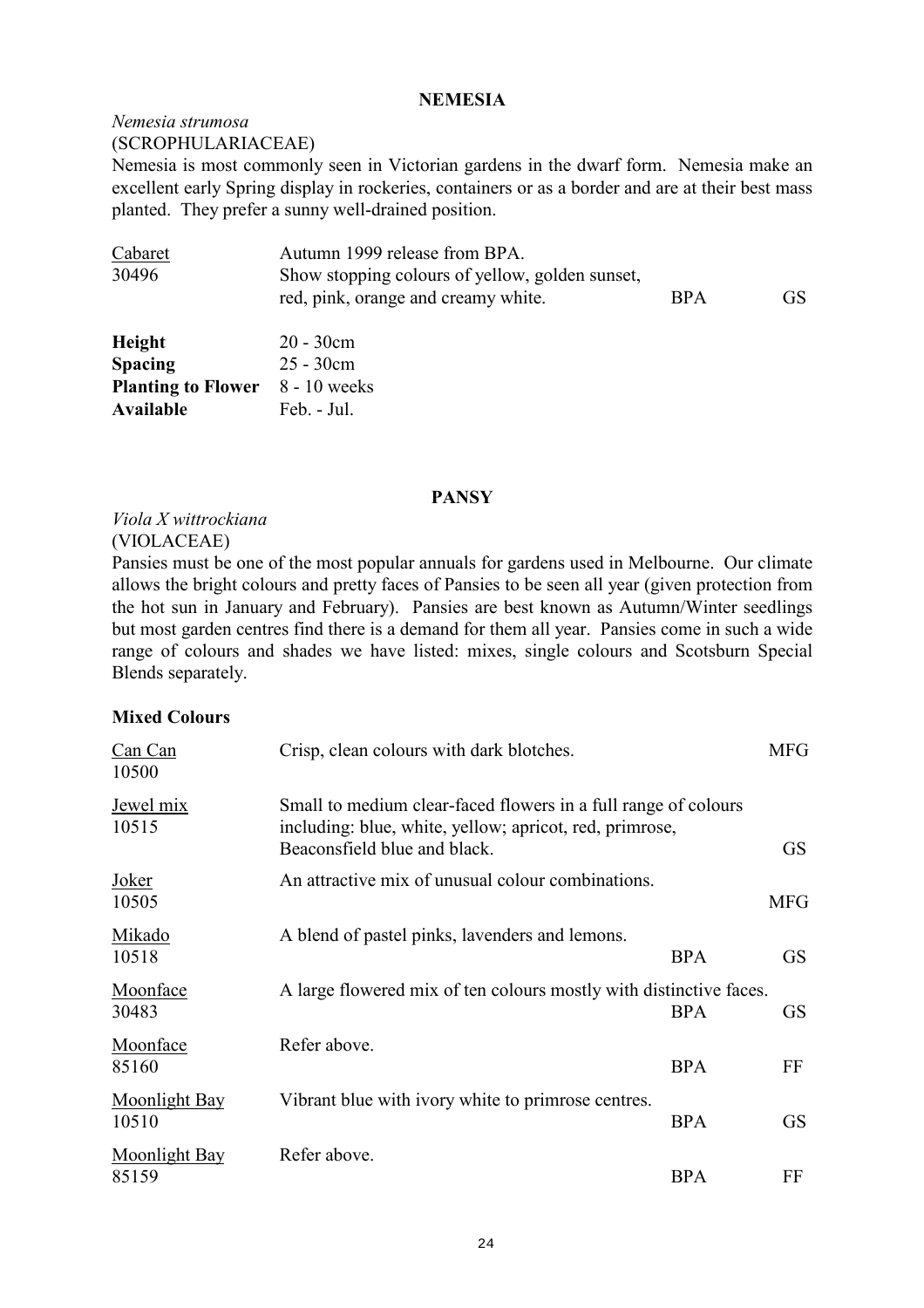### **PANSY Continued**

| <b>PANSY</b>                                         | Cont'd                                                                                                 | next |            | page       |
|------------------------------------------------------|--------------------------------------------------------------------------------------------------------|------|------------|------------|
| 10523                                                | Universal Pure White Large pure white blooms with a yellow eye.                                        |      |            | <b>GS</b>  |
| Turbo Purple<br>10507                                | Rich velvety purple flowers with dark blotch.                                                          |      |            | <b>GS</b>  |
| 10506                                                | Turbo Orange Blotch Large orange flowers with dark blotch.                                             |      |            | <b>GS</b>  |
| <b>Swiss Giant Yellow</b><br>10497                   | Clear faced yellow.                                                                                    |      |            | <b>MFG</b> |
| <b>Swiss Giant White</b><br>10496                    | Clear faced white.                                                                                     |      |            | <b>MFG</b> |
| <b>Swiss Giant Red</b><br>10498                      | Red with golden eye and blotch.                                                                        |      |            | <b>MFG</b> |
| <b>Swiss Giant Blue</b><br>10495                     | Dark blue with blotch.                                                                                 |      |            | <b>MFG</b> |
| <b>Sherry</b><br>85148                               | As above.                                                                                              |      |            | FF         |
| <u>Sherry</u><br>10528                               | A unique blend of warm shades, from creamy apricot, through<br>yellow to dark pink. Very large flower. |      |            | <b>GS</b>  |
| <b>Sea Shell</b><br>85163                            | From the palest blue through to rich blue, all sharing common<br>dark blue blotches.                   |      | <b>BPA</b> | FF         |
| Madame Butterfly<br>85155                            | Blend of vivid blues, with rich yellow centre.                                                         |      | <b>BPA</b> | FF         |
| Violet Shades<br>10494                               | A blend of violet shades including white, all with deep violet blotch.                                 |      |            | <b>MFG</b> |
| <b>Pink Shades</b><br>10493                          | From the merest hint of soft pink through to burgundy, with<br>deeper rose blotch.                     |      |            | <b>MFG</b> |
| <b>Single Colours</b><br><b>Blue Shades</b><br>10492 | A blend of pure white, soft blue to deep purple all with dark blue<br>blotch                           |      |            | <b>MFG</b> |
| <b>Available</b>                                     | All year.                                                                                              |      |            |            |
| <b>Planting to Flower</b>                            | 8 weeks                                                                                                |      |            |            |
| Height<br><b>Spacing</b>                             | 15cm<br>15cm                                                                                           |      |            |            |
| <b>Waterfall</b><br>10513                            | A very popular blend of blue shades and white.                                                         |      | <b>BPA</b> | <b>GS</b>  |
| Swiss Giant mix<br>10504                             | An open pollinated, hardy variety, with medium to large flowers.                                       |      |            | <b>MFG</b> |
| <b>Regal Ruffles</b><br>10520                        | Ruffled flower margins and very striking colours.                                                      |      | <b>MFG</b> |            |
|                                                      |                                                                                                        |      |            |            |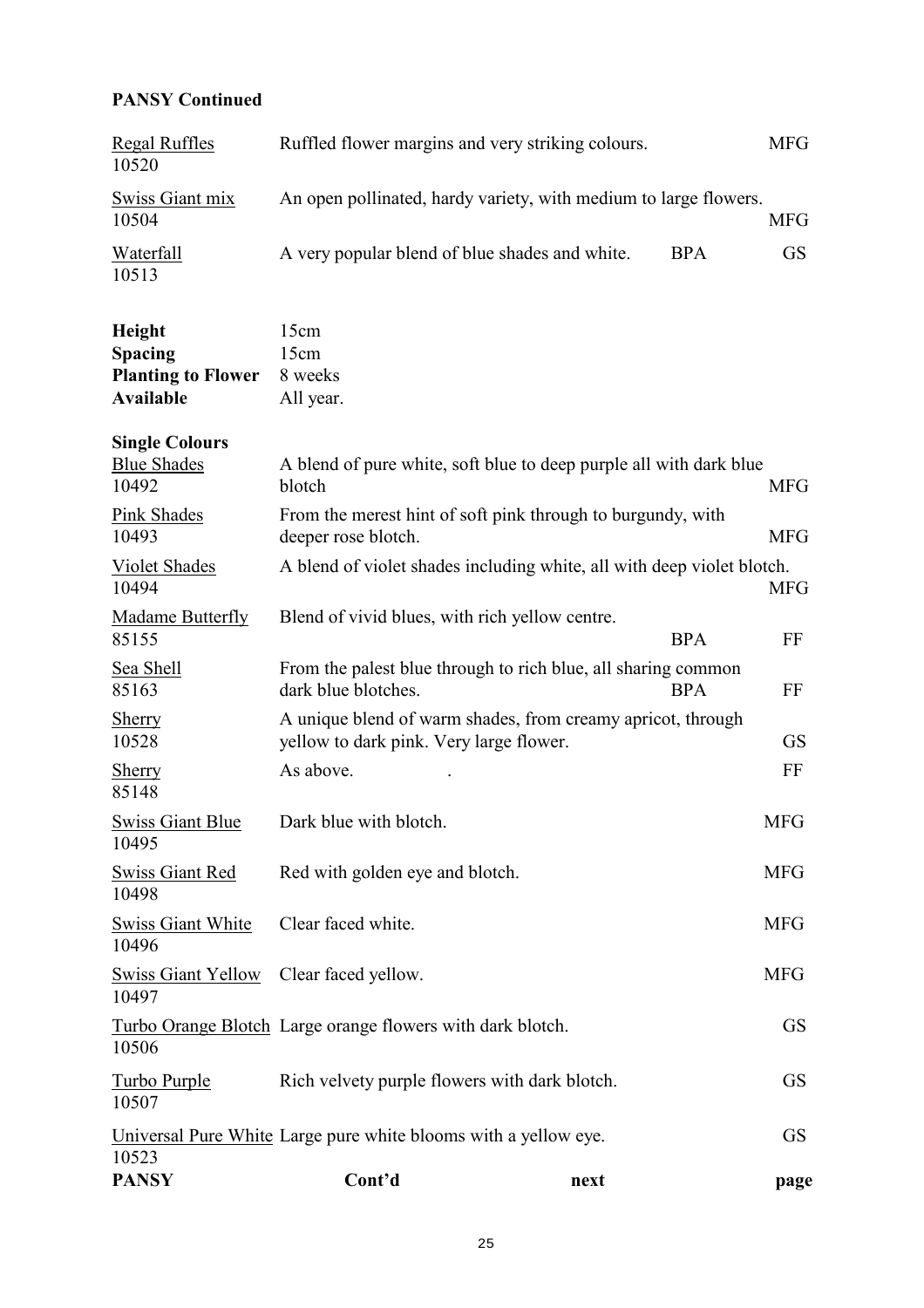### **PANSY Cont'd**

### **Scotsburn Special Blends**

| Fireside<br>30481               | A warm blend of orange, yellow and scarlet, together with<br>Wink red and Wink yellow.                                      | <b>GS</b> |
|---------------------------------|-----------------------------------------------------------------------------------------------------------------------------|-----------|
| Lemon Drops<br>10521            | Large flowered mix of lemons through to solid gold.                                                                         | <b>GS</b> |
| Marrakesh<br>10522              | Evoking the exotic Middle East, a blend of purple and orange<br>blotched and clear faced Delta pansies.                     | <b>GS</b> |
| Marrakesh<br>85140              | Refer above.                                                                                                                | FF        |
| Pandora's Box<br>10527          | A unique colour range from purple through mauve to<br>terra cotta.                                                          | <b>GS</b> |
| Pandora's Box<br>85145          | Refer above.                                                                                                                | FF        |
| Pandora's Passion<br>10526      | The delicious colours of passionfruit. Small to medium<br>flowers.                                                          | <b>GS</b> |
| Pandora's Passion<br>85146      | Refer above.                                                                                                                | FF        |
| Pensive<br>30482                | A striking blend of dark eyed lemon, claret and azure blue.                                                                 | <b>GS</b> |
| Pensive<br>85150                | Refer above.                                                                                                                | FF        |
| Portsea<br>10503                | Gold, buttermilk and rich purple faced pansies.                                                                             | <b>GS</b> |
| Portsea<br>85169                | Refer above.                                                                                                                | FF        |
| Sorrento<br>10509               | A crisp mix of clear faced white, yellow and blue. Perfect for<br>containers around the pool or on the patio.               | <b>GS</b> |
| <b>Tuscan Memories</b><br>10508 | A rich blend of dark red and orange clear faced pansies.<br>Strong vibrant colours that compliment one another beautifully. | <b>GS</b> |
| Wine & Roses<br>10524           | A rich blend of burgundy, rose and tawny red.                                                                               | <b>GS</b> |

**PANSY Cont'd next page**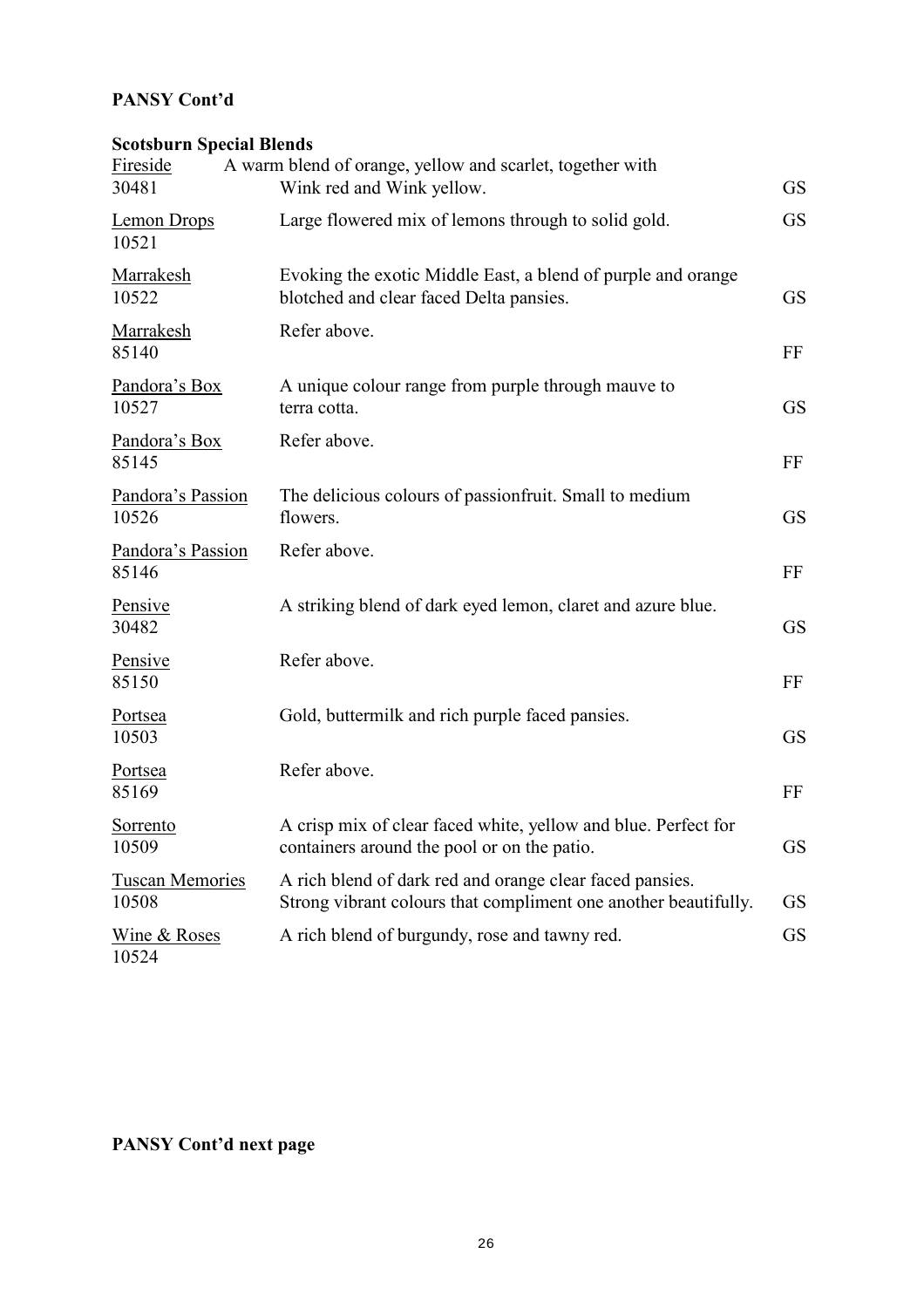### **PANSY Cont'd**

**Magic Series** An excellent variety of small to medium flowered pansies, very free flowering. Plant habit is both compact and sturdy.

| Citrus Crush<br>10519      | A blend of golden yellow, primrose and orange.            | <b>GS</b> |
|----------------------------|-----------------------------------------------------------|-----------|
| Citrus Crush<br>85139      | Refer above.                                              | FF        |
| Ember<br>85142             | Burnt orange, russet, apricot and golden yellow.          | FF        |
| Mist<br>10252              | Deep purple, lilac, rose and creamy white                 | <b>GS</b> |
| Mist<br>85143              | Deep Refer above.                                         | FF        |
| <b>Temptation</b><br>10511 | A good range of primrose, plum, apricot, lilac and purple | <b>GS</b> |
| Temptation<br>85141        | Refer above.                                              | FF        |

**Peko Series** Selected from the best hybrid seed available, vigorous, compact plants that have excellent heat and cold tolerance. Available only in Funky Flower packs.

| Apricot Drift<br>10517                                                    | Subtle apricot shades from cream through to russet, with face. | <b>GS</b> |
|---------------------------------------------------------------------------|----------------------------------------------------------------|-----------|
| <b>Apricot Drift</b><br>85161                                             | Refer above.                                                   | FF        |
| <b>Buttercup</b><br>85164                                                 | A rich clear faced yellow.                                     | FF        |
| Midnight Blue<br>85168                                                    | Deep midnight blue with dark velvety face.                     | FF        |
| Rose<br>85167                                                             | Rich clear faced rose-pink.                                    | FF        |
| White<br>85162                                                            | Crisp white clear face.                                        | FF        |
| Height<br><b>Spacing</b><br><b>Planting to Flower</b><br><b>Available</b> | 15cm<br>15cm<br>8 weeks<br>All year.                           |           |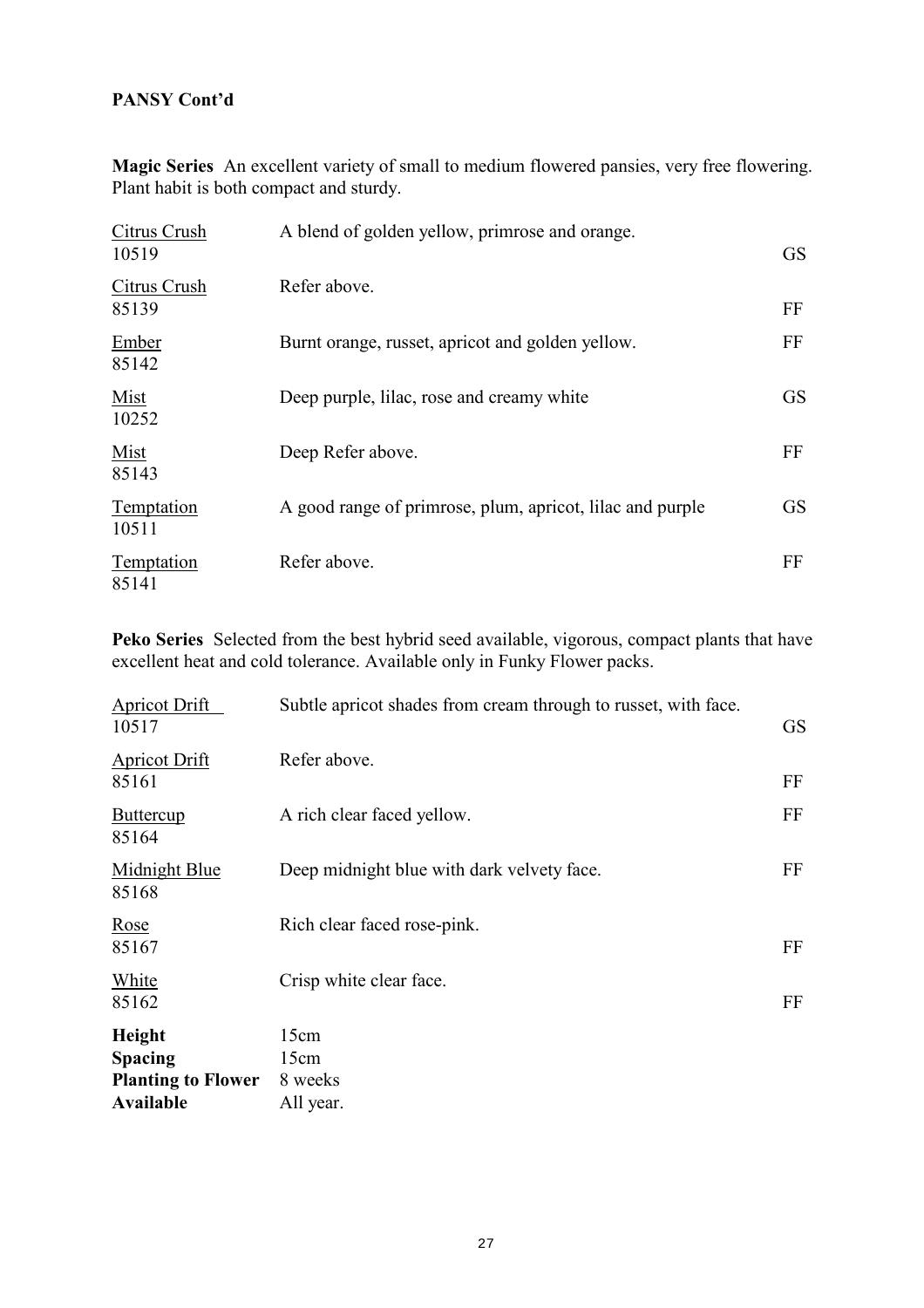#### **PETUNIA**

*Petunia x hybrida* (SOLANACEAE)

Petunia, originally a cultivar from Argentina, is now one of the most popular Summer flowering annuals. Each year the range of Petunia cultivars increases and their flowers seem to become more stunning. Flowers are basically trumpet-shaped, many cultivars being ruffled and/or double petalled adding to the impact they create in the garden.

Petunias are able to tolerate a wide range of weather conditions. They thrive in light, fertile, well-drained soil in a sunny position. Water sparingly during dry spells as over-watering spoils their flowers. Heavy Summer rain storms often create havoc with Petunias, however recently released Petunias have been breed especially to tolerate extreme weather conditions, as well as maintaining very compact and uniform growth. Excellent examples of these weather tolerant varieties which we recommend included the fantastic Fiesta series (single colours) and Scotsburn Special Blends.

Petunias are very versatile; they can be used as bedding plants for massed display, borders, rockeries, containers, window boxes and hanging baskets.

The Petunias we grow come in two types:

| <b>Grandiflora</b> , large showy flowers.                 |
|-----------------------------------------------------------|
| <b>Multiflora</b> , slightly smaller flowers.             |
| The difference? Not much, once in full bloom there are so |
| many flowers the foliage is mostly hidden.                |

### **Grandiflora varieties**

#### **Fiesta series**

Fiesta petunias have that "wow" factor! We have selected from the very best hybrid Petunias available to create a range that can guarantee your customers, success. How? First by choosing varieties that produce strong, vigorous and compact plants. Then we select for vibrant flowers that hold their colour in all weather conditions. Give your gardeners success and they'll keep coming back for more.

### **Grandiflora single flowered mixes:**

| <b>Blue Harmony</b><br>12010 | Scotsburn Special Blend, of blue shades with hints of<br>mauve and pink.  | <b>GS</b>  |
|------------------------------|---------------------------------------------------------------------------|------------|
| <b>Blue Harmony</b><br>85080 | Refer above.                                                              | FF         |
| <b>Britannia</b><br>12000    | Scotsburn Special Blend, of red white and blue<br>some with a white star. | <b>GS</b>  |
| Colour Parade<br>10800       | Popular mix, good range of solid colours, some with stripes.              | <b>MFG</b> |
| Coonawarra Star<br>10908     | Scotsburn Special Blend, of rich burgundy together with<br>burgundy star. | <b>GS</b>  |
| Coral Sands<br>12020         | Scotsburn Special Blend, of coral, watermelon<br>and butter cream.        | <b>GS</b>  |

### **PETUNIA - Cont'd next page**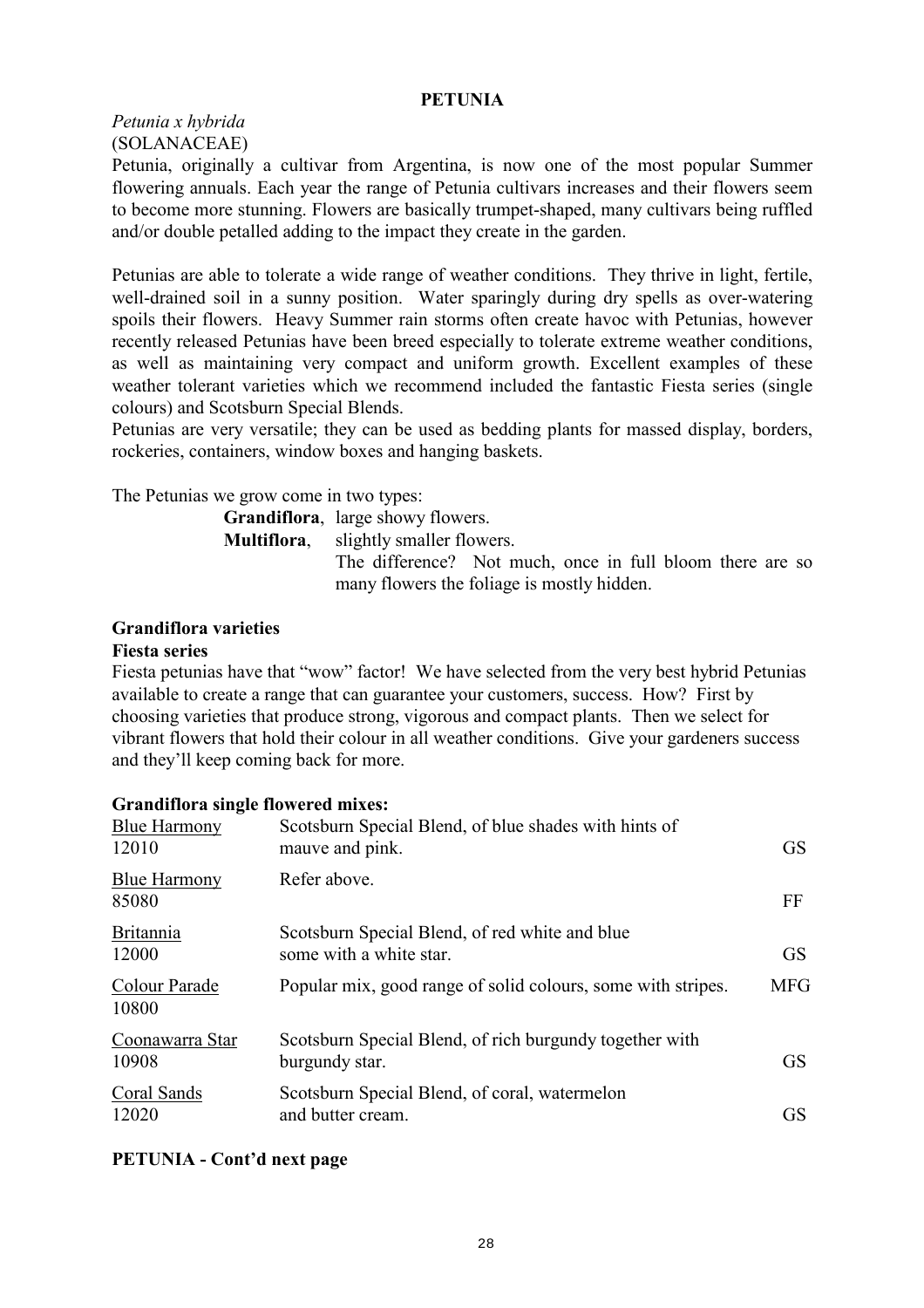### **PETUNIA - Cont'd**

| Coral Sands               | Refer above.                                                               |                                                                                                                                   |            |
|---------------------------|----------------------------------------------------------------------------|-----------------------------------------------------------------------------------------------------------------------------------|------------|
| 85090                     |                                                                            |                                                                                                                                   | FF         |
| Express Star mix<br>10628 |                                                                            | Large flowered mix of strong colours with white star centres.                                                                     | MFG        |
| Fiesta mix<br>10900       |                                                                            | An exotic range of 20 colours, some veined, all with ruffled edge.                                                                | GS         |
| Ice mix<br>10603          | flower.                                                                    | Improved Picotee - solid colours, including blue, scarlet, rose,<br>velvet with white petal margin, giving extra dimension to the | <b>MFG</b> |
| Moonface<br>10600         | Selected from the Bravo Series. Nine bright colours, in light and dark     | shades of yellow, blue and red. Compact plants and weather tolerant.<br><b>BPA</b>                                                | <b>GS</b>  |
| Moonface<br>85100         | Refer above.                                                               | <b>BPA</b>                                                                                                                        | FF         |
| Sugarplum<br>10906        | A Scotsburn Special Blend, combining rich plum with<br>apple-blossom pink. |                                                                                                                                   | GS         |

### **Grandiflora individual colours:**

| <b>Fiesta Series</b><br><b>Midnight Velvet</b><br>10606 | Dark velvety blue.              |            | <b>GS</b>  |
|---------------------------------------------------------|---------------------------------|------------|------------|
| Fiesta Rose<br>85106                                    | Deep rose.                      |            | FF         |
| <b>Fiesta Ruby</b><br>10627                             | Rich burgundy.                  |            | <b>GS</b>  |
| Fiesta White<br>10609                                   | Pure White. Highly recommended. |            | <b>GS</b>  |
| Fiesta White<br>85105                                   | As above.                       |            | FF         |
| Flamingo<br>10635                                       | Soft chiffon pink.              | <b>BPA</b> | <b>GS</b>  |
| Ultra White<br>10570                                    | Pure White.                     |            | <b>MFG</b> |

| <b>Height</b>             | 30cm       |
|---------------------------|------------|
| <b>Spacing</b>            | 25cm       |
| <b>Planting to Flower</b> | 7 weeks    |
| Available                 | Aug - Jan. |

**PETUNIA - Cont'd next page**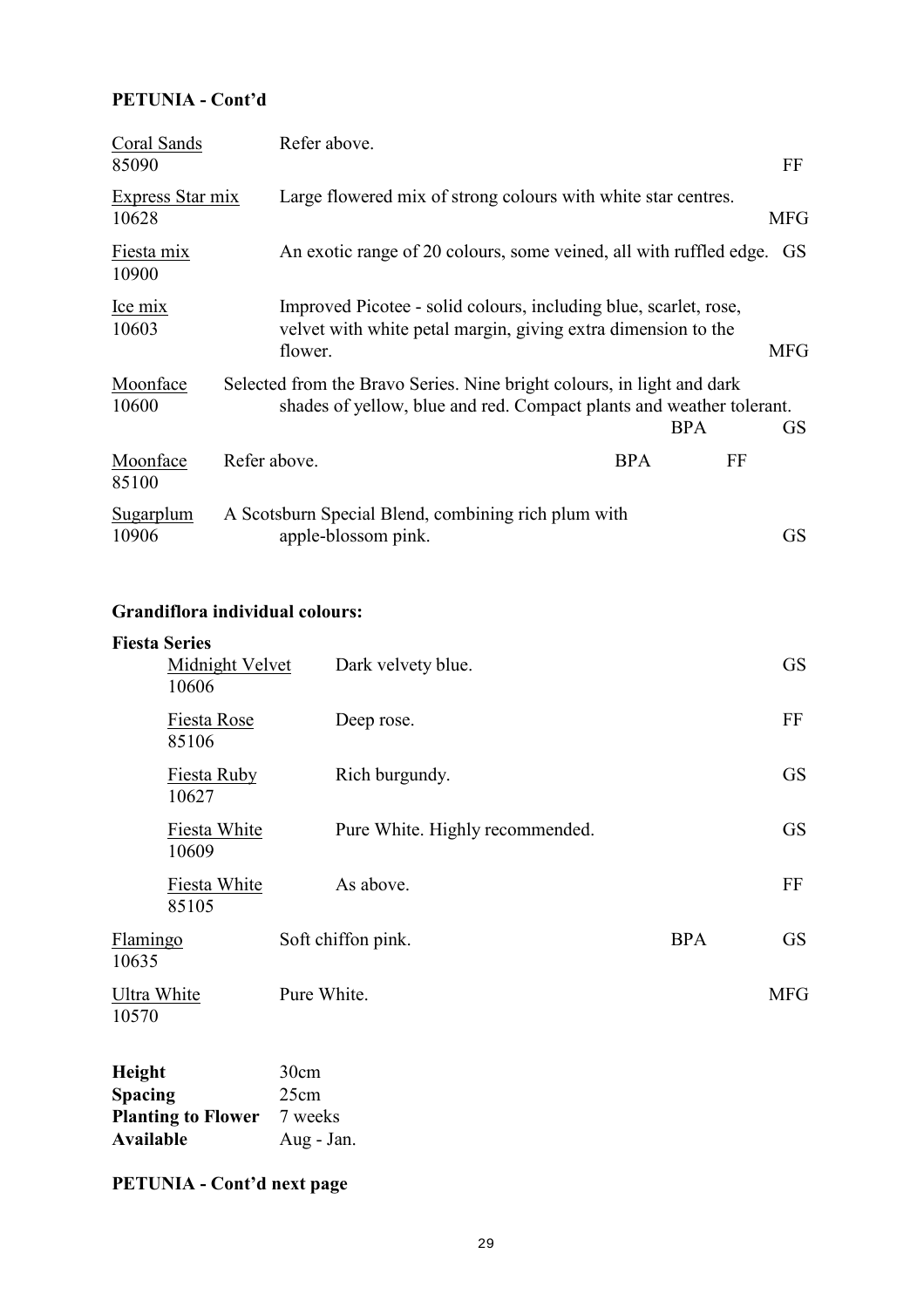### **PETUNIA - Cont'd**

### **Grandiflora double:**

| Coconut Ice<br>10542             | A dreamy soft orchid pink double petunia that matures<br>to a lighter more delicate shade, with very large flowers.<br>Some flowers have white splashes.                            |            | <b>GS</b> |
|----------------------------------|-------------------------------------------------------------------------------------------------------------------------------------------------------------------------------------|------------|-----------|
| Devonshire Tea<br>10755          | A Scotsburn Special Blend from the Double Cascade series<br>of rich ripe summer berries and cream. Large double ball<br>shaped flowers with a ruffled edge.                         |            | <b>GS</b> |
| Devonshire Tea<br>85110          | Refer above.                                                                                                                                                                        |            | FF        |
| <b>Giant Victorious</b><br>10540 | Large flowered doubles in a very attractive colour range,<br>including bi-colours.                                                                                                  |            | <b>GS</b> |
| <b>Neptune</b><br>10541          | The 2005 Flower of the Year, Australia's first<br>truly double, dark blue grandiflora petunia.<br>The large deep blue flowers feature occasional flecks<br>of white on petal edges. | <b>BPA</b> | <b>GS</b> |
| <b>Neptune</b><br>85112          | Refer above.                                                                                                                                                                        | <b>BPA</b> | FF        |
| <b>Sonata</b><br>10610           | Big, pure white, double flowers.                                                                                                                                                    |            | <b>GS</b> |

| Height                    | 30cm       |
|---------------------------|------------|
| <b>Spacing</b>            | 25cm       |
| <b>Planting to Flower</b> | 7 weeks    |
| Available                 | Aug - Jan. |

### **Multiflora**

Multiflora Petunias are popular for their vigorous growth, masses of medium sized flowers and good weather tolerance.

### **Multiflora single flowered:**

### **Carpet series**

| <b>Carpet Butter Cream</b><br>10629 | Creamy yellow with deeper yellow throat.                                                                                      | <b>GS</b> |
|-------------------------------------|-------------------------------------------------------------------------------------------------------------------------------|-----------|
| Dreamtime<br>10750                  | A Scotsburn Special Blend, of light, mid and dark blue, with<br>Butter Cream highlights.                                      | <b>GS</b> |
| Songlines<br>10751                  | A Scotsburn Special Blend, of strong colours that will really<br>make an impact including: burgundy, flame, and sky blue with |           |
|                                     | white for highlights.                                                                                                         | GS        |

### **PETUNIA - Cont'd next page**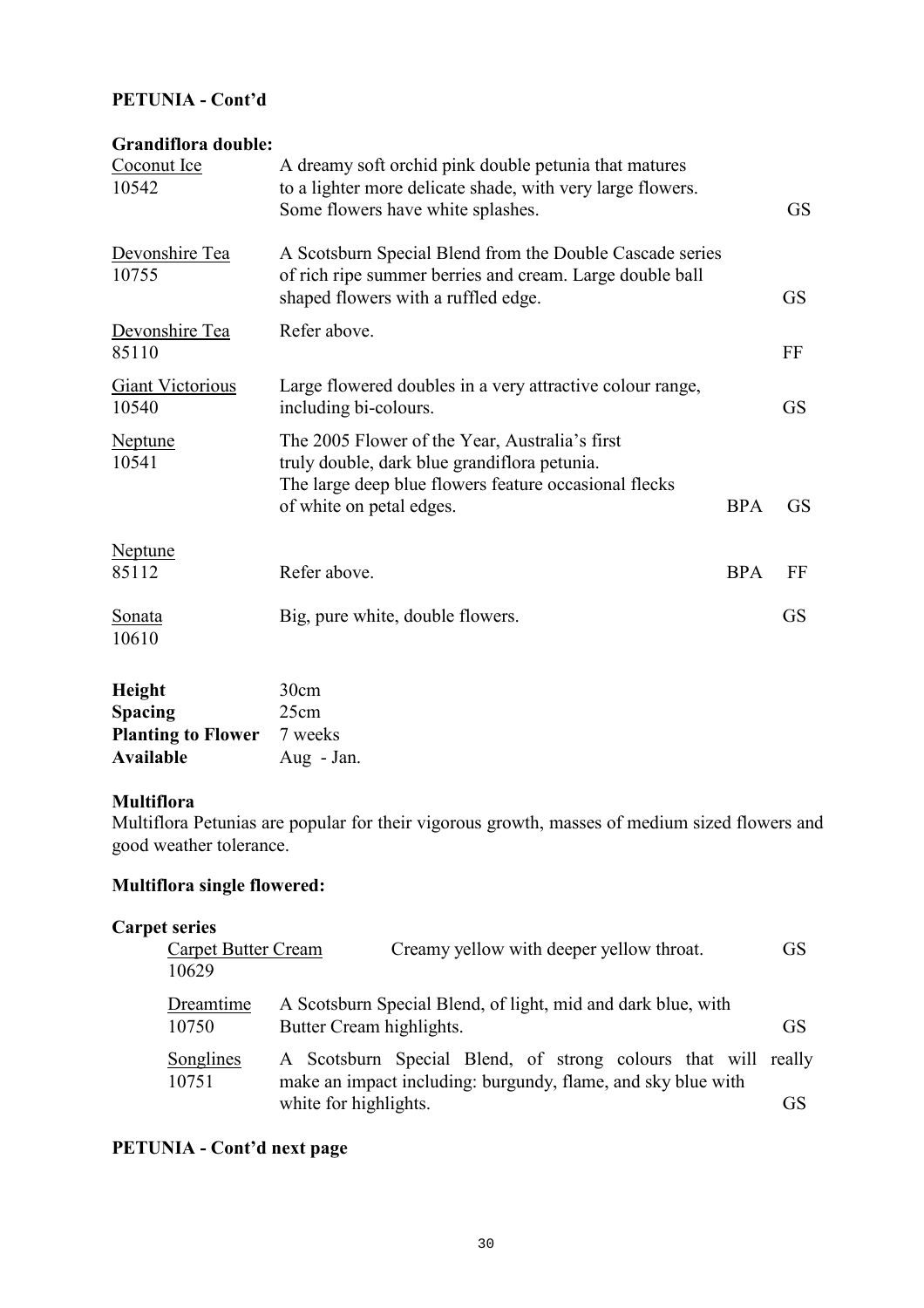| <b>PETUNIA - Cont'd</b>                   |                                                                                                                                                                                                                                      |                         |
|-------------------------------------------|--------------------------------------------------------------------------------------------------------------------------------------------------------------------------------------------------------------------------------------|-------------------------|
| <b>Bobby Dazzler</b><br>40142             | A brilliant blend with wide colour range, including<br>veined types.                                                                                                                                                                 | <b>MFG</b>              |
| Satin and Silk<br>10582                   | An attractive blend of pastel shades.                                                                                                                                                                                                | GS.                     |
| <b>Sugar and Spice</b><br>10602           | Mixture of five veined colours, salmon, lavender,<br>red, rose and orchid.                                                                                                                                                           | GS.                     |
| Stereo mix<br>10580<br>Waterfall<br>10588 | The mix comprises sixteen veined and solid flower colours<br>including white and Summer Madness. (Mind you we can't<br>guarantee 16 separate colours in each punnet).<br>A collection of cool blue shades, plus white.<br><b>BPA</b> | <b>MFG</b><br><b>GS</b> |
| <b>Multiflora double flowered</b>         |                                                                                                                                                                                                                                      |                         |
| Bonanza mix<br>10560                      | Early flowering, compact habit, with good weather tolerance.<br>A good blend of colours, including bi-colours.                                                                                                                       | <b>MFG</b>              |

| Height                    | 30cm       |
|---------------------------|------------|
| <b>Spacing</b>            | 25cm       |
| <b>Planting to Flower</b> | 7 weeks    |
| Available                 | Aug - Jan. |

### **POLYANTHUS**

*Primula veris elatior*  (PRIMULACEAE)

An old favourite with Melbourne gardeners, large strong flowers held aloft on a central stem. Bright, bold colours. Frost tolerant; perform best in a sunny position. This year we have included single colours in our range.

| Claude Wood strain<br>30556  | Bred and produced by Claude and Gary Wood<br>with Melbourne conditions in mind.<br>For vigour, hardiness, flower size and stunning<br>colours, Melbourne's own Polys are a must. | <b>MFG</b> |
|------------------------------|----------------------------------------------------------------------------------------------------------------------------------------------------------------------------------|------------|
| Hoopla<br>30557              | A Scotsburn Special Blend. All flowers have a<br>red loop surrounding a yellow eye. Colours<br>include a range of rose, pale pinks and salmon<br>through to yellow.              | <b>GS</b>  |
| Pacific Giant mix<br>30550   | Complete colour range.                                                                                                                                                           | <b>GS</b>  |
| Pacific Blue Shades<br>30551 | From pale to deep blue.                                                                                                                                                          | <b>GS</b>  |

### **POLYANTHUS Continued next page**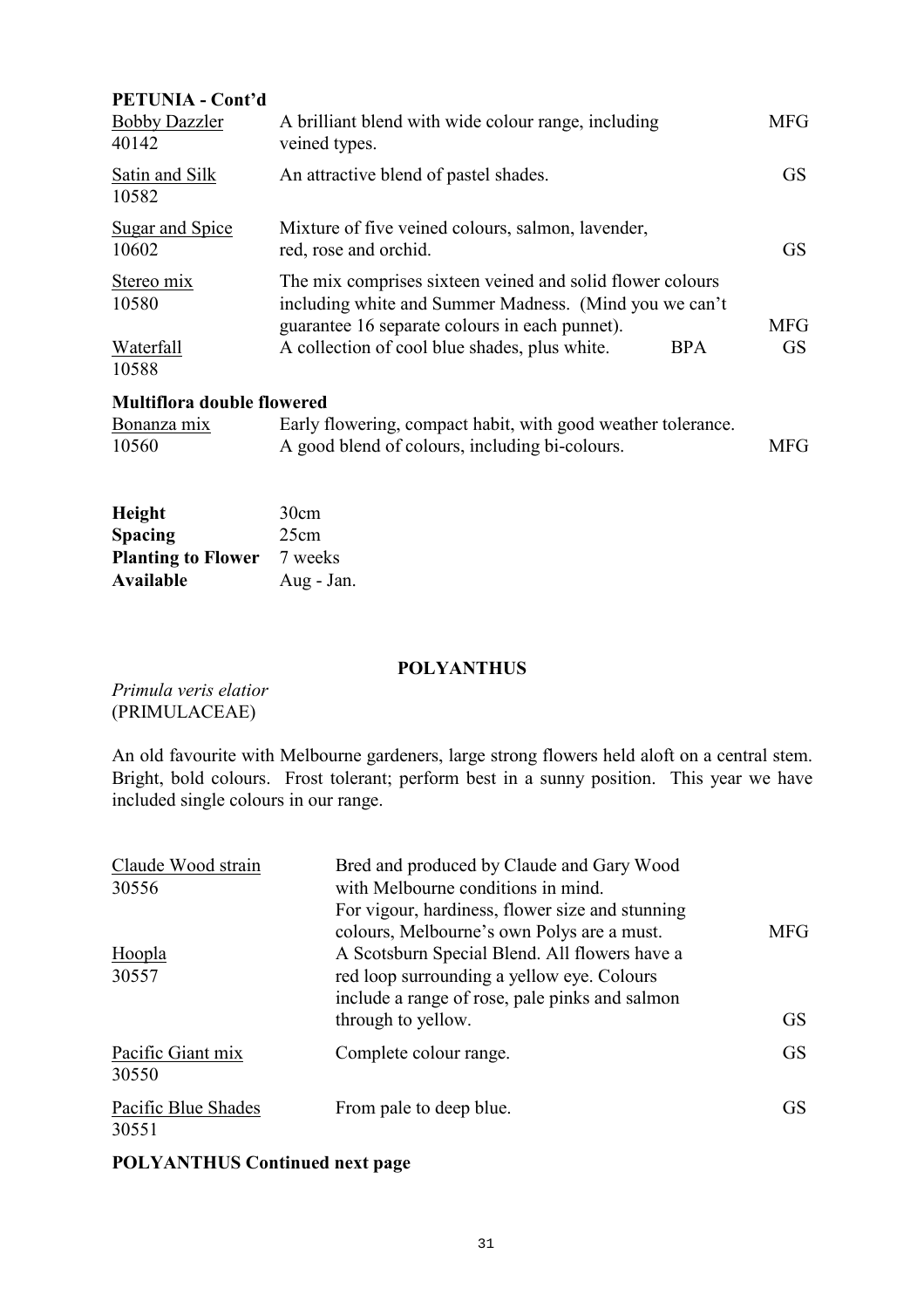### **POLYANTHUS Continued**

| Pacific Scarlet<br>30553       | Scarlet and deep red shades.             | GS.       |
|--------------------------------|------------------------------------------|-----------|
| Pacific White Shades<br>30554  | Either solid white or with a yellow eye. | GS.       |
| Pacific Yellow Shades<br>30555 | From pale lemon to deep golden yellow.   | <b>GS</b> |

| Height                    | 30cm       |
|---------------------------|------------|
| <b>Spacing</b>            | 20cm       |
| <b>Planting to Flower</b> | 8 weeks    |
| Available                 | Feb - Jul. |

**Available** Mar - Jul.

### **POPPY**

### *Papaver Spp.*  (PAPAVERACEAE)

Gardeners have always loved the simplicity of the Iceland Poppy. Plant, once Autumn starts to cool, in a sunny position for late Winter and Spring flowering. Excellent for cut flowers.

| Matilda<br>30250               | Especially bred for Australian conditions. Each plant can<br>have as many as twenty blooms at one time. Comes in a |            |
|--------------------------------|--------------------------------------------------------------------------------------------------------------------|------------|
|                                | good colour range.<br><b>BPA</b>                                                                                   | GS.        |
| <b>Summer Promise</b><br>40148 | Good strong stems, large flowers and broad colour range.                                                           | <b>MFG</b> |
| Height                         | $30 - 50$ cm                                                                                                       |            |
| <b>Spacing</b>                 | 20cm                                                                                                               |            |
| <b>Planting to Flower</b>      | 8 weeks                                                                                                            |            |

Anzac Day's symbol of remembrance, the Flanders Poppy is a brilliant red flower with a black centre.

| GS |
|----|
|    |
|    |
|    |
|    |
|    |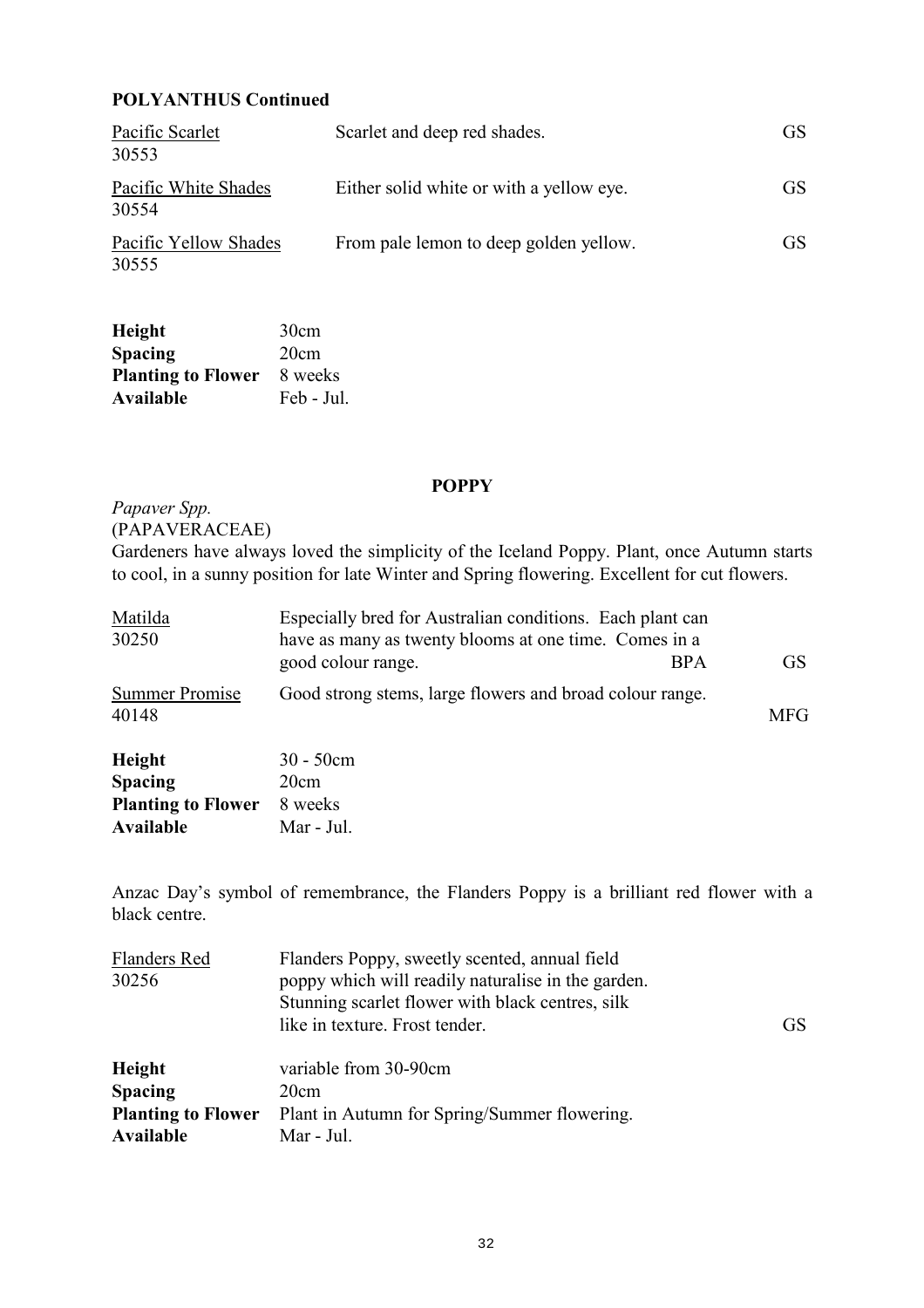### **PORTULACA**

### *Portulaca grandiflora* (PORTULACACEAE)

"Ports" are succulent plants that grow very well in sandy soils. Their semi-double flowers come in hot pinks; oranges, reds and yellows that have a translucent sheen, which makes them, glitter in the sun. Portulaca seedlings start selling in Melbourne in September but are better not planted until all chance of frost has passed. They will bring a touch of brilliance to that dry sunny spot in the garden.

| Cocktail<br>10652                                     | A rich carpet of fully double flowers in; red, yellow, orange, deep pink,<br>and all the shades between. Cocktail Ports, from the Sundial series,<br>have been bred for compact growth habit and flowers that will |            |
|-------------------------------------------------------|--------------------------------------------------------------------------------------------------------------------------------------------------------------------------------------------------------------------|------------|
|                                                       | stay open longer than any other Portulaca.<br><b>BPA</b>                                                                                                                                                           | <b>GS</b>  |
| Night Owl<br>10650                                    | A showy mix of semi-double and double blooms; including bright<br>oranges and yellows through to soft pastel shades.                                                                                               | <b>MFG</b> |
| <b>Pink Spice</b><br>10654                            | A Scotsburn Special Blend, selected from the Sundial series, with<br>fully double flowers in beautiful tropical colours of fuchsia, cream,<br>peppermint and pink.                                                 | <b>GS</b>  |
| Sunburst<br>10653                                     | A Scotsburn Special Blend, selected from the Sundial series, with fully<br>double flowers in sunny citrus colours of orange, yellow and crisp white.                                                               | GS.        |
| Sunseeker mix<br>85125                                | A new variety with more compact growth habit double flowers.<br>Richly coloured, fully double flowers.                                                                                                             | FF         |
| Height<br><b>Spacing</b><br><b>Planting to Flower</b> | 20cm<br>20cm<br>7 weeks                                                                                                                                                                                            |            |
| <b>Available</b>                                      | Oct - Feb.                                                                                                                                                                                                         |            |

### **PRIMULA**

### *Primrose*

#### (PRIMULACEAE)

A large family of perennials that do best in cool conditions. Primulas vary widely in style, colour, and texture and are always a favourite in Winter gardens.

### *P. acaulis*

A primula variety, fast becoming one of the most popular bedding plants. P. acaulis leaves form a compact rosette. The multiple flowers grow one per short stalk from the centre of the leaf rosette rather than from a central stem. Colours are clear and bold.

| Danova mix<br>85129  | Early to mid-season flowering. Twelve strong colours. | FF. |
|----------------------|-------------------------------------------------------|-----|
| Diamond Mix<br>30490 | A good range of all colours.                          | GS. |

### **PRIMULA Continued next page**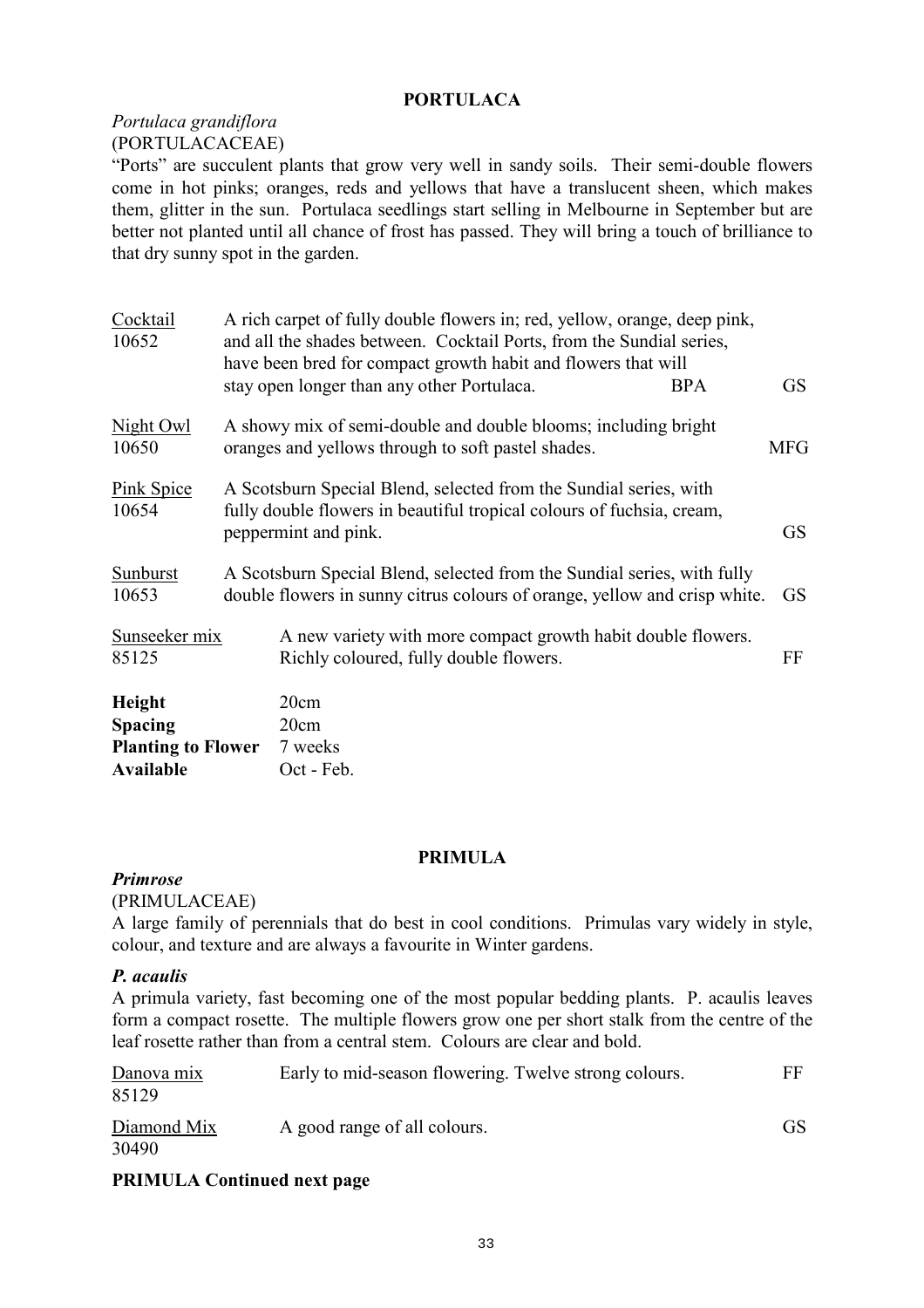### **PRIMULA Continued**

#### **Scotsburn Special Blends**

| Cinnabar<br>30505        | A Scotsburn Special Blend. Autumn tones of tangerine,<br>salmon, cream and scarlet, all with yellow eye.                                                                                   | <b>GS</b> |
|--------------------------|--------------------------------------------------------------------------------------------------------------------------------------------------------------------------------------------|-----------|
| Kismet<br>30506          | A Scotsburn Special Blend. A mix of blue with red eye,<br>light blue, lemon, magenta and pink.                                                                                             | <b>GS</b> |
| <b>Seaspray</b><br>30507 | Seaspray a blend from the Quantum series,<br>bred for extra early flowering and compact<br>growth, in jaunty nautical colours: white,<br>golden yellow and dark blue, all with yellow eye. | <b>GS</b> |
| <b>Seaspray</b><br>85128 | Refer above.                                                                                                                                                                               | FF        |
| Height                   | 20cm                                                                                                                                                                                       |           |

| 20cm       |
|------------|
| 8 weeks    |
| Mar - Jul. |
|            |

### *P. malacoides.*

The 'Chinese Fairy Primrose' P. malacoides flowers are described as candelabra type owing to their rather dainty arrangement of whorls around a fine central stem. In Melbourne they are best grown in full sun to semi-shade to keep plants compact, and prevent the establishment of Botrytis (fungal disease), but gardeners need to be aware that they can be burnt by heavy frosts. Colours range from white through to various shades of pink to deep purple.

Primula malacoides give one of the best massed colour displays for late July/August. They also make great container plants with long lasting flowers that can be moved indoors for short periods.

P. malacoides is a perennial species that is usually treated as an annual. The foliage contains the natural pest repellent Primin making it resistant to most common garden pests and diseases (except Botrytis). Primin, however, may also cause allergic reactions in some people. The Primin content of P. malacoides is lower than in P. obconica so they are much less likely to cause allergies.

| Carmine Glow<br>30300  | Magenta.                                    | <b>MFG</b> |
|------------------------|---------------------------------------------|------------|
| Gilhams White<br>30260 | White.                                      | <b>MFG</b> |
| Lavender Lady<br>30270 | Lavender.                                   | <b>MFG</b> |
| Lollipops<br>30310     | A mix of carmine, lavender, ruby and white. | <b>MFG</b> |

### **PRIMULA malacoides Continued next page**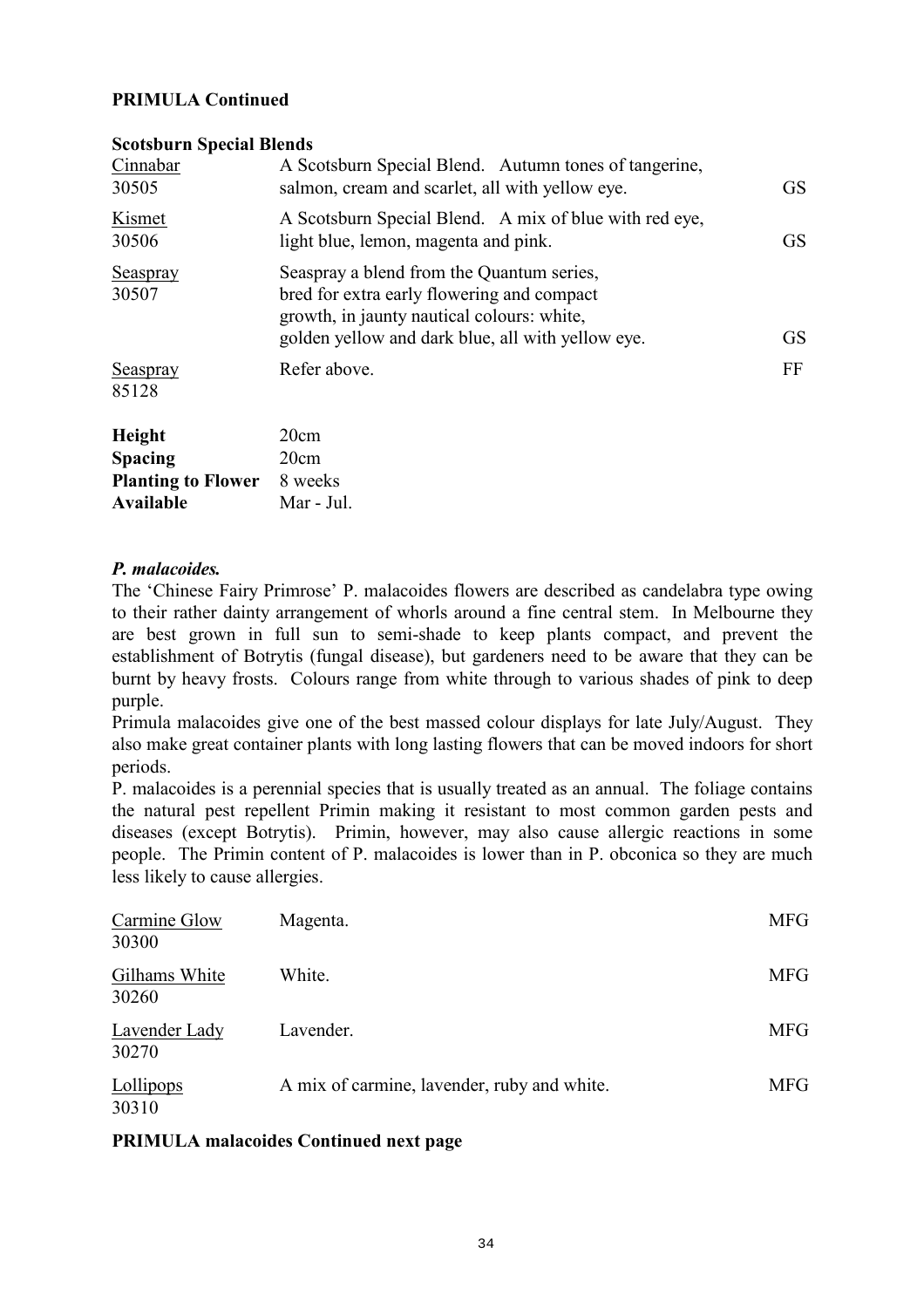### **PRIMULA malacoides Continued**

| Promenade<br>30545                                                 | Solid colours of salmon, two shades of pink, lavender and<br>white. Bi-colours have darker eye with lighter edges. |            |
|--------------------------------------------------------------------|--------------------------------------------------------------------------------------------------------------------|------------|
|                                                                    | <b>BPA</b>                                                                                                         | <b>GS</b>  |
| Ruby Queen<br>30290                                                | Ruby red.                                                                                                          | <b>MFG</b> |
| Royalty<br>30280                                                   | Lipstick pink.                                                                                                     | <b>MFG</b> |
| Zoom mix<br>85126                                                  | Shades of crimson, lavender, pink, salmon and white.                                                               | FF         |
| Zoom White<br>85127                                                | Clear white.                                                                                                       | FF         |
| Height<br><b>Spacing</b><br><b>Planting to Flower</b><br>Available | 30cm<br>20cm<br>8 weeks<br>Mar - Jul.                                                                              |            |

### *P. Obconica.*

Primula obconica are closely related to P. malacoides being short lived perennials and having similar slightly hairy foliage, and candelabra type, whorled flowers. P. obconica is popular as a container variety as it has a broader colour range than P. malacoides, including true blues, reds and apricots.

Hybrid obconicas are true Greenhouse plants, that will grow well in a bright sheltered position and can be taken indoors for a few days at a time, any longer however and they will begin to lose colour and the foliage will stretch and ruin the plant's compact shape.

### **Libre series**

**Planting to Flower** 8 weeks **Available** March - Jul.

An early and basal branching crop, ideal for pots or bedding. Libre is bred to be totally free of Primin, to which many gardeners are allergic, it has however, retained good resistance to insect pests.

| Libre mix<br>30560       | Mid blue, lavender, salmon, magenta, pink and white. | <b>GS</b> |
|--------------------------|------------------------------------------------------|-----------|
| Libre White<br>30561     | White.                                               | <b>GS</b> |
| Height<br><b>Spacing</b> | 30cm<br>20cm                                         |           |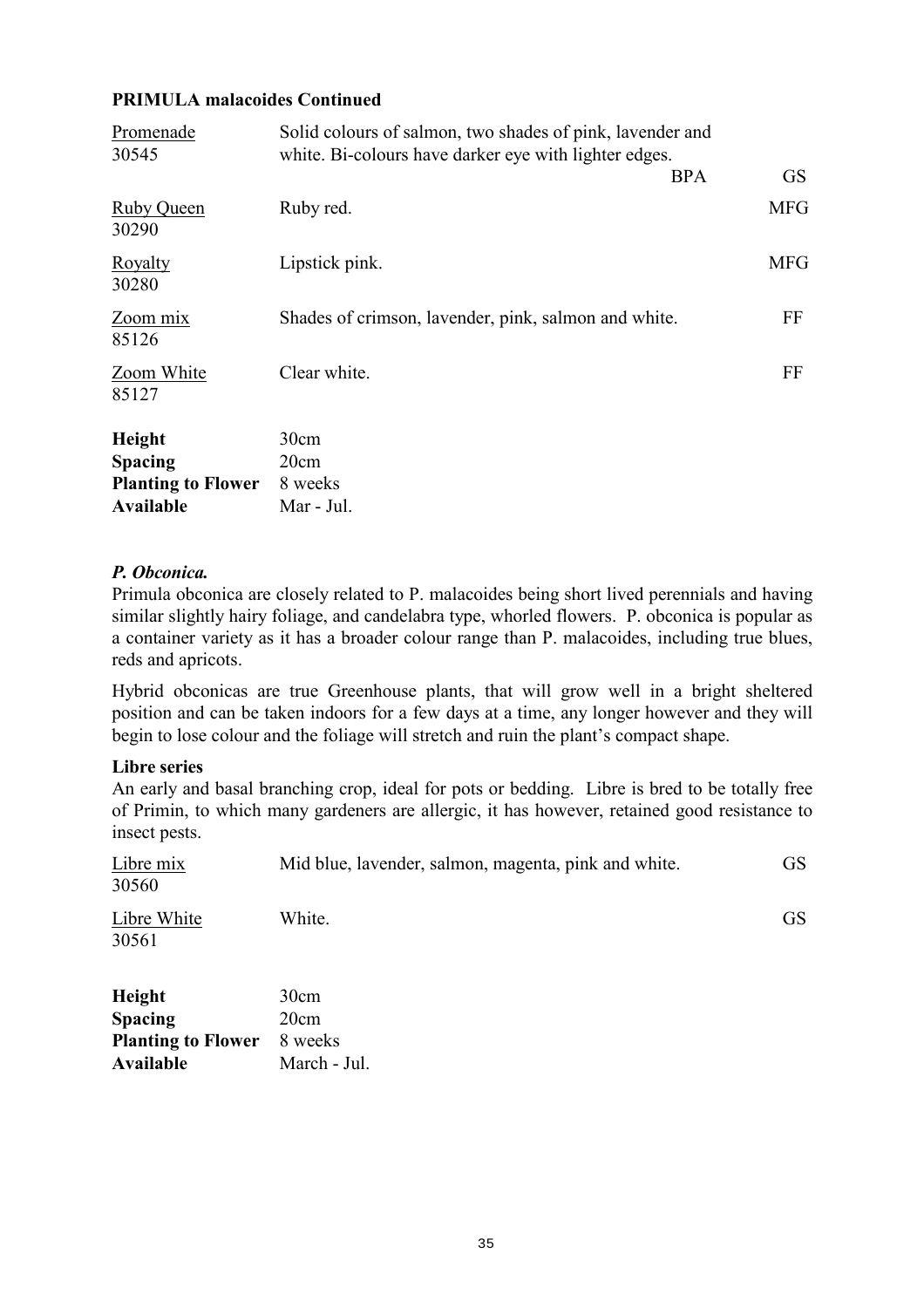### **SALVIA**

### *Salvia farinacea* (LAMIACEAE)

The farinacea Salvias are the tall blue and white types. They are often confused with lavender and are well suited to cottage gardens. Bushy grey green foliage.

| Gemstone Blue<br>10680                                             | Deep blue.                                           | <b>BPA</b> | GS |
|--------------------------------------------------------------------|------------------------------------------------------|------------|----|
| Rennaisance Blue<br>85255                                          | A new variety, very hardy and ideal for landscaping. |            | FF |
| Height<br><b>Spacing</b><br><b>Planting to Flower</b><br>Available | $40 - 50$ cm<br>20cm<br>9 weeks<br>Oct - Dec.        |            |    |

### *Salvia splendens*

(LAMIACEAE)

A popular bedding plant for both the home garden and landscaping. Bright red flowers are held on upright stalks. Frost tender.

| Bonfire<br>10660          | Tall, good for background planting.                                                                    | MFG |
|---------------------------|--------------------------------------------------------------------------------------------------------|-----|
| Sizzler mix<br>85250      | A very compact dwarf variety, early to flower. Excellent colour range<br>including several bi-colours. | FF  |
| Height                    | $25 - 30cm - Dwarf$<br>$40 - 50$ cm $-$ Tall                                                           |     |
| <b>Spacing</b>            | 20cm                                                                                                   |     |
| <b>Planting to Flower</b> | 9 weeks                                                                                                |     |
| Available                 | Oct - Dec.                                                                                             |     |

### **SNAPDRAGON**

*Antirrhinum majus* (SCROPHULARIACEAE)

Brightly coloured two lipped flowers borne on spikes. Taller varieties make excellent cut flowers and give a tremendous show when background planted. Dwarf varieties are excellent for border planting.

Coronette A medium variety, vigorous plants with large blooms. Tolerant to 10695 adverse weather. Good colour range. MFG

| Height                    | $45 - 50cm$ |
|---------------------------|-------------|
| <b>Spacing</b>            | 20cm        |
| <b>Planting to Flower</b> | 8 weeks     |
| Available                 | All Year.   |

### **SNAPDRAGON Continued next page**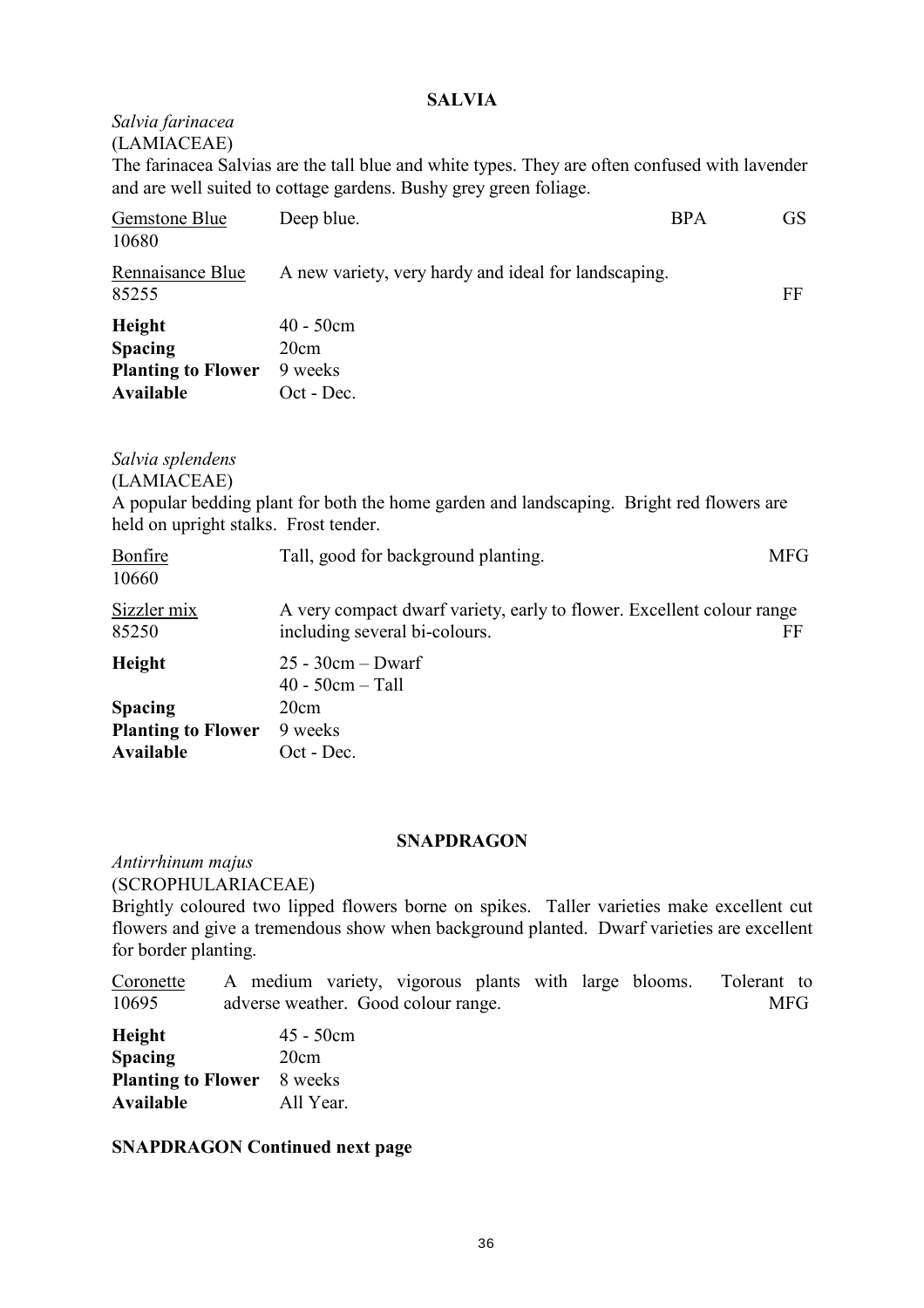### **SNAPDRAGON Continued**

Jelly Beans A unique mix of colours; yellow, red, carmine, white, lilac, and white and lilac bi-colour. A medium sized Snapdragon, prefers full sun and is early to bloom. bi-colour. A medium sized Snapdragon, prefers full sun and is early to bloom.

BPA GS

| Height                    | $35 - 40cm$ |
|---------------------------|-------------|
| <b>Spacing</b>            | 20cm        |
| <b>Planting to Flower</b> | 8 weeks     |
| Available                 | All Year.   |

# **Dwarf Varieties**

| DWAIT VALICUES                                               |                                                                                                                                                                   |            |
|--------------------------------------------------------------|-------------------------------------------------------------------------------------------------------------------------------------------------------------------|------------|
| 10691                                                        | Berry Delight A Scotsburn Special Blend from the Montego series. A trouble-free<br>dwarf plant. Flower colours in delicious berry shades and cream.               | <b>GS</b>  |
| Berry Delight Refer above.<br>85130                          |                                                                                                                                                                   | FF         |
| Camelot<br>10696                                             | An improved dwarf variety, early to flower with several flushes of<br>flowers to follow. Great in pots or as a bedding plant.<br><b>BPA</b><br>Good colour range. | <b>GS</b>  |
| 85135                                                        | Montego Bay A new dwarf mixture, early to flower. Very compact<br>growth habit. Flowers are on top of the foliage.<br>Good colour range.                          | FF         |
| Tahiti<br>10690                                              | A dwarf variety, very early to flower, repeated flushes of flower<br>Good colour range.                                                                           | <b>MFG</b> |
| 10692                                                        | Toffee Apple A Scotsburn Special Blend from the Montego series, a flush of scarlet,<br>coral and honey comb. Stablemate to the very popular Berry Delight.        |            |
| Toffee Apple Refer above.<br>85136                           |                                                                                                                                                                   | GS<br>FF   |
| <b>Height</b><br><b>Spacing</b><br><b>Planting to Flower</b> | $25 - 30$ cm<br>20cm<br>8 weeks                                                                                                                                   |            |

**Available** All Year.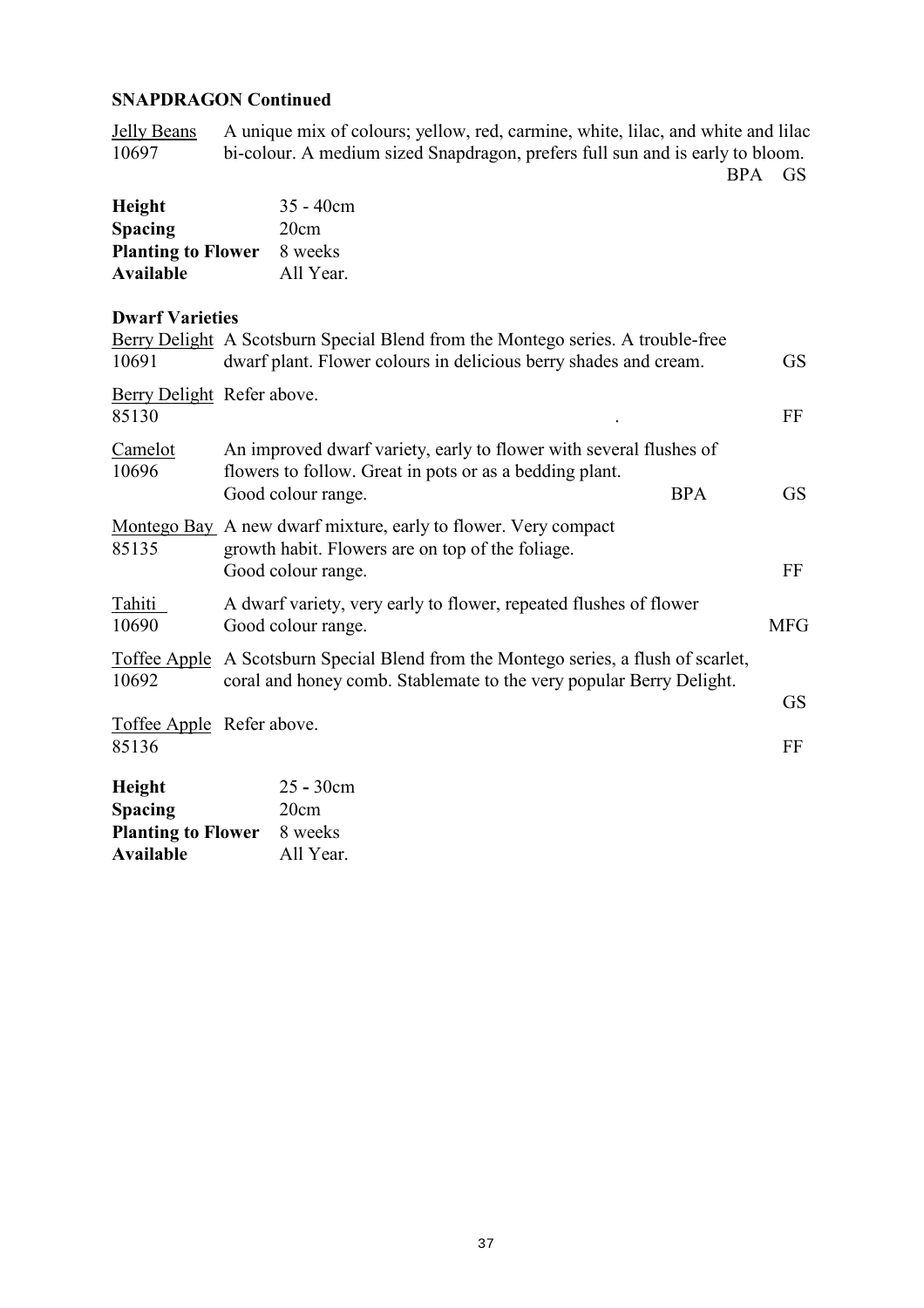### **STOCK**

#### *Matthiola incana*  (BRASSICACAE)

One of the most fragrant bedding plants. Stock always contains a percentage of single female flowers, which tend to bloom first. Plant in sun-semi shaded position. Excellent cut flower.

| <b>Austral</b><br>30350 | Tall branching type, with wide colour range. | MFG |
|-------------------------|----------------------------------------------|-----|
| $\mathbf{H}$ .:         | $\epsilon$ 0.                                |     |

| Height                    | $50 - 60$ cm |
|---------------------------|--------------|
| <b>Spacing</b>            | 20cm         |
| <b>Planting to Flower</b> | 12 weeks     |
| Available                 | Feb - Aug.   |

#### **SWEET PEA**

*Lathyrus odoratus*

(FABACEAE)

A sweetly fragrant popular annual, with colourful butterfly-like blossoms on strong stems. Bush and tall climbing varieties mostly with tendrils.

Bijou A dwarf bush variety sweetly perfumed large flowers in white pink red 30340 a wide mix of colours; crimson, mauve, and blue. MFG

| Height                    | 35-40cm   |
|---------------------------|-----------|
| <b>Spacing</b>            | 25cm      |
| <b>Planting to Flower</b> | 7 weeks   |
| <b>Available</b>          | All year. |

### **SWEET WILLIAM**

*Dianthus barbatus* (CARYOPHYLLACEAE)

A biennial, but mostly treated as an annual. Subtle clove fragrance and single fringed flowers. Sun or semi-shade position. Remove spent flowers to promote further blooms.

| Double mix<br>40180                                                | Double and semi-double flowers, in white, pink, crimson<br>and purple shades.                    | <b>MFG</b> |
|--------------------------------------------------------------------|--------------------------------------------------------------------------------------------------|------------|
| Height<br><b>Spacing</b><br><b>Planting to Flower</b><br>Available | $40 - 50cm$<br>25cm<br>7 weeks<br>All year.                                                      |            |
| Wee Willie<br>10700                                                | Dwarf variety, single flowers with a fragrant perfume. Flower early,<br>over an extended period. | <b>MFG</b> |
| Height<br><b>Spacing</b><br><b>Planting to Flower</b><br>Available | 30cm<br>20cm<br>7 weeks<br>All year.                                                             |            |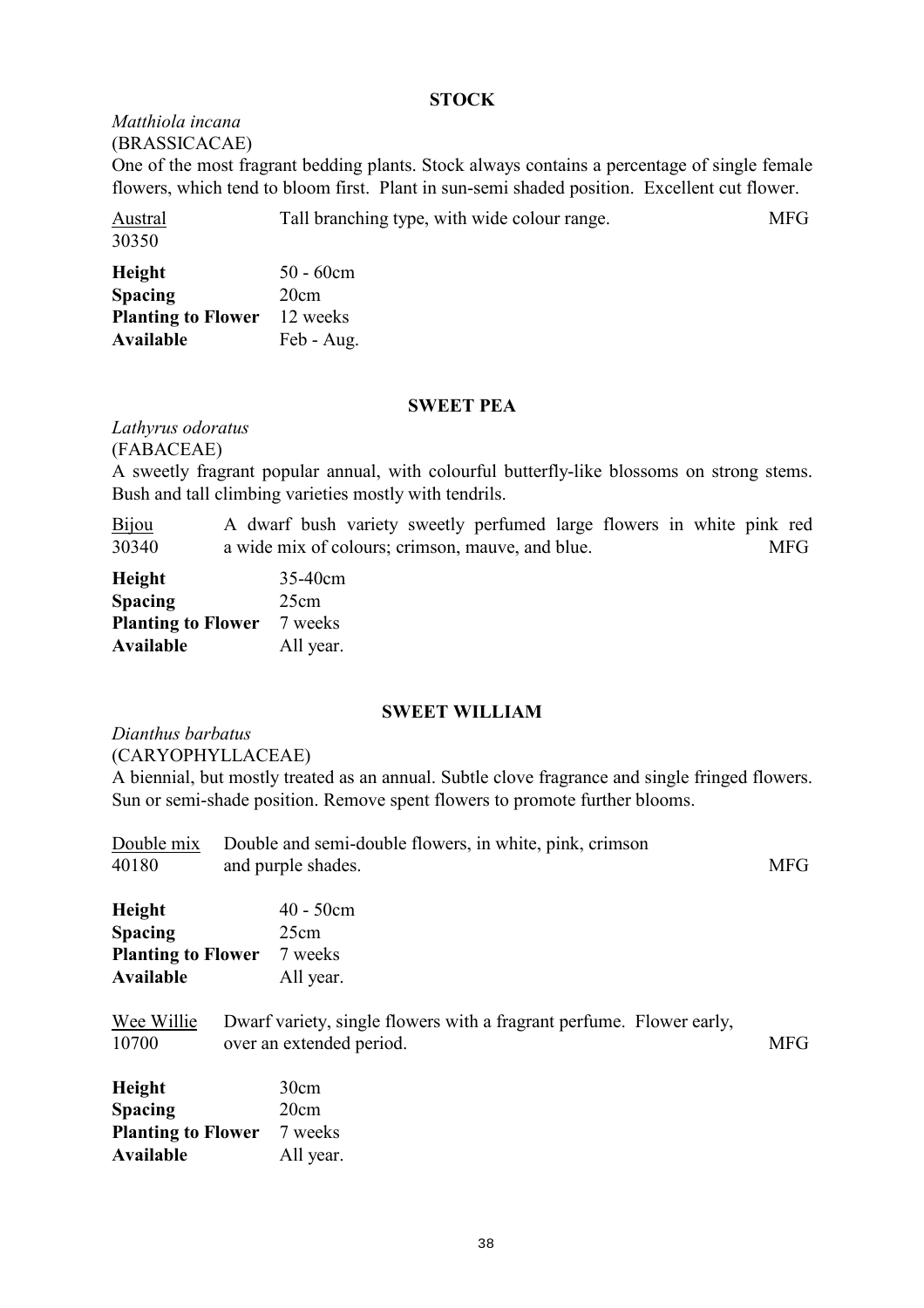### **VERBENA**

### *Verbena x hybrida*  (VERBENACEAE)

An excellent drought resistant bedding plant providing a colourful carpet display. Dainty florets form ball shaped flower heads; most florets have a white eye. Colour range includes reds, pinks, white, blue and purple.

| Obsession mix<br>85230                 | A variety with improved vigour and disease resistance, very uniform<br>growth habit. Excellent colour range.<br>FF |  |
|----------------------------------------|--------------------------------------------------------------------------------------------------------------------|--|
| <b>Obsession Delta Blues</b><br>85235  | A Scotsburn Special Blend of cool blue, burgundy and white.<br>growth habit. Excellent colour range.<br>FF         |  |
| Height<br><b>Spacing</b>               | 30cm<br>20cm                                                                                                       |  |
| <b>Planting to Flower</b><br>Available | 7 weeks<br>Oct - May.                                                                                              |  |

### **VINCA**

*Catharanthus roseus*  (APOCYNACEAE)

Commonly known as Periwinkle, Vinca likes hot dry conditions. They have handsome dark green foliage and flowers with five flat open petals with contrasting eye.

### **Dynasty Series**

An improved variety with handsome glossy green foliage and compact growth habit.

| Pacifica mix<br>10669 | A unique range of colours, including burgundy, deep<br>pinks, red with white eye and coral. |            | <b>MFG</b>      |
|-----------------------|---------------------------------------------------------------------------------------------|------------|-----------------|
| Dynasty mix<br>85200  | Refer above.                                                                                | <b>BPA</b> | FF              |
| Snowflake<br>10721    | Pure White Vinca. Simple!<br><b>NEW for 2007</b>                                            |            | GS <sup>3</sup> |

| Height                    | 35cm       |
|---------------------------|------------|
| <b>Spacing</b>            | 20cm       |
| <b>Planting to Flower</b> | 7 weeks    |
| Available                 | Oct - Feb. |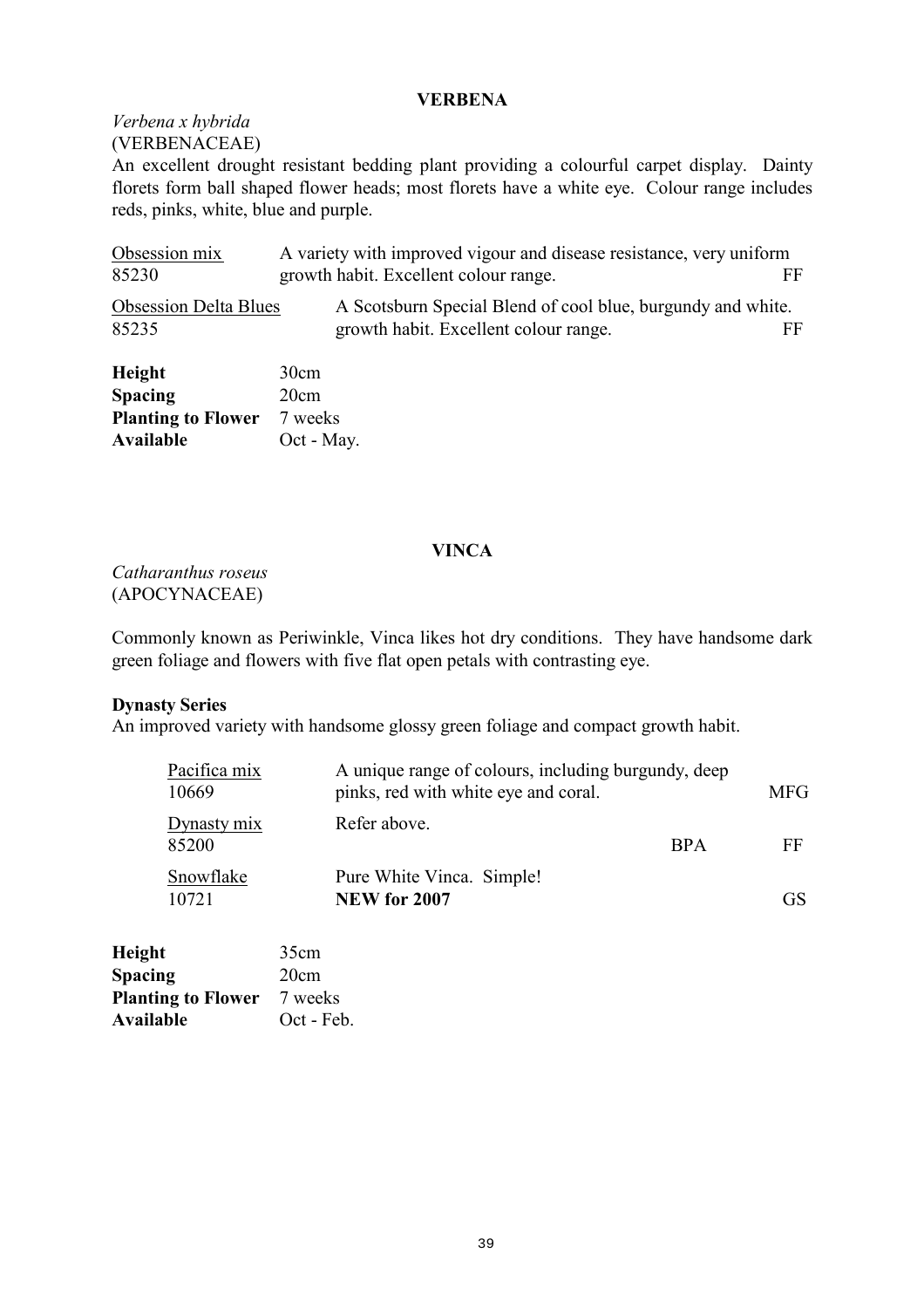### **VIOLA**

### *Viola cornuta* (VIOLACEAE)

Violas are relatives of Pansies, characterised by masses of small flowers.

| $\mathbf{H}$ atal $\mathbf{H}$ | $15 \, \mathrm{cm}$                                                                  |            |            |
|--------------------------------|--------------------------------------------------------------------------------------|------------|------------|
| Velour mix<br>30587            | Small flowers with a great range of colours.                                         |            | <b>MFG</b> |
| Space Crystal mix<br>30450     | Medium to small (Pansy sized) clear-faced flowers.<br>A full range of solid colours. |            | <b>MFG</b> |
| Rhapsody in Blue<br>30588      | Small flowers of an intense blue, paler at the outer edge with a<br>yellow eye.      | <b>BPA</b> | <b>MFG</b> |
| Penny White<br>85195           | Pure white. Excellent weather tolerance.                                             |            | FF         |

| 15cm      |
|-----------|
| 20cm      |
| 7 weeks   |
| All Year. |
|           |

### **Scotsburn Special Blends**

The Penny Viola series is one of the most exciting breeding advances we have seen improving plant habit, vigour, disease resistance and both hot and cold weather tolerance. We have selected stable-mates Pee Wee and Pipsqueak from this series.

| Pee Wee<br>30562          | A snappy combination of orange, yellow, and violet flare.                                 | GS.       |
|---------------------------|-------------------------------------------------------------------------------------------|-----------|
| Pee Wee<br>85180          | Refer above.                                                                              | FF        |
| <b>Pipsqueak</b><br>30584 | Featuring Azure Wing, Violet Flare and Primrose. Only the<br>picture can tell this story. | <b>GS</b> |
| Pipsqueak<br>85190        | Refer above.                                                                              | FF        |

### **Sorbet Series**

The Sorbet Viola series has excellent vigour, is early and free flowering. Growth habit is compact with masses of flowers held above the foliage. Colour range is very distinctive. New release Viola Demure is from the Sorbet series.

| Demure<br>30563           | A classic beauty, Antique Surprise (claret with gold<br>throat and edge), Lilac Ice and Coconut | <b>GS</b> |
|---------------------------|-------------------------------------------------------------------------------------------------|-----------|
| Demure<br>85170           | Refer above.                                                                                    | FF        |
| Height                    | 15cm                                                                                            |           |
| <b>Spacing</b>            | 20cm                                                                                            |           |
| <b>Planting to Flower</b> | 7 weeks                                                                                         |           |
| Available                 | All Year.                                                                                       |           |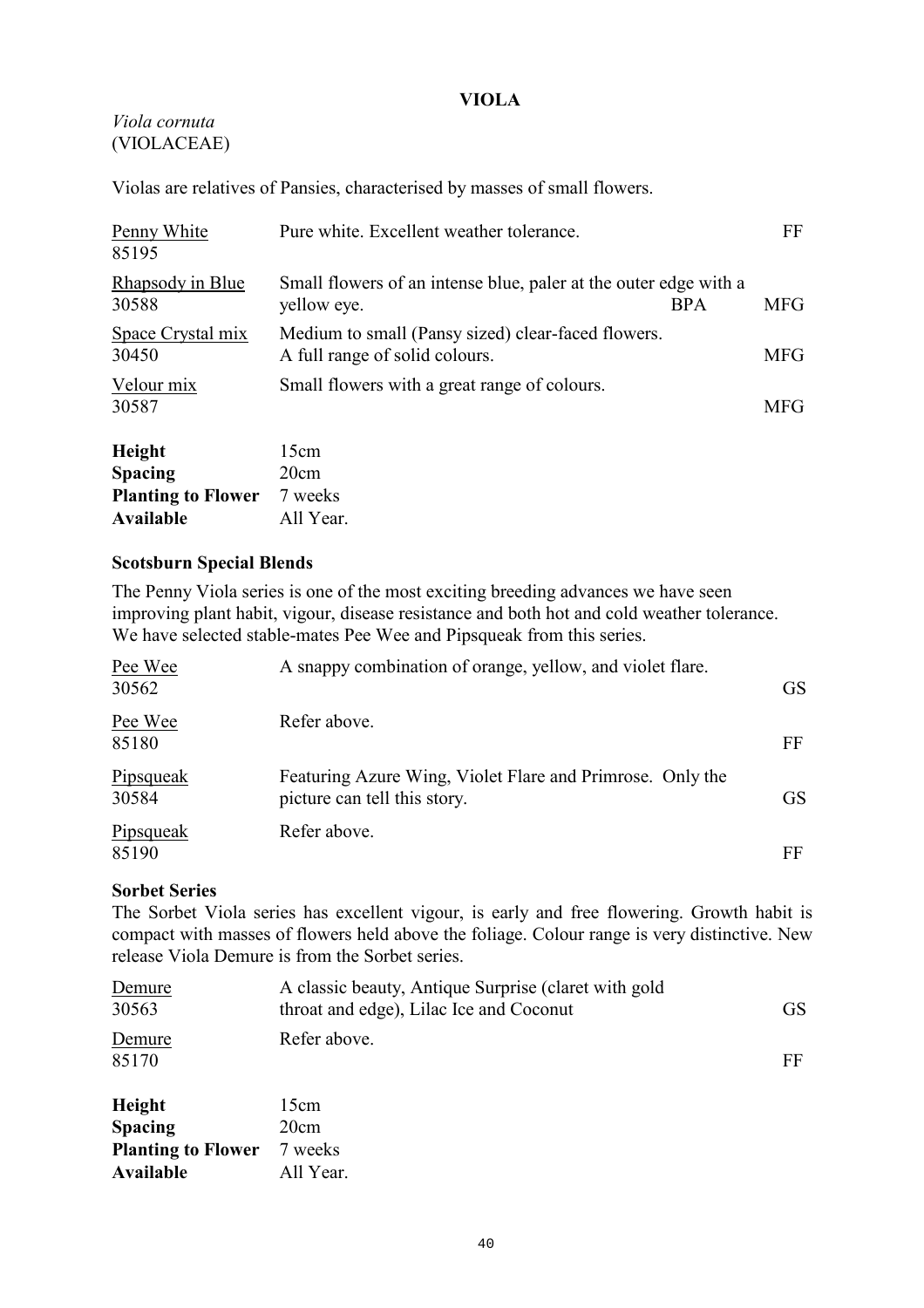### **ZINNIA**

*Zinnia elegans* (ASTERACEAE)

A very showy annual, both frost tender and heat tolerant. Large daisy flowers are borne on erect, hairy stems, in a range of clear colours - except blue. Sun loving.

| Thumbelina<br>30364       | An old favourite dwarf variety with button type flowers.<br>Colour range is very bright and bouncy. | <b>GS</b> |
|---------------------------|-----------------------------------------------------------------------------------------------------|-----------|
|                           |                                                                                                     |           |
| Height                    | 20cm                                                                                                |           |
| <b>Spacing</b>            | 20cm                                                                                                |           |
| <b>Planting to Flower</b> | 7 weeks                                                                                             |           |
| Available                 | Oct - Jan.                                                                                          |           |
| State Fair mix            | A tall showy variety, with large flowers up to 12cm across.                                         |           |
| 30363                     | Good resistance to disease. Excellent colour range.                                                 | <b>GS</b> |
| Height                    | $60 - 80$ cm                                                                                        |           |
| <b>Spacing</b>            | 20cm                                                                                                |           |
| <b>Planting to Flower</b> | 8 weeks                                                                                             |           |
| Available                 | Oct - Jan.                                                                                          |           |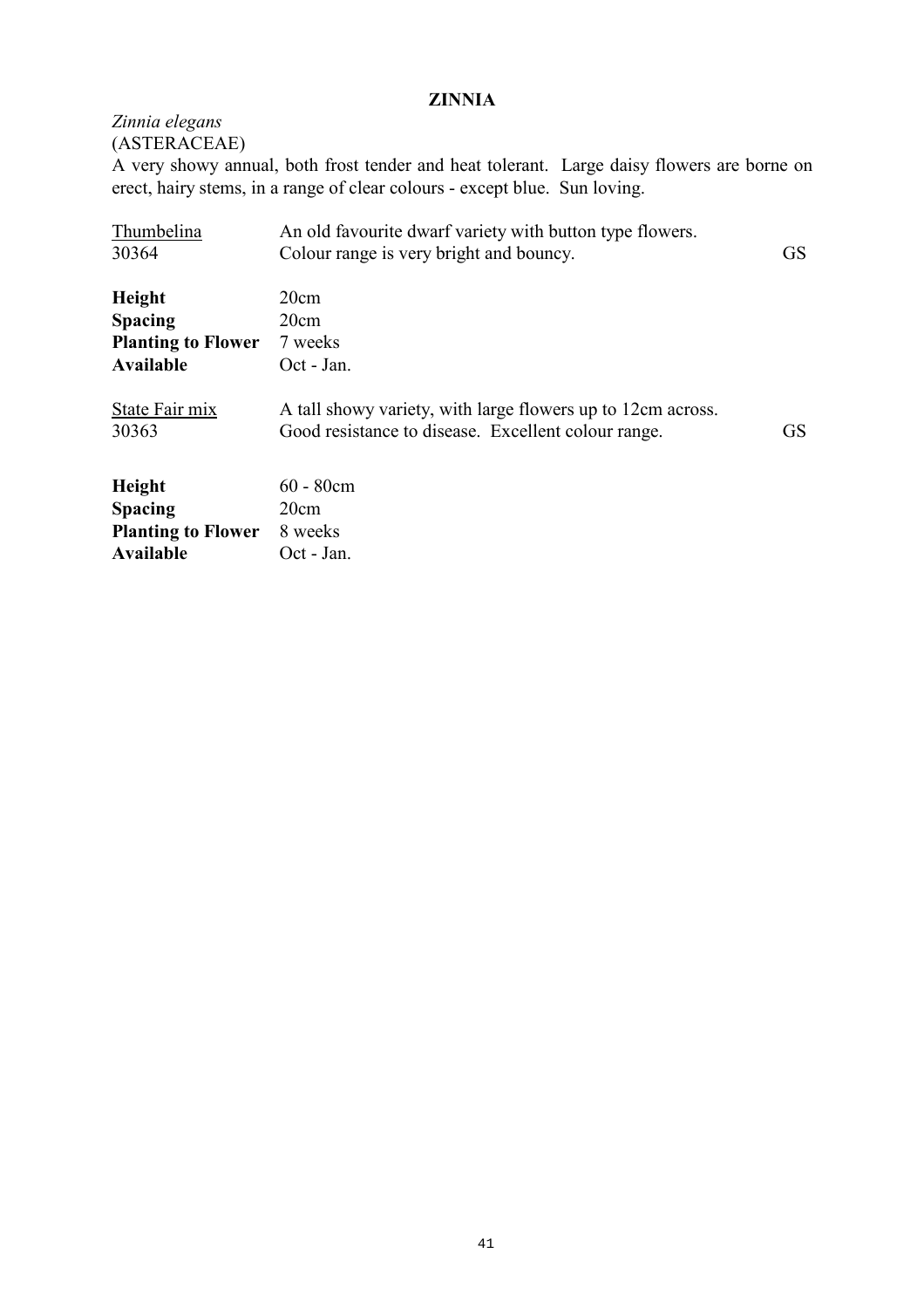# **FUNKY FLOWER PACKS**

### **Advanced Seedlings**

2 x 10 cell packs per tray

| 85004 | ALYSSUM           | <b>Easter Bonnet</b>          |  |
|-------|-------------------|-------------------------------|--|
| 85005 | ALYSSUM           | Snow Crystals                 |  |
| 85021 | <b>CELOSIA</b>    | Kimono mix                    |  |
| 85020 | <b>DIANTHUS</b>   | Diamond mix                   |  |
| 85019 | <b>DIANTHUS</b>   | Corona Cherry Magic           |  |
| 85022 | <b>GAZANIA</b>    | Kiss Bronze Star              |  |
| 85028 | <b>GAZANIA</b>    | Kiss Golden Yellow            |  |
| 85023 | <b>GAZANIA</b>    | Kiss Mahogany                 |  |
| 85029 | <b>GAZANIA</b>    | Kiss mix                      |  |
| 85024 | <b>GAZANIA</b>    | Kiss Rose                     |  |
| 85026 | <b>GAZANIA</b>    | Kiss White                    |  |
| 85031 | <b>GYPSOPHILA</b> | Gypsy Rose                    |  |
| 85040 | <b>IMPATIENS</b>  | <b>Bright Eyes</b>            |  |
| 85055 | <b>IMPATIENS</b>  | Ruby                          |  |
| 85054 | <b>IMPATIENS</b>  | Sugarplum                     |  |
| 85051 | <b>IMPATIENS</b>  | Tango                         |  |
| 85053 | <b>IMPATIENS</b>  | White                         |  |
| 85050 | <b>IMPATIENS</b>  | Watermelon                    |  |
| 85065 | LOBELIA           | Riviera Midnight Blue         |  |
| 85066 | LOBELIA           | Riviera mix                   |  |
| 85070 | MARIGOLD          | Durango Bee                   |  |
| 85073 | MARIGOLD          | Durango Orange                |  |
| 85072 | <b>MARIGOLD</b>   | Durango Yellow                |  |
| 85071 | <b>MARIGOLD</b>   | Simba<br><b>BPA</b>           |  |
| 85155 | <b>PANSY</b>      | Madam Butterfly<br><b>BPA</b> |  |
| 85142 | <b>PANSY</b>      | Magic Ember                   |  |
| 85139 | <b>PANSY</b>      | Magic Citrus Crush            |  |
| 85143 | <b>PANSY</b>      | Magic Mist                    |  |
| 85141 | <b>PANSY</b>      | Magic Temptation              |  |
| 85140 | <b>PANSY</b>      | Marrakesh                     |  |
| 85160 | <b>PANSY</b>      | Moonface<br><b>BPA</b>        |  |
| 85159 | <b>PANSY</b>      | Moonlight Bay                 |  |
| 85145 | <b>PANSY</b>      | Pandora's Box                 |  |
| 85146 | <b>PANSY</b>      | Pandora's Passion             |  |
| 85161 | <b>PANSY</b>      | Peko Apricot Drift            |  |
| 85164 | <b>PANSY</b>      | Peko Buttercup                |  |
| 85168 | <b>PANSY</b>      | Peko Midnight Blue            |  |
| 85162 | <b>PANSY</b>      | Peko Pure White               |  |
| 85167 | <b>PANSY</b>      | Peko Rose                     |  |
| 85169 | PANSY             | Portsea                       |  |
| 85163 | <b>PANSY</b>      | Sea Shell<br><b>BPA</b>       |  |
| 85148 | <b>PANSY</b>      | Sherry                        |  |
|       |                   |                               |  |

Continued next page.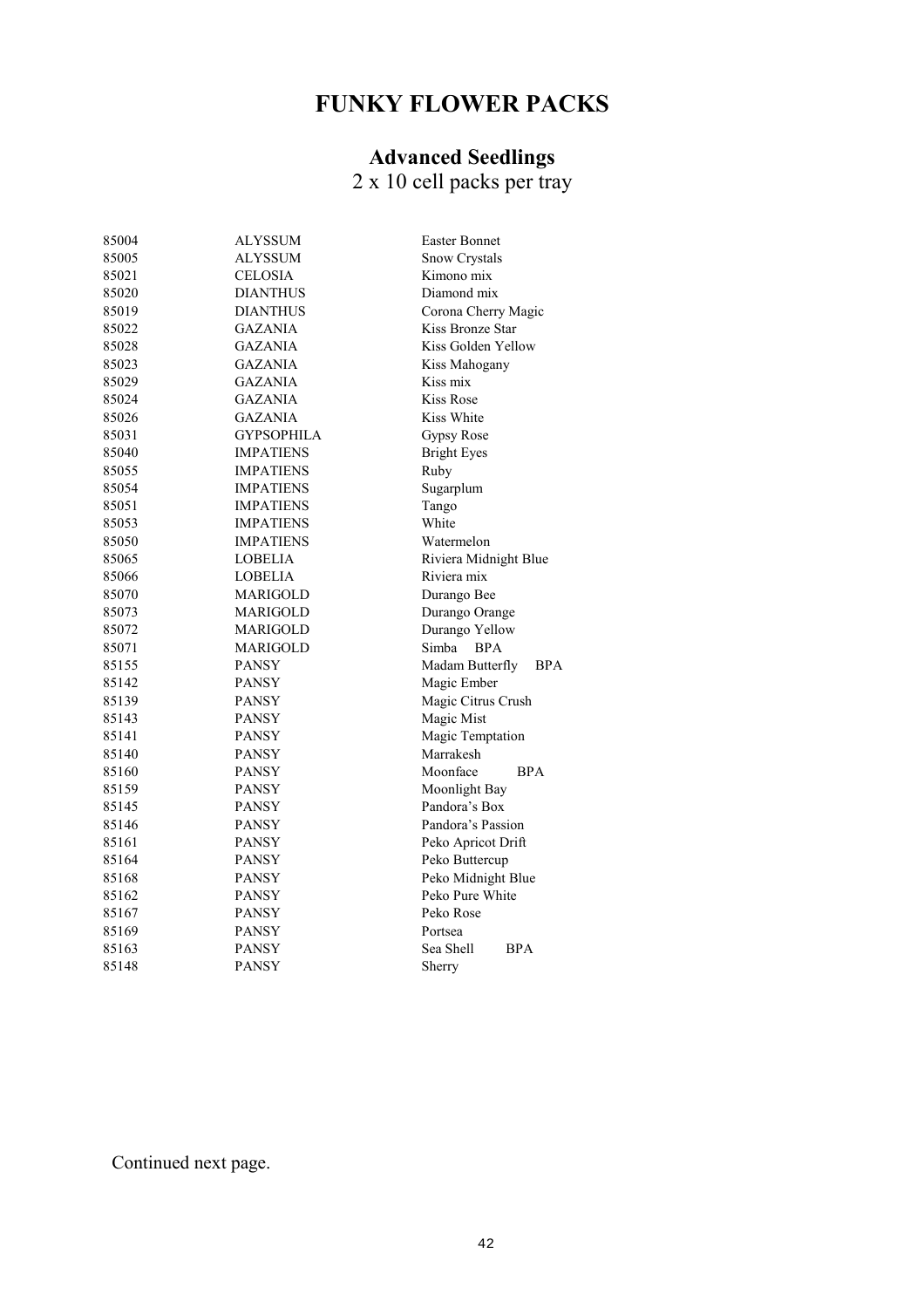# **FUNKY FLOWER PACKS Cont'd**

### **Advanced Seedlings**

2 x 10 cell packs per tray

| 85080 | <b>PETUNIA</b>    | <b>Blue Harmony</b>               |  |  |
|-------|-------------------|-----------------------------------|--|--|
| 85081 | <b>PETUNIA</b>    | Coconut Ice                       |  |  |
| 85090 | <b>PETUNIA</b>    | Coral Sands                       |  |  |
| 85110 | <b>PETUNIA</b>    | Devonshire Tea<br>(double)        |  |  |
| 85115 | <b>PETUNIA</b>    | Fiesta Midnight Velvet            |  |  |
| 85106 | <b>PETUNIA</b>    | <b>Fiesta Rose</b>                |  |  |
| 85105 | <b>PETUNIA</b>    | Fiesta White                      |  |  |
| 85100 | <b>PETUNIA</b>    | Moonface<br><b>BPA</b>            |  |  |
| 85112 | <b>PETUNIA</b>    | Neptune<br><b>BPA</b><br>(double) |  |  |
| 85125 | <b>PORTULACA</b>  | Sunseeker mix                     |  |  |
| 85129 | <b>PRIMROSE</b>   | Danova mix                        |  |  |
| 85128 | <b>PRIMROSE</b>   | Seaspray                          |  |  |
| 85126 | <b>PRIMULA</b>    | Zoom mix                          |  |  |
| 85127 | <b>PRIMULA</b>    | Zoom white                        |  |  |
| 85255 | <b>SALVIA</b>     | Renaissance Blue                  |  |  |
| 85250 | <b>SALVIA</b>     | Sizzler mix                       |  |  |
| 85130 | <b>SNAPDRAGON</b> | Berry Delight                     |  |  |
| 85135 | <b>SNAPDRAGON</b> | Montego Bay                       |  |  |
| 85136 | <b>SNAPDRAGON</b> | Toffee Apple                      |  |  |
| 85235 | <b>VERBENA</b>    | <b>Obsession Delta Blues</b>      |  |  |
| 85230 | <b>VERBENA</b>    | Obsession mix                     |  |  |
| 85200 | <b>VINCA</b>      | <b>BPA</b><br>Dynasty             |  |  |
| 85170 | <b>VIOLA</b>      | Demure                            |  |  |
| 85180 | <b>VIOLA</b>      | Pee Wee                           |  |  |
| 85195 | <b>VIOLA</b>      | Penny White                       |  |  |
| 85190 | <b>VIOLA</b>      | Pipsqueak                         |  |  |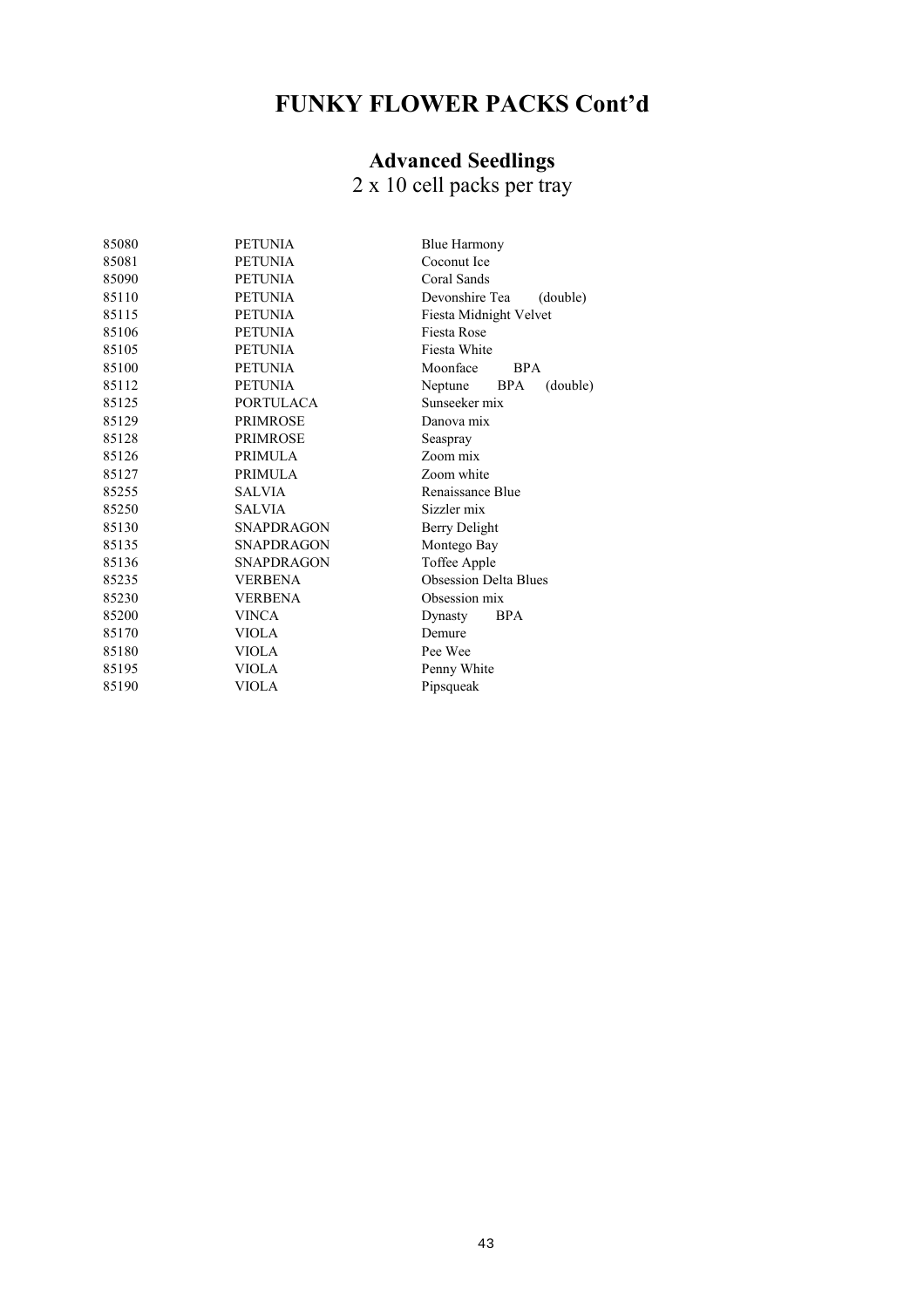# **POTTED COLOUR**

### **Designed for the Ultimate Garden.**

### **SEASONAL SPECIALS Premium colour pots. Various sizes**

| <b>CINERARIA</b><br>70019 | Miranda             | $125$ mm | <b>CYCLAMEN</b><br>70066   | <b>Halios</b>     | $200$ mm |
|---------------------------|---------------------|----------|----------------------------|-------------------|----------|
| <b>CYCLAMEN</b><br>70065  | Latinia<br>(Medium) | $125$ mm | <b>CYCLAMEN</b><br>70060   | Miracle<br>(Mini) | $100$ mm |
| <b>GERBERA</b><br>70010   | Jaguar              | $125$ mm | <b>HELLEBORUS</b><br>70800 | Orientalis        | $125$ mm |
| <b>PETUNIA</b><br>70021   | Shiralee (BPA)      | $200$ mm | <b>PRIMULA</b><br>70020    | Obconica - Libre  | $200$ mm |

**FUNKY FLOWER POTS Colourful 200mm Pots 5 per box** 

Wherever possible Scotsburn Special Blends are used as pot lines, complimenting our Great Scot Seedling range.

| <b>COSMOS</b><br>60547        | Dwarf mix               | <b>DIANTHUS</b><br>60550   | Diamond mix             |
|-------------------------------|-------------------------|----------------------------|-------------------------|
| <b>DIANTHUS</b><br>60548      | Corona Cherry Magic     | <b>DIGITALIS</b><br>60551  | Debutante               |
| <b>ESCHSCHOLTZIA</b><br>60553 | Lemon Drops             | <b>IMPATIENS</b><br>60570  | Scotsburn Special Blend |
| <b>KALE</b><br>60575          | Ornamental              | MARIGOLD<br>60600          | Antigua                 |
| <b>PANSY</b><br>60630         | Scotsburn Special Blend | <b>PETUNIA</b><br>60640    | Scotsburn Special Blend |
| <b>PRIMULA</b><br>60670       | Ballerina               | <b>SNAPDRAGON</b><br>60690 | Chimes                  |
| <b>VERBENA</b><br>60710       | Obsession               | <b>VIOLA</b><br>60700      | Scotsburn Special Blend |
|                               |                         |                            |                         |

ASSORTED 60500